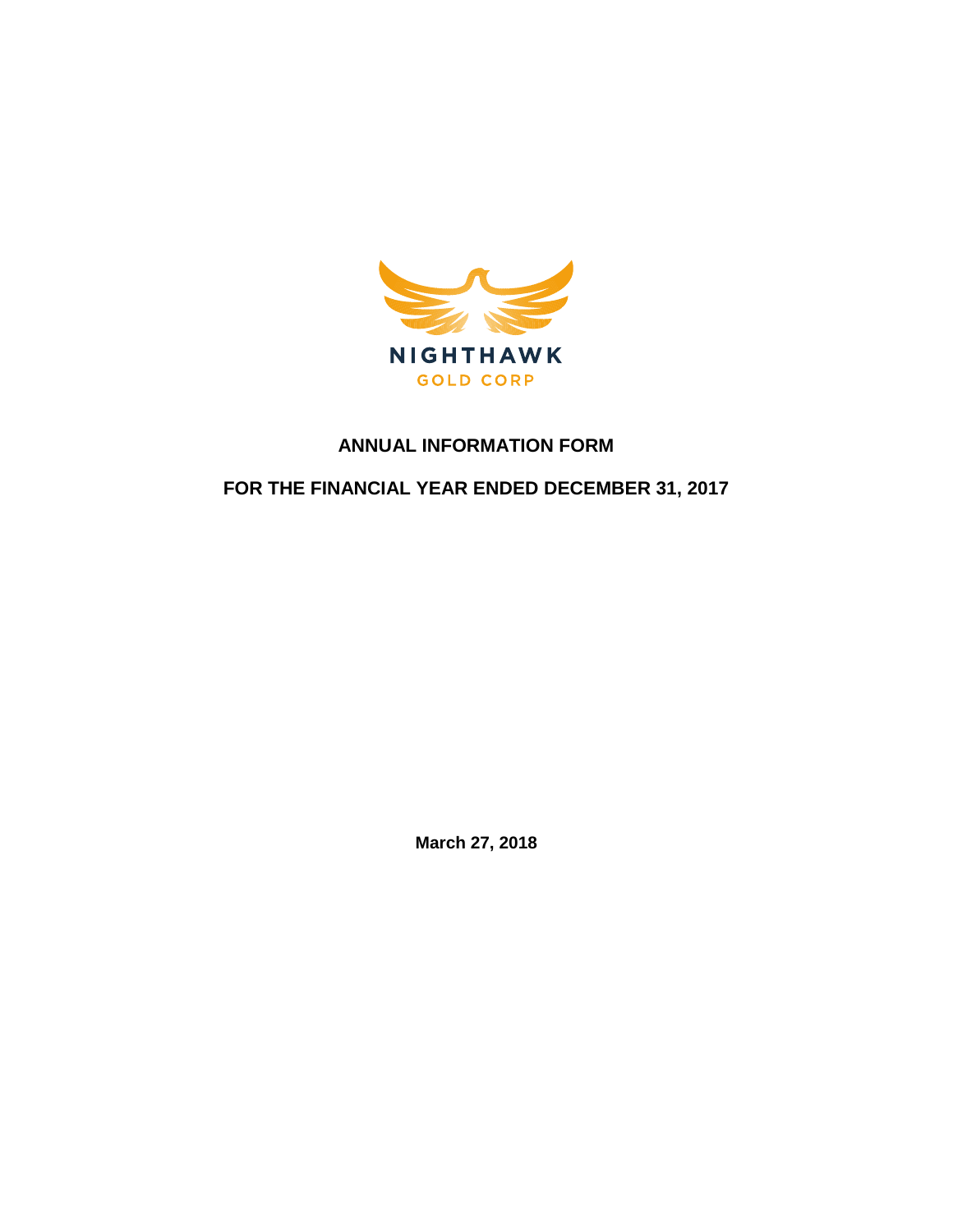# **NIGHTHAWK GOLD CORP.**

# **ANNUAL INFORMATION FORM**

# FOR THE FINANCIAL YEAR ENDED DECEMBER 31, 2017

# **TABLE OF CONTENTS**

# **DESCRIPTION**

# PAGE NO.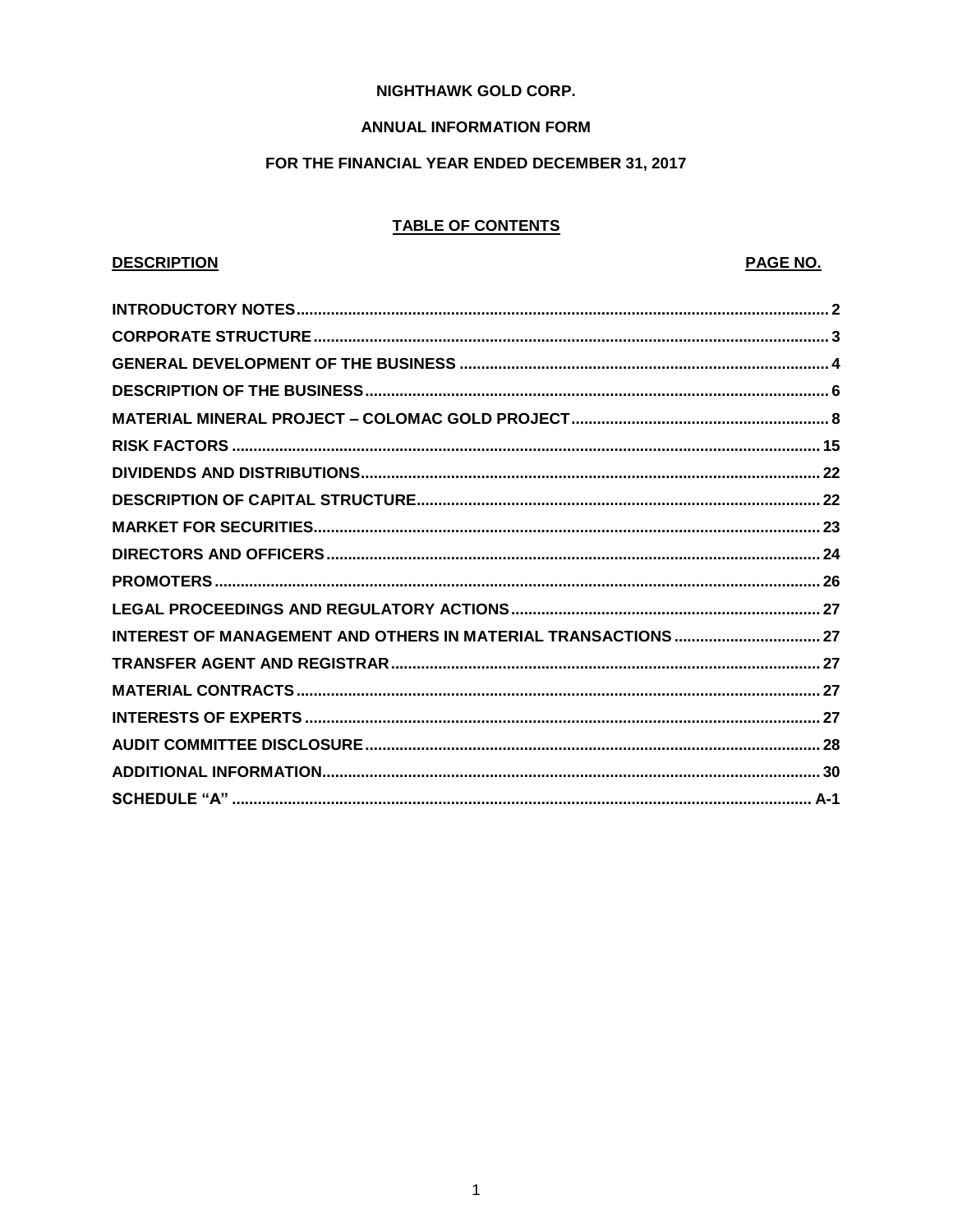# **INTRODUCTORY NOTES**

### <span id="page-2-0"></span>**Date of Information**

All information in this annual information form ("**AIF**") is as of December 31, 2017 unless otherwise indicated.

# **Currency**

All sums of money that are referred to herein are expressed in Canadian dollars, unless otherwise specified.

# **Cautionary Note Regarding Forward-Looking Information**

This AIF contains "forward-looking statements" within the meaning of applicable United States securities legislation and "forward-looking information" within the meaning of applicable Canadian securities legislation, together "forward-looking information". Forward-looking information includes, but is not limited to, information with respect to Nighthawk Gold Corp.'s ("**Nighthawk**" or the "**Company**") future exploration and drilling plans, and the timing and results thereof; an updated mineral resource statement, and the timing and results thereof; project development and permitting; environmental assessments and protection requirements, business plans and strategy. Generally, forward-looking information can be identified by the use of forward-looking terminology such as "plans", "expects", or "does not expect", is expected", "budget", "scheduled", "estimates", "forecasts", "intends", "anticipates", or "does not anticipate", or "believes" or variations of such words and phrases or state that certain actions, events or results "may", "could", "would", "might", or "will be taken", "occur", or "be achieved".

Forward-looking information is subject to known and unknown risks, uncertainties and other factors that may cause the actual results, level of activity, performance or achievements of the Company to be materially different from those expressed or implied by such forward-looking information, including risks associated with mineral exploration and development operations such as: environmental hazards and economic factors as they affect the cost and success of the Company's capital expenditures; the ability of the Company to obtain required permits and approvals; the ability of the Company to obtain financing; uncertainty in the estimation of mineral resources; the price of gold; no operating history, no operating revenue and negative cash flow; land title risk; the market price of the Company's securities; the economic feasibility of the Company's mineral resources and the Company's commercial viability; uncertain global economic conditions; dependence on management and other highly skilled personnel; title to the Company's mineral properties; extensive government and environmental regulation; volatility in the financial markets; uninsured risks; threat of legal proceedings; unforeseen liabilities from past acquisitions, as well as those risk factors discussed or referred to in this AIF under the heading "Risk Factors".

Forward-looking information is based on the reasonable assumptions, estimates, analysis and opinions of management made in light of its experience and perception of trends, current conditions and expected developments, as well as other factors that management believes to be relevant and reasonable in the circumstances at the date that such statements are made, but which may prove to be incorrect. Although the Company believes that the assumptions and expectations reflected in such forward-looking information are reasonable, undue reliance should not be placed on forward-looking information because the Company can give no assurance that such expectations will prove to be correct. In addition to other factors and assumptions identified in this AIF, assumptions have been made regarding, among other things: the Company's ability to carry on its exploration and development activities without undue delays or unbudgeted costs, the ability of the Company to obtain sufficient qualified personnel, equipment and services in a timely and cost-effective manner, the ability of the Company to operate in a safe, efficient and effective manner, the ability of the Company to obtain all necessary financing on acceptable terms and when needed, the accuracy of the Company's resource estimates and geological, operational and price assumptions on which these are based and the continuance of the regulatory framework regarding environmental manners. Readers are cautioned that the foregoing list is not exhaustive of all factors and assumptions that may have been used.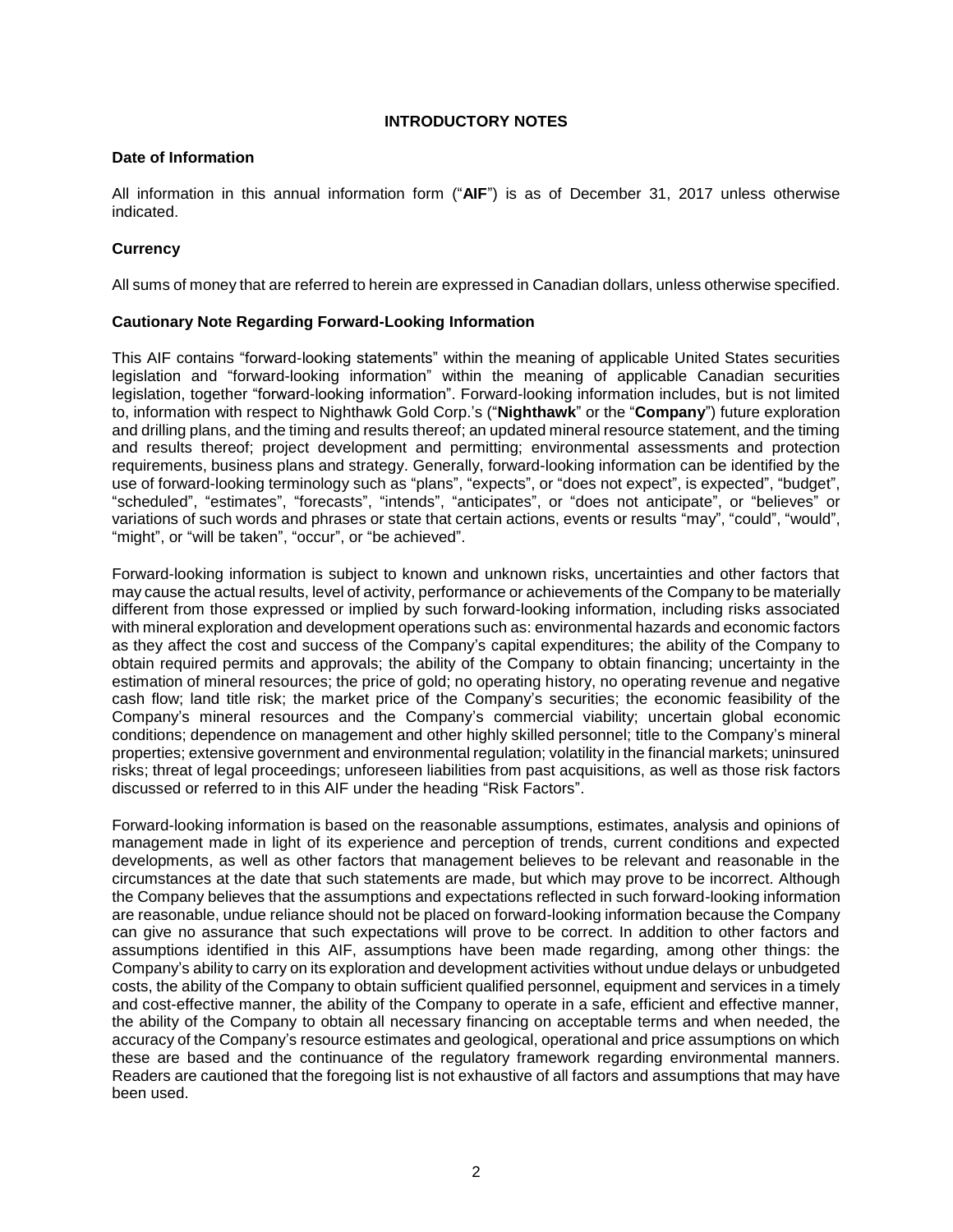Although the Company has attempted to identify important factors that could cause actual results to differ materially from those contained in forward-looking information, there may be other factors that cause results not to be as anticipated, estimated or intended. There can be no assurance that such information will prove to be accurate, as actual results and future events could differ materially from those anticipated in such information. Accordingly, readers should not place undue reliance on forward-looking information. The Company does not undertake to update any forward-looking information, except in accordance with applicable securities laws.

### **Note to United States Investors Concerning Estimates of Mineral Resources**

This AIF uses the terms "measured", "indicated" and "inferred" mineral resources. United States investors are advised that while such terms are recognized and required by Canadian regulations, the United States Securities and Exchange Commission does not recognize them. "Inferred mineral resources" have a great amount of uncertainty as to their existence and as to their economic and legal feasibility. It cannot be assumed that all or any part of an inferred mineral resource will ever be upgraded to a higher category. Under Canadian rules, estimates of inferred mineral resources may not form the basis of feasibility or other economic studies, except in limited circumstances. United States investors are cautioned not to assume that all or any part of measured or indicated mineral resources will ever be converted into mineral reserves. United States investors are also cautioned not to assume that all or any part of an inferred mineral resource exists, or is economically or legally mineable.

# **CORPORATE STRUCTURE**

#### <span id="page-3-0"></span>**Name, Address and Incorporation**

Nighthawk Gold Corp. was incorporated under the provisions of the *Business Corporations Act* (Ontario) ("**OBCA**") on October 8, 2004 as "Mercer International Minerals Inc." The Company's articles of incorporation were amended on March 7, 2006 to change its name to "Merc International Minerals Inc." The Company's articles were amended on April 30, 2012 to change its name to "Nighthawk Gold Corp." and then amended again on May 9, 2014 to consolidate all of the issued and outstanding common shares of the Company ("**Common Shares**") on the basis of one post-consolidation Common Share for each five pre-consolidation Common Shares.

The Company's registered and head office is located at 141 Adelaide St. W., Suite 301, Toronto, Ontario M5H 3L5. It is currently a reporting issuer in the provinces of British Columbia, Alberta and Ontario. The Common Shares trade on the TSX ("**TSX**") under the symbol "NHK".

#### **Inter-corporate Relationships**

The chart below illustrates the Company's corporate structure and subsidiaries, including the governing law of each company and the percentage of common shares held by the Company in its subsidiaries: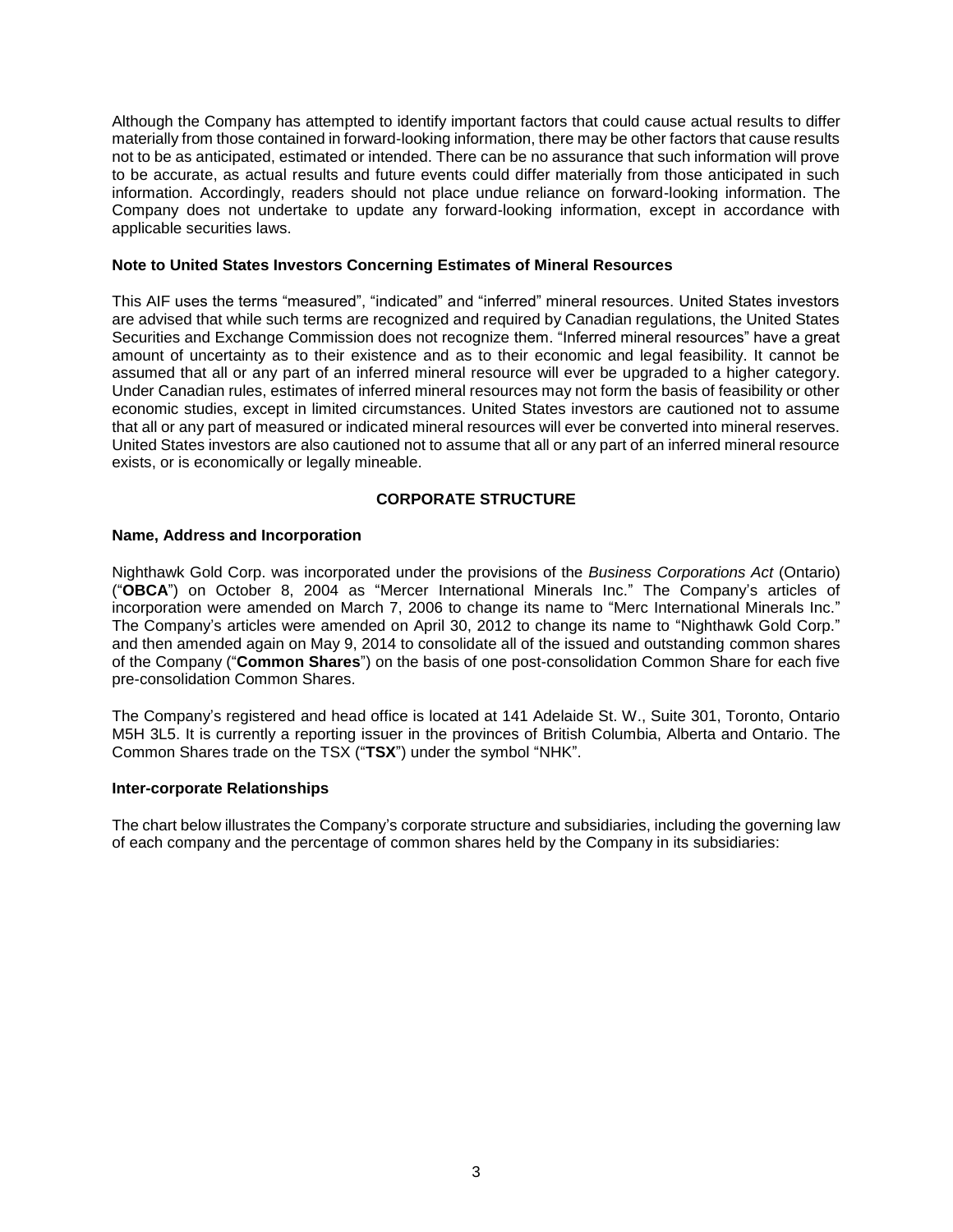

# **GENERAL DEVELOPMENT OF THE BUSINESS**

<span id="page-4-0"></span>Nighthawk is a Canadian-based gold exploration company focused on advancing the Colomac Gold Project and testing other highly prospective regional targets within its 100% owned Indin Lake Gold Property. The following outlines the development of the Company's business over the last three years and also notes certain recent developments.

# **Three Year History**

# *2015*

On November 6, 2015, Dr. Michael Byron was appointed President and Chief Executive Officer of the Company following David Wiley's resignation. Mr. Wiley also resigned as a member of the Board.

On November 20, 2015, the Company completed a private placement offering of secured notes (the "**Notes**") for an aggregate principal amount of \$850,000. The Notes pay interest at a fixed rate of 12% per annum, calculated daily and compounded monthly and are payable in cash semi-annually. In connection with the issuance of the Notes, the Note holders were also issued an aggregate of 3,400,000 Common Share purchase warrants. Each warrant entitles the holder to acquire one Common Share at an exercise price of \$0.15 per share until May 23, 2017. On July 15, 2016, Nighthawk repaid in full all outstanding debt, liabilities and obligations with respect to the Notes and all security granted under the Notes was released. In addition, as a result of the early repayment of the Notes, the expiry date of the 3,400,000 Common Share purchase warrants issued with the Notes was reduced to November 20, 2016 in accordance with the terms of the warrant certificates.

On December 29, 2015, Nighthawk announced that it decided to allow its option to acquire the Kim and Cass properties to expire in accordance with the terms of the option agreement, in order to preserve its cash for the advancement of the Indin Lake Gold Property.

# *2016*

On May 27, 2016, the Company announced the completion of the business combination with Superior Copper Corporation ("**Superior**") pursuant to which Superior amalgamated with a wholly‐owned subsidiary of the Company, and all of the issued and outstanding common shares of Superior were acquired by the Company in consideration for the issuance of 0.32493545 of one Common Share for each common share of Superior so held (the "**Superior Acquisition**").

Following the completion of the Superior Acquisition, Brian Howlett and Brent Peters were appointed to the Board of Directors. Concurrently, Mark Goodman resigned from the Board of Directors.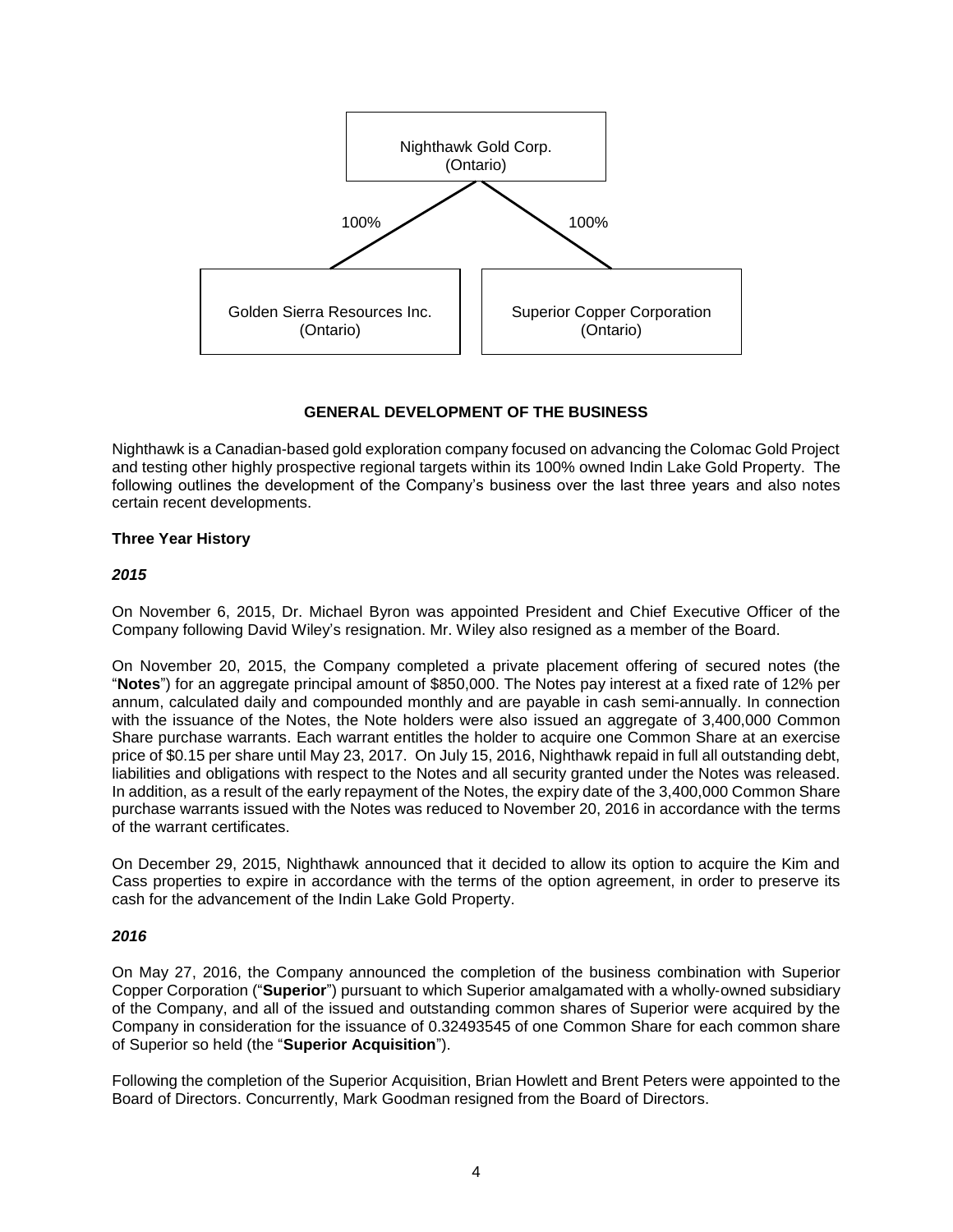On June 8, 2016, the Board amended the Company's Stock Option Plan to increase the aggregate number of Common Shares which may be issued and sold under the Stock Option Plan from 5,845,369 to 11,273,940, representing 10% of the Company's current issued and outstanding Common Shares at the time.

On June 29, 2016, Nighthawk completed a non-brokered private placement, pursuant to which the Company issued 4,444,444 Common Shares at a price of \$0.225 per share and 16,666,667 Common Shares, which qualify as a "flow-through shares" within the meaning of the Tax Act at a price of \$0.30 per share for aggregate gross proceeds of \$6,000,000.

On November 1, 2016, the Company completed a non-brokered private placement, including a strategic investment by Kinross Gold Corporation ("**Kinross**"). Following the placement, Kinross held approximately 9.4% of Nighthawk's issued and outstanding Common Shares on an undiluted basis. Pursuant to the placement the Company issued 6,170,000 Common Shares at a price of \$0.50 per share and 10,769,231 Common Shares, which qualify as "flow through shares" within the meaning of the Tax Act at a price of \$0.65 per share for aggregate gross proceeds of \$10,085,000.

On November 28, 2016, the Company changed its fiscal year end from July 31 to December 31 resulting in a five-month transition year from August 1, 2016 to December 31, 2016. The notice for the year end change required under National Instrument 51-102 – *Continuous Disclosure Obligations* ("**NI 51-102**") was filed under the Company's profile at www.sedar.com.

# *2017*

On March 2, 2017, the Company completed a bought deal private placement. Pursuant to the placement, the Company issued an aggregate of 12,365,593 flow-through units, which underlying common shares qualify as "flow-through shares" within the meaning of the Tax Act, at a price of \$0.93 per flow-through unit and 16,428,573 units at a price of \$0.70 per unit, for aggregate gross proceeds of \$23,000,002. Each unit is comprised of one common share and one-half of one transferable common share purchase warrant. Each flow-through unit is comprised of one flow-through common share and one-half of one warrant (issued on a non-flow-through basis). Each warrant entitles the holder thereof to acquire one Common Share at a price of \$1.10 until September 2, 2018. The underwriters received a cash fee and 824,631 non-transferable compensation options. Each compensation option is exercisable into one Common Share at a price of \$0.70 until September 2, 2018. The Company also completed a concurrent non-brokered private placement, whereby the Company issued an additional 3,027,926 units for aggregate gross proceeds of \$2,119,548.

On March 6, 2017, the Company announced the appointment of Suzette Ramcharan as Vice President of Corporate Development.

On March 14, 2017, the Board amended the Company's Stock Option Plan to increase the aggregate number of Common Shares which may be issued and sold under the Stock Option Plan from 11,273,940 to 18,672,678, representing 10% of the Company's current issued and outstanding Common Shares.

On April 19, 2017, the Company announced preliminary metallurgical results for the Colomac Gold Project that indicated gold recoveries of up to 96.5% may be achieved and that the rock is amenable to all standard gold recovery technologies. As well, there were no harmful elements detected that could otherwise adversely affect processing, or impact the environment. Additional studies is expected to be completed in the future.

On May 16, 2017, Morris Prychidny was appointed Chairman of the Board.

On May 29, 2017, the common shares of the Company began trading on the Toronto Stock Exchange ("**TSX**"), under the symbol "NHK", and were subsequently delisted from the TSX Venture Exchange ("**TSXV**").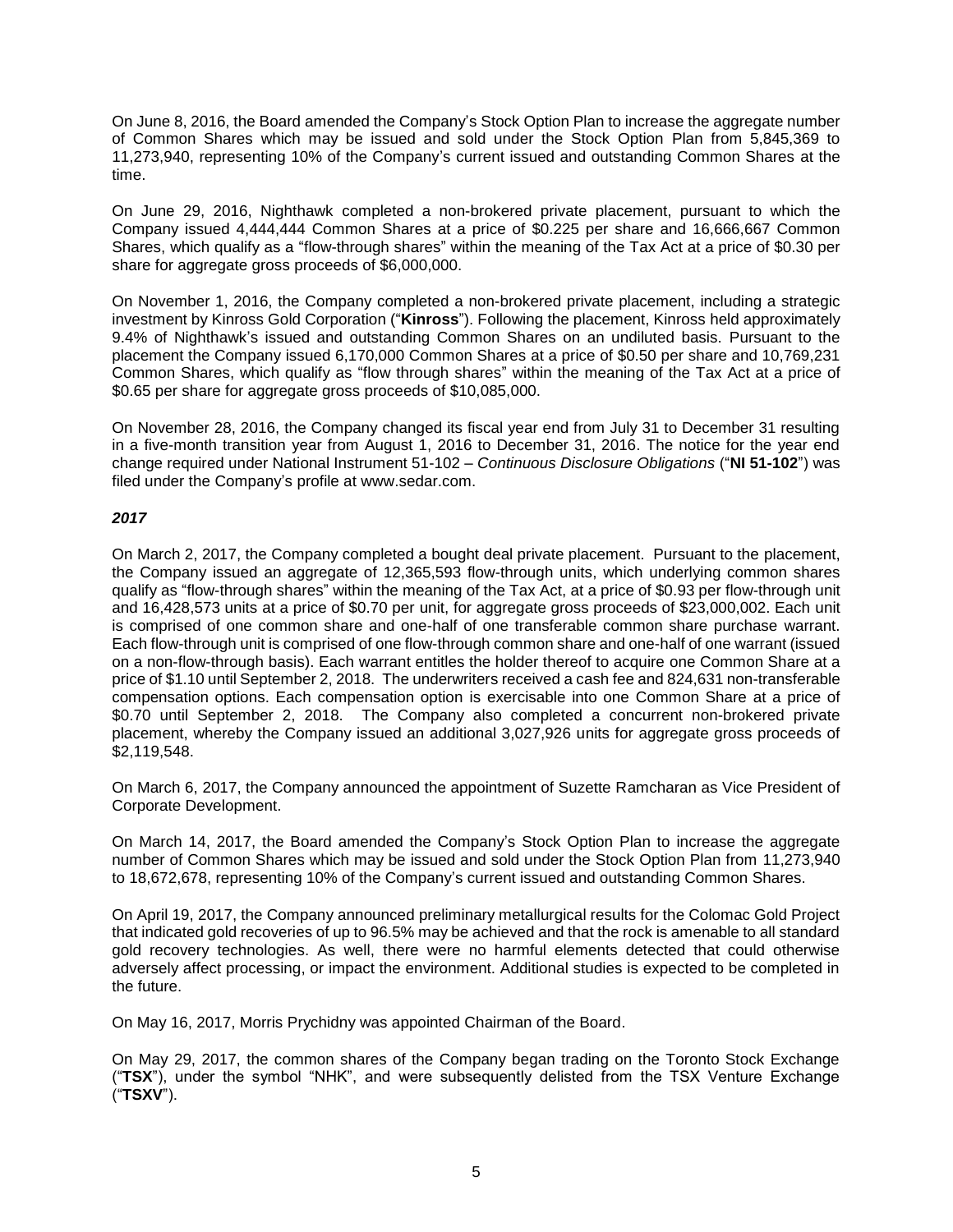On September 11, 2017, the Company's common shares began trading on the OTCQX® Best Market, a top tier public market in the United States, under the symbol "MIMZF".

On September 20, 2017, the Company sold its 100% interest in the Superior Project to CR Capital Corp. in return for 2 million common shares of CR Capital Corp. and a 0.5% net smelter return royalty (value consideration of \$180,000).

### *Recent Developments*

On February 21, 2018, Nighthawk released additional metallurgical test work results on higher grade material from Zone 1.5 at the Colomac Gold Project illustrating that the rock is amenable to all standard gold recovery techniques, with significant recoveries of up to 98.0% using a combination of gravity recovery and cyanide leaching. All previous findings were also confirmed being the hardness of the rock, the nugget effect of the deposit, the clean nature of the samples and the positive results to a variety of conventional milling techniques. A column leach test is currently being conducted and results will be released as they become available.

### **DESCRIPTION OF THE BUSINESS**

#### <span id="page-6-0"></span>**General**

Nighthawk Gold Corp. is a Canadian-based gold exploration company with a district scale land position (222,203 acres or 899 km2), within the Indin Lake Greenstone Belt, located approximately 200 km north of Yellowknife, Northwest Territories. Nighthawk is focused on advancing the [Colomac Gold Project](http://www.nighthawkgold.com/indin-lake/colomac-gold/overview/) with a current inferred resource of 2.1 million ounces of gold (39.8 million tonnes at an average grade of 1.64 gpt Au).

Nighthawk is also conducting drilling, regional prospecting, mapping and geophysics on its other regional gold deposits and showings within its Indin Lake Gold Property, a highly prospective and underexplored Archean gold camp.

### **Principal Product**

The Company is involved in the acquisition, exploration and development of mineral properties, and does not have any marketable products at this time. Although the Company is in the exploration stages and no production decision has been made to date, the Company expects its principal product would be gold.

### **Permits and Authorizations**

Nighthawk holds a valid Land Use Permit (LUP) and a Water Use Permit. The permits are issued under the authority of the Wek'èezhìi Land and Water Board for advanced exploration work and are valid through to February 28, 2019, and February 27, 2019 respectively. The water permit entitles Nighthawk use of 299 m3 of water per day for approximately 65,780 imperial gallons per day, from Baton Lake, and 100 m3 of water per day for approximately 22,000 imperial gallons per day, from any other water body.

The Land Use Permit is issued for "Mineral Exploration, Winter Road Construction, Camps, and Fuel Storage - Damoti Lake and Colomac Mine Site areas". The Water Licence covers Mining and Milling, and Advanced Exploration for the Old Colomac Mine Site and Damoti Lake areas.

The current water license (W2012L1-0002) became effective August 16, 2012 and expires February 27, 2019. Prior to that date during 2012, Nighthawk was allowed use of up to 100 m3 of water per day under the earlier water license.

Nighthawk also holds a valid Land Use Permit, Number W2012X0003 issued February 29, 2012 and expires February 28, 2019. This LUP covers remediation of the Diversified, Chalco Lake, and Spider Lake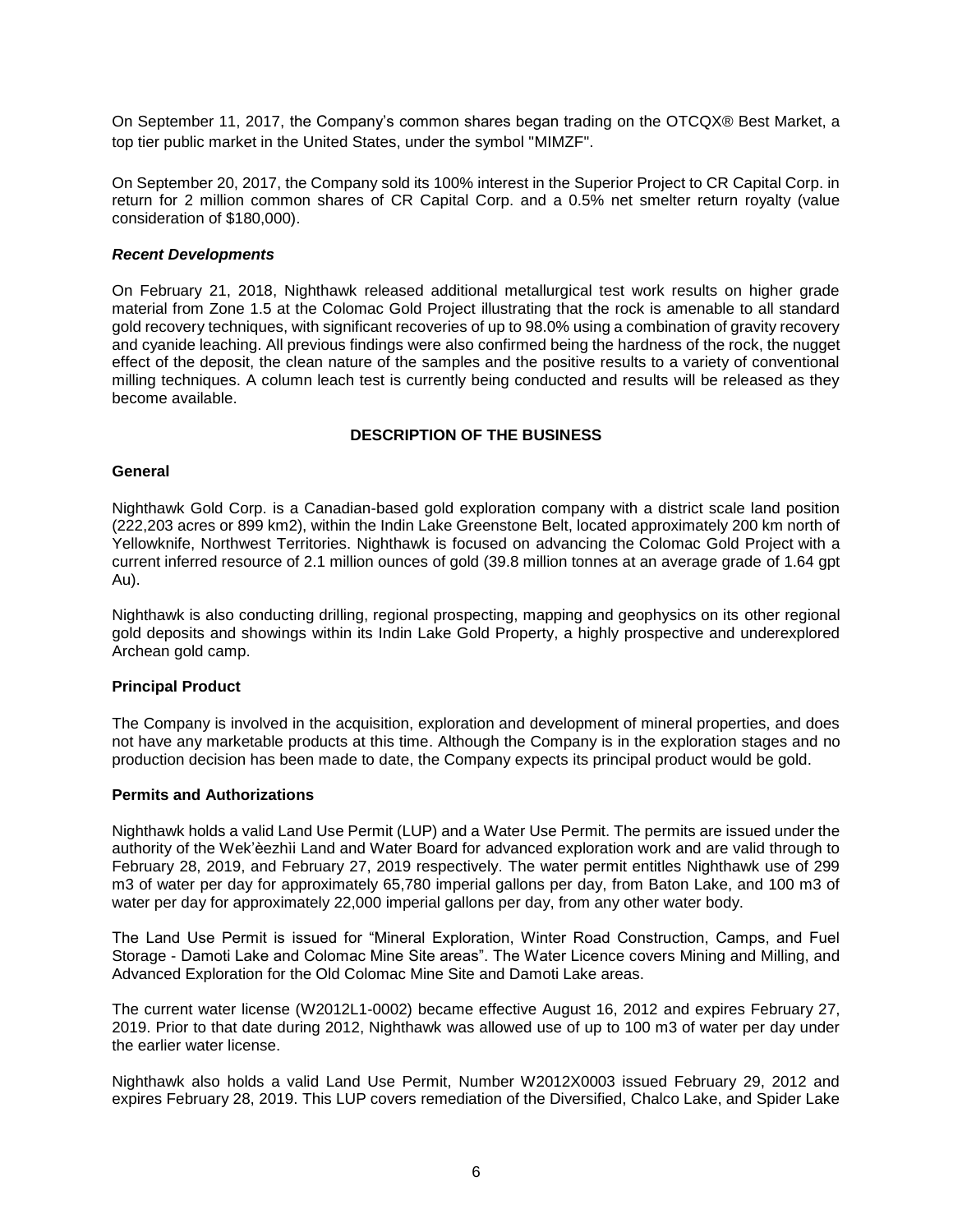### Sites.

Nighthawk has complied with the terms and conditions of it land use and water permits, including continuing restoration and clean up of the land and water previously utilized under the Licenses. Nighthawk also holds a valid Prospector's License (#33742).

# **Specialized Skill and Knowledge**

Various aspects of the Company's business require specialized skills and knowledge. Such skills and knowledge include the areas of permitting, geology, drilling, engineering, construction, metallurgy, logistical planning and implementation of exploration programs as well as finance and accounting. It is possible that delays or increased costs may be experienced by the Company in locating and/or retaining skilled and knowledgeable employees and consultants in order to proceed with its planned exploration and development of the Colomac Gold Project and other mineral properties. The Company's directors and management are composed of a team of individuals who have extensive expertise in the mineral exploration, development, production, and finance industries (see "Directors and Officers").

# **Competitive Conditions**

The mineral exploration and mining business is competitive in all phases of exploration, development and production. The Company competes with a number of other entities in the search for and the acquisition of productive mineral properties. As a result of this competition, and the fact that a majority of companies possess greater financial resources than the Company, the Company may be unable to acquire desired properties, recruit or retain qualified employees or acquire the capital necessary to fund the Company's operations and develop its properties. Factors beyond the control of the Company may affect the marketability of minerals mined or discovered by the Company. Mineral prices have historically been subject to fluctuations and are affected by numerous factors beyond the control of the Company. See "Description of the Business – Risk Factors" below for more details.

### **Business Cycle**

The mining business is subject to mineral price cycles. The marketability of minerals and mineral concentrates is also affected by worldwide economic cycles. The price of the Common Shares, financial results, exploration, development and mining activities of the Company may in the future be significantly and adversely affected by declines in the price of gold and other minerals. Mineral prices fluctuate widely and are affected by numerous factors such as global supply, demand, inflation, exchange rates, interest rates, forward selling by producers, central bank sales and purchases, production, global or regional political, economic or financial situations and other factors beyond the control of the Company.

### **Environmental Protection**

The Company currently conducts exploration and development activities in the Northwest Territories. All phases of the Company's operations are subject to environmental regulation in the jurisdictions in which it operates. Environmental regulation is evolving in a manner which requires stricter standards and enforcement, increased fines and penalties for non-compliance, more stringent environmental assessments of proposed projects and a heightened degree of responsibility for companies and their officers, directors and employees. There is no assurance that any future changes in environmental regulation will not adversely affect the Company's exploration and operations. There is no assurance that regulatory and environmental approvals will be obtained on a timely basis or at all. The cost of compliance with changes in governmental regulations has the potential to reduce the profitability of operations or to preclude entirely the economic development of a property. Environmental hazards may exist on the properties, which are unknown to the Company at present, which have been caused by previous or existing owners or operators of the properties. The Company is currently engaged in exploration with minimal environmental impact.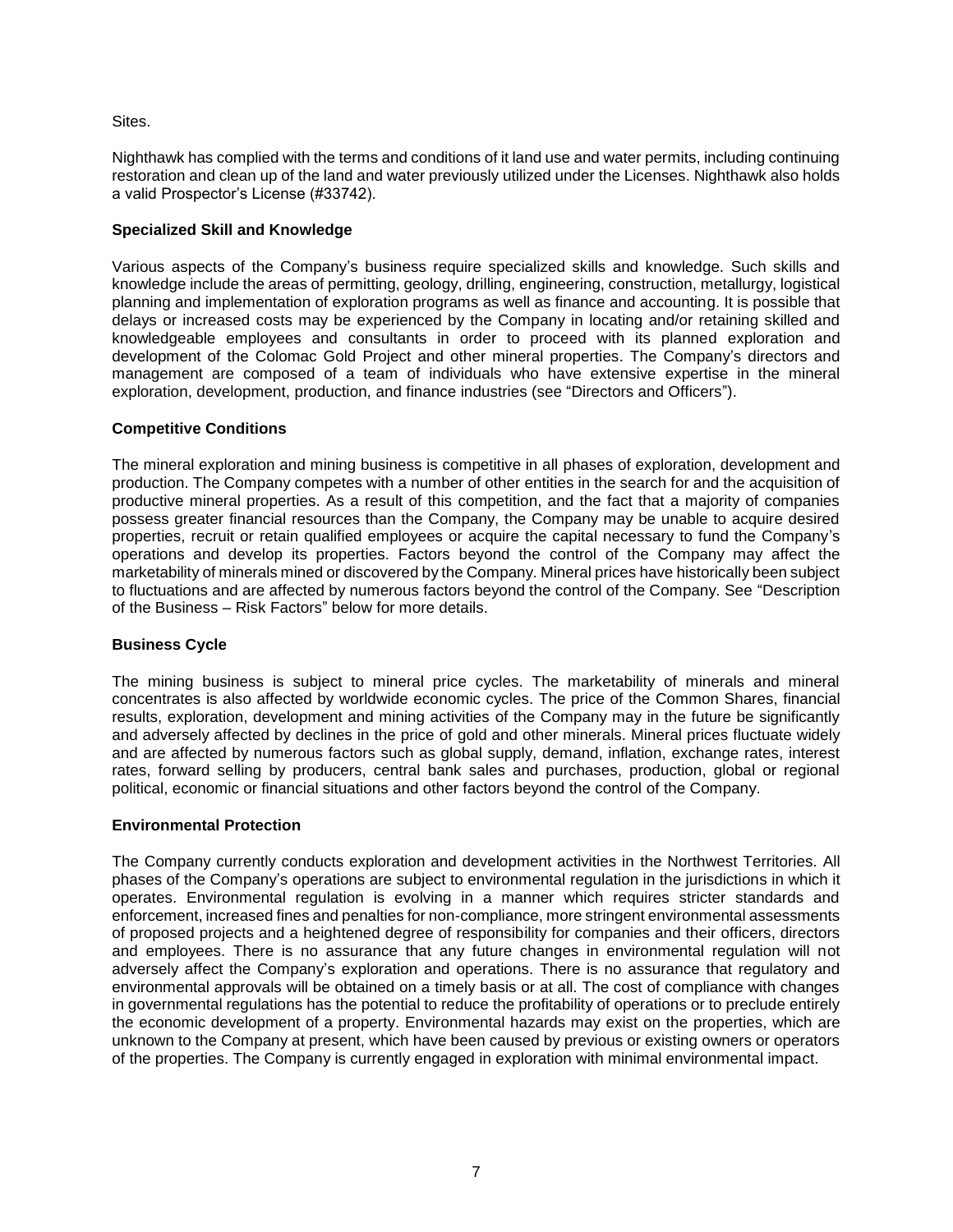## **Employees**

As of the date of this AIF, there are currently three full-time equivalent employees (excluding consultants) of the Company and its affiliates involved in the operations, commercial, accounting and administrative functions of the business of the Company.

### **Reorganizations**

See "Corporate Structure – Name, Address and Incorporation" and "General Development of the Business – Three Year History" above for details.

# **MATERIAL MINERAL PROJECT – COLOMAC GOLD PROJECT**

<span id="page-8-0"></span>The Company's material mineral property is the Colomac Gold Project, centrally located within the Indin Lake Gold Property, Northwest Territories.

### **Technical Information**

All technical information referenced within this document are supported by the NI 43-101 technical report ("Report"), titled *"Technical Report and Mineral Resource Estimate Update on the Colomac Property of the Indin Lake Project"*, dated June 17, 2013 and prepared by A.C.A. Howe International Limited ("Howe"). The report is specific to the standards dictated by National Instrument 43-101(NI 43-101), companion policy NI43-101CP and Form 43-101F1 (Standards of Disclosure for Mineral Projects) in respect to the Colomac Property ("Property") and the encompassing Indin Lake Project and focuses on an update of Howe's 2012 independent mineral resource estimate including the historic Colomac, Goldcrest and Goldcrest North (Dyke Lake) zones. Howe's 2012 mineral resource estimate of the Grizzly Bear, 24 and 27 Zones has not been updated and is restated herein. The mineral resource estimate update is prepared in accordance with Canadian Institute of Mining, Metallurgy and Petroleum ("CIM") Definition Standards for Mineral Resources and Mineral Reserves (November 27, 2010) as per NI 43-101 requirements. Only Mineral Resources are estimated – no Mineral Reserves are defined.

### **Colomac Property**

The Colomac Property consists of nine leases (4,842.70 ha or 11,966.6 acres) and two staked claims (128.00 ha or 316.3 acres) totaling 4,970.70 hectares (12,282.9 acres). The Property forms part of and is situated in the central portion of Nighthawk's larger Indin Lake Project (89,922.46 hectares or 222,203.23 acres) in the Indin Lake area of the Northwest Territories at latitude 64°24'N, longitude 115°05'W (UTM Zone 11N 592,000E 7,143,000N NAD83 datum), approximately 220 km northwest of Yellowknife.

Between 2009 and 2011, Nighthawk staked a 100% undivided interest in 115 claims totaling 79,812.41 hectares (197,220,70 acres). Nighthawk has also acquired or has the option to acquire a 100% interest in 30 leases (9,020.14 hectares or 22,289.29 acres) and 5 staked claims (1,089.91 hectares or 2,693.24 acres) within the historic Colomac, Treasure Island, Laurie Lake, Barker-Vidie, Leta Arm (North Inca, Diversified and Lexindin) and Damoti Properties. The Colomac Property can be accessed by helicopter, by ski- or float-equipped fixed-wing aircraft to Baton Lake and Steeves Lake, by ski- or wheel-equipped fixedwing aircraft to an unmaintained 1,525 metre (5,000 foot) gravel airstrip on the Property which is capable of handling aircraft up to the size of a Hercules transport. Land access to the property is possible via an approximately 245 km winter road that starts west of Yellowknife from the No. 3 Highway at the Tåîchô community of Behchokö.

The Colomac Property lie in the Indin Lake Supracrustal Belt, a 2,000 km2, NNE-trending elongate area of volcanic and sedimentary rocks which are Archean in age and belong to the Yellowknife Supergroup (Frith, 1986). The belt lies in the southwestem part of the Slave Structural Province, 30 km east of the boundary with the Bear Province (Morgan, 1992). Volcanic rocks of the belt are comprised of mafic to intermediate flows, synvolcanic intrusive dykes and sills and felsic pyroclastic units and underlie roughly 30% of the Indin Lake area (Morgan, 1992). The volcanics form generally NNE-trending, elongate units ranging up to 5 km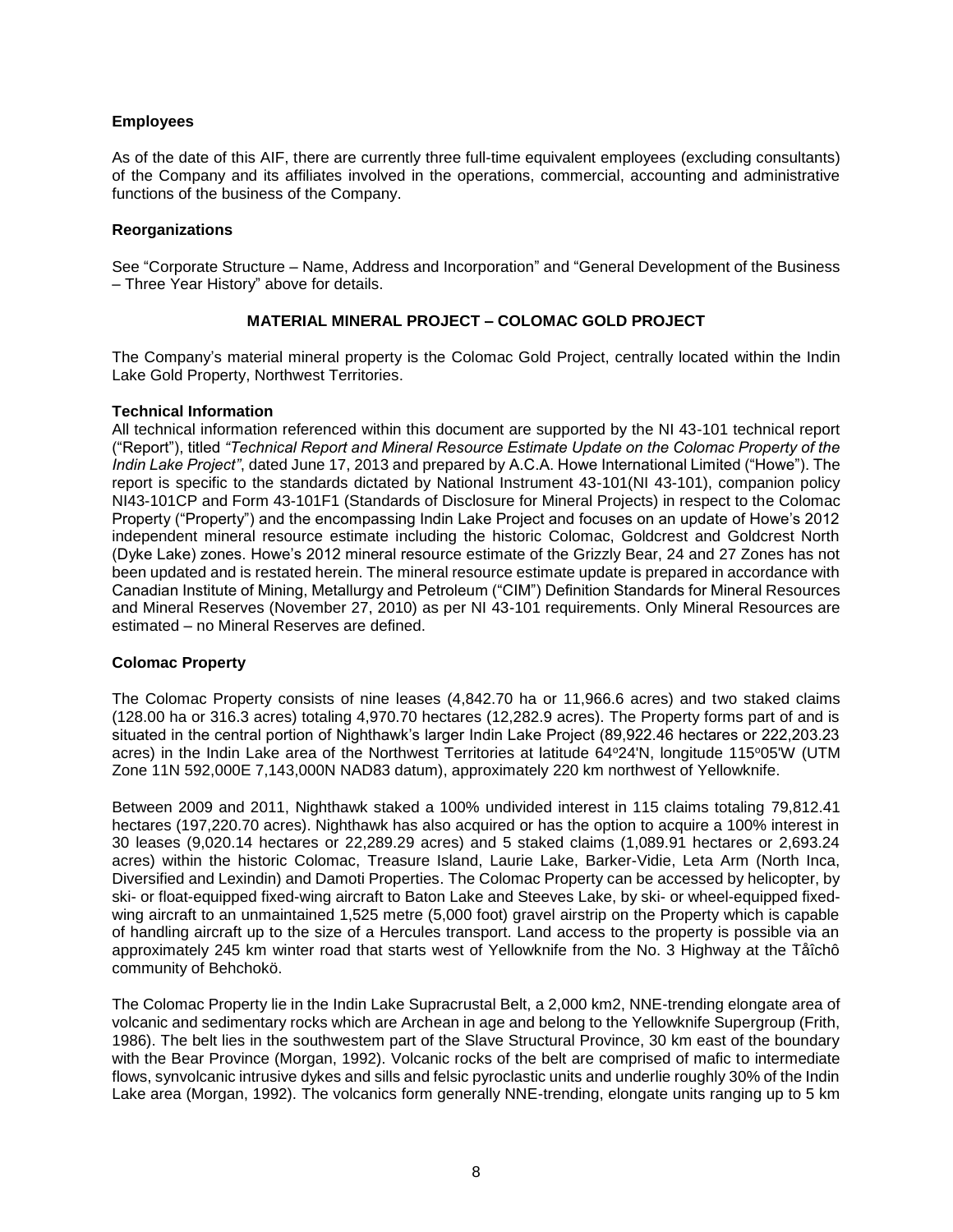wide and 30 km long generally surrounded by metasediments (Morgan, 1992). The volcanic sequence is bimodal (intermediate compositions are rarer than felsic or mafic) and is 80% to 85% mafic and 15% to 20% felsic. Ultramafic rocks, metamorphosed to talc-chlorite-carbonate schist, underlie a few hectares of the Colomac property.

The volcanics are overlain by and interfingered with sedimentary rocks, predominantly turbidite sequences of argillites, greywackes and siltstones; Narrow lenses or discontinuous layers of sulphide (pyrite-pyrrhotite) iron formation, sulphide-bearing argillite, and graphitic argillite are common in the sediments where they interfinger with felsic volcanics (Morgan, 1992).

The Indin Lake Supracrustal belt has been metamorphosed to lower greenschist facies with local amphibolitic facies.

The Colomac Property is underlain by a 4 km thick belt of lower greenschist-grade intercalated maficintermediate flows, intermediate-felsic volcanics and intermediate intrusives, bounded by metasediments both to the east and to the west.

A multiphase, synvolcanic intrusive complex (about 2x10 km in area) intrudes the volcanics on the west of Baton Lake, within 800 m of the western volcanic/sedimentary contact. Based on its conformable orientation with the volcanic stratigraphy, the complex is generally considered to be a sill intruded in a horizontal position and later rotated or folded together with the surrounding volcanic rock rocks into its present, steeply-dipping orientation.

The Colomac Sill (also historically referred to as the Colomac Dyke because of its present steeply dipping orientation), which hosts the Colomac deposits, occurs near the east side of the intrusive complex in contact with, or nearby, andesitic volcanics. It is composed mainly of a medium-grained quartz diorite/quartz gabbro (dioritic to trondhjemitic). Where tested along its strike, the Colomac Sill ranges from 40 to 200 m in width (averaging 100 m). The quartz diorite (historic QFP) portion of the Colomac Sill ranges from 9-60 m in width (averaging 30 m). The sill has a drill tested strike length of about 6 kilometres. It does not have a strong tectonic fabric. The Sill is oriented 010/80 in the north, and 023/80 in the south. The Sill has been brittly deformed to produce fracture stockworks and auriferous quartz-vein zones that are highly altered and carbonatized.

The Colomac Property contains several gold deposits and showings, the most significant of which include the Colomac Main Sill (Zones 1.0, 1.5, 2.0, 2.5, 3.0 and 3.5), Goldcrest Sill (Goldcrest north and south), Grizzly Bear Zone, Zone 24, and Zone 27.

Gold mineralization has been identified along an approximate 5 km strike length of the Colomac Main Sill and has been divided into a number of somewhat arbitrary zones based on: spatial position along the Sill; location with respect to historic claim boundaries and; grade of mineralization. The zones have been identified from north to south as Zones 1.0, 1.5, 2.0, 2.5, 3.0, 3.5, 4.0 and 5.0. Within the Colomac Main Sill, gold is found in association with parallel sets of glassy, tensional quartz veins that consist of lenses of smoky grey quartz within white quartz (NWT Geoscience Office, 2012a). The quartz veins generally terminate at the Sill margins but a few small, barren quartz-carbonate veins occur locally in the andesite. A late set of white, barren quartz veins is also present.

The Goldcrest Sill is a medium-grained, quartz diorite/quartz gabbro intrusion (dioritic to trondhjemitic) (also historically referred to as the Goldcrest Dyke because of its present steeply dipping orientation). The Goldcrest (South) Zone has a width of 100 metres and a drill tested strike length of 1 kilometre. The Goldcrest North Zone has a drill tested width of 100 metres and a strike length of 300 metres. The Goldcrest mineralized zone is very similar to the Colomac Main Sill deposits where quartz veins intrude competent, fractured, quartz diorite but the mineralization and veining is more erratic at the Goldcrest Zone.

The Grizzly Bear Zone is located about 3 kilometres west and 2 kilometres south of the Colomac Main Sill.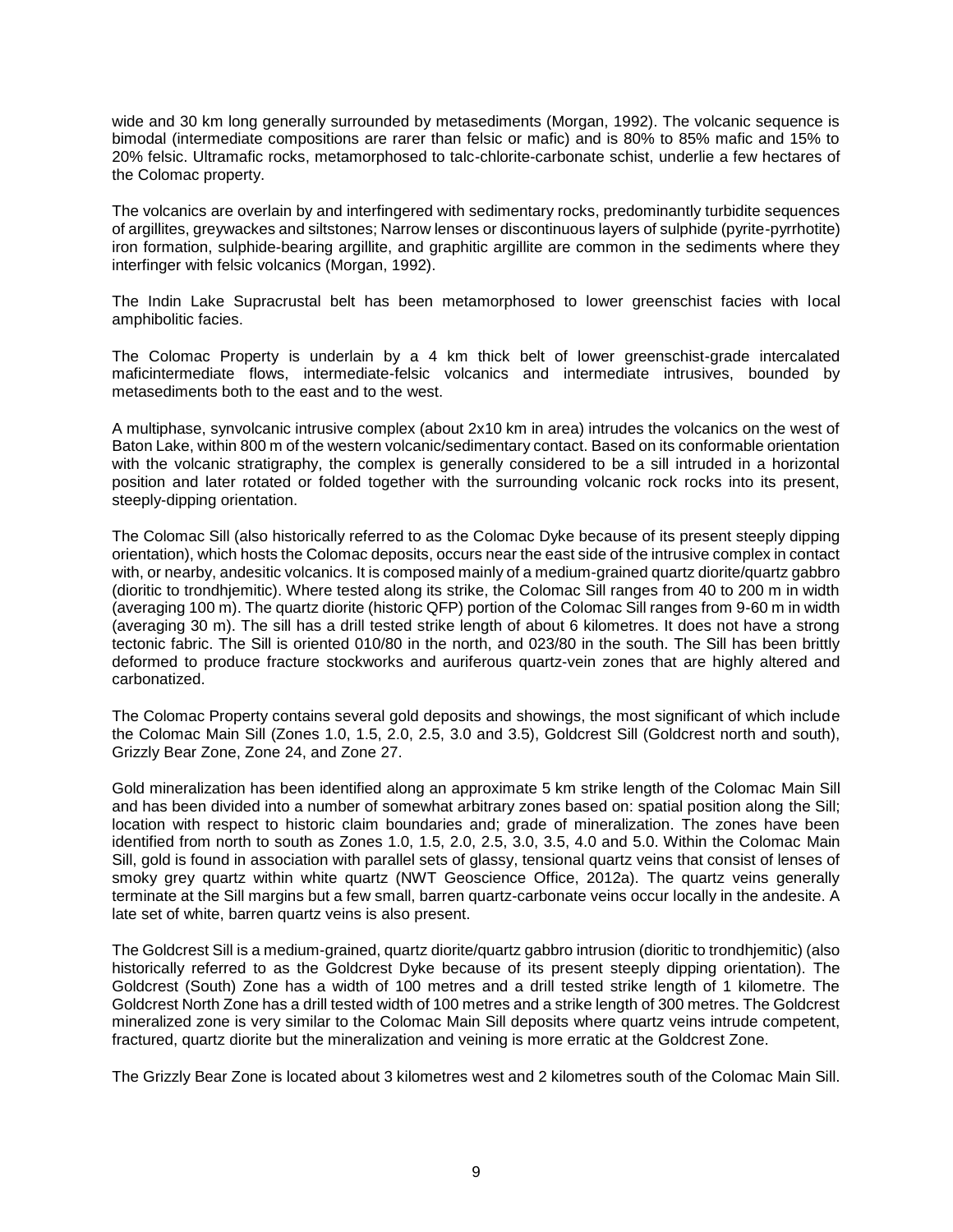The Grizzly Bear Zone is underlain by greenschist-grade mafic metavolcanics and metasediments, containing a felsic lapilli tuffaceous horizon. The tuff is strongly foliated, rhyolite clast-supported, pervasively sericitized, contains thin wisps of pyrrhotite parallel to the foliation, and may have local biotitization and carbonatization. The mineralized zone is subparallel to the strata, trending NE, and contains anomalous hydrothermal alteration, sulphide mineralization and gold (NWT Geoscience Office, 2012c). The mineralization consists of quartz-veins and veinlets with disseminated sulphides and native gold over widths up to 15 metres.

Zone 24 is marked by areas of intense quartz flooding within interbedded andesite and greywacke siltstone. Quartz flooding occurs as parallel "veins". The quartz flooding trends at azimuth 175 and dips 80 to 85 to the southwest.

Nighthawk's 2012 drill program of 30 holes totaling 11,235 metres focused on a 2.5 kilometre section of the Colomac Main Sill between Zones 2.0 and 3.5. Sectional drilling tested depths up to 200 metres below the 2012 resource. Three drill sections (6 holes) were completed over a strike length of 200 metres testing beneath the historic Zone 2.0 open pit and the extension of the 2012 resource model at depth and to the north Two drill sections (4 holes) were completed over a strike length of 100 metres testing immediately north of the historic Zone 2.5 open pit and the extension of the 2012 resource model at depth. Three drill sections (6 holes) were completed over a strike length of 100 metres testing beneath the south end of the historic Zone 3.0 open pit, the northern lateral limits of the plunging mineralized shoot within Zone 3.5 and the extension of the 2012 resource model at depth. A fourth and fifth drill section tested beneath the historic Zone 3.0 open pit approximately 100 and 200 metres north of the other three sections. Nine holes were drilled on four sections spaced 50 metres apart to intersect the plunging mineralized shoot within Zone 3.5 discovered by Royal Oak Mines in 1997 to better define its geometry, and extend it along strike and at depth. The 2012 drilling confirmed the presence of higher grade gold shoots (beneath Zones 2.0, 2.5, 3.0, and 3.5), all of which remain open to depth and laterally within broader envelopes of mineralization hosted by the Colomac Sill.

in 2012, Nighthawk engaged A.C.A. Howe International Limited ("**Howe"**) to provide an updated NI 43-101 compliant Mineral Resource Estimate on the Colomac Gold Project utilizing data from the 2012 drill program and the historic drilling database and historic corporate reports.

| Zone                                                 | Tonnes     | g/t Au | Oz Au     |
|------------------------------------------------------|------------|--------|-----------|
| Colomac North                                        | 6,963,000  | 1.24   | 276,900   |
| <b>Colomac Central</b>                               | 19,170,000 | 1.63   | 1,002,000 |
| Colomac South                                        | 10,840,000 | 1.96   | 684,500   |
| Goldcrest North                                      | 678,500    | 2.23   | 48,650    |
| <b>Goldcrest South</b>                               | 434,900    | 2.14   | 29,880    |
| Sub Total                                            | 38,090,000 | 1.67   | 2,042,000 |
| Grizzly<br>(Not<br>Bear<br>Updated,<br>No<br>Change) | 807,000    | 1.04   | 27,000    |
| 27 (Not Updated, No Change)                          | 528,000    | 1.21   | 20,000    |
| 24 (Not Updated, No Change)                          | 390,000    | 0.96   | 12,000    |
| Sub Total                                            | 1,725,000  | 1.06   | 59,000    |
| Total                                                | 39,815,000 | 1.64   | 2,101,000 |

# **COLOMAC INFERRED MINERAL RESOURCES BY ZONE (0.6 G/TONNE BLOCK MODEL CUT-OFF)**

Notes:

2. Tonnes and ounces have been rounded to reflect the relative accuracy of the mineral resource estimate; therefore numbers may not total correctly.

<sup>1.</sup> A block cut-off value of 0.6 g/t Au was applied to all resource blocks.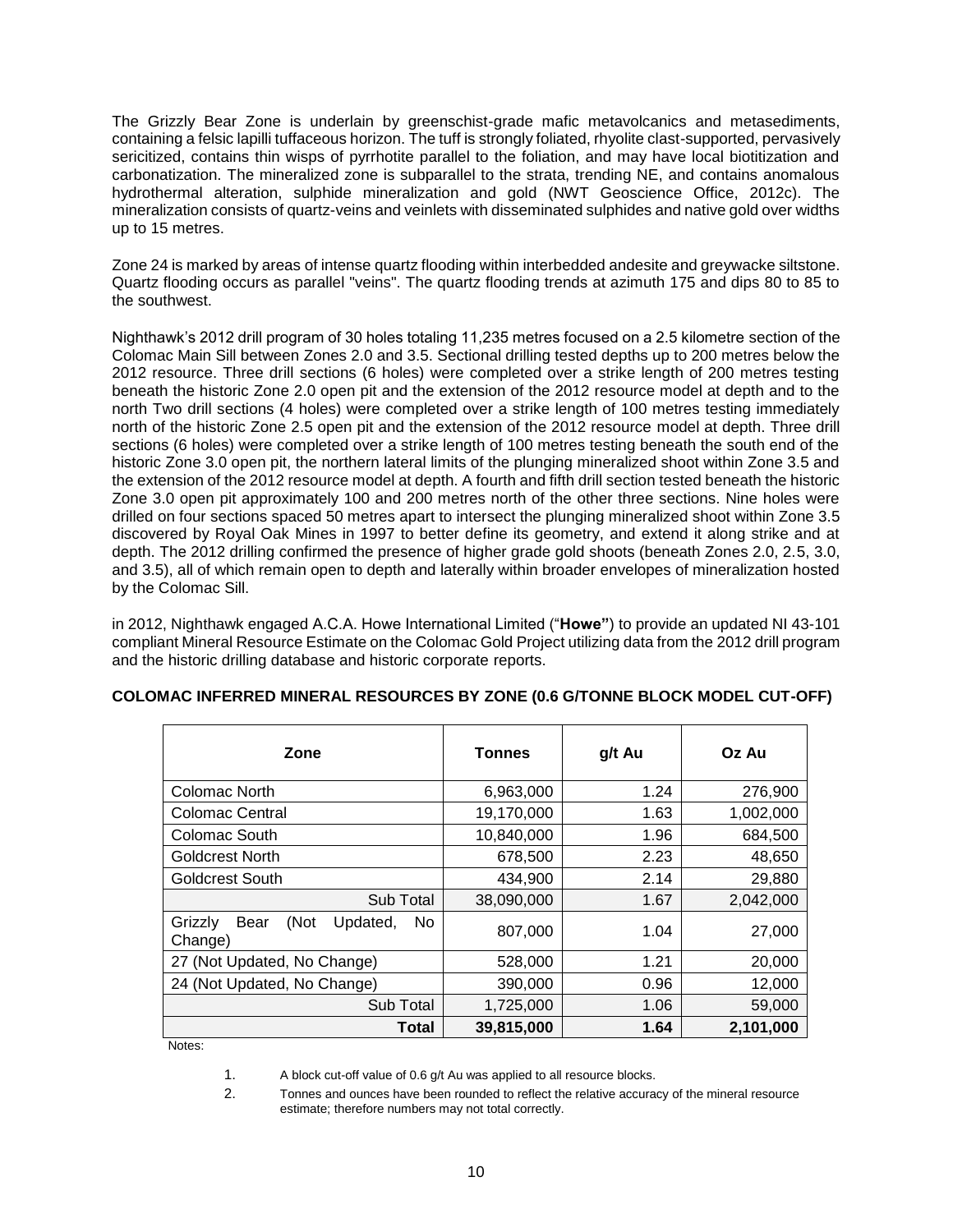- 3. Mineral Resources were calculated with commercial mining software.
- 4. For 2013 updated Colomac and Goldcrest block models: Drill holes traces showing lithology and gold grade were reviewed in plan and cross section. Geological domains were created using Leapfrog Implicit Geological Modeling Software. Assays with each domain were top cut to 31 g/t and then composited to regular 5ft intervals. Block model grade interpolation was undertaken using Ordinary Kriging (OK).
- 5. For 2012 Grizzly Bear, 24 and 27 block models: Drill holes traces showing lithology and gold grade were reviewed in plan and cross section to generate mineralised domains. Assays with each domain were top cut to 31 g/t and then composited to regular 5ft intervals. Block model grade interpolation was undertaken using Multiple Indicator Kriging (MIK). Refer to Lee and Trinder (2012).
- 6. The resource estimate was prepared by Leon McGarry, B.Sc., Geologist, ACA Howe and supervised by Ian Trinder, M.Sc., P.Geo., ACA Howe.
- 7. Gold price is US\$1,500 per ounce.
- 8. A default average specific gravity (SG) value of 2.7 has been used.
- 9. Mineral Resource tonnes quoted are not diluted.
- 10. No Measured or Indicated Resources or Mineral Reserves of any category are identified.
- 11. Mineral resources are not mineral reserves and by definition do not demonstrate economic viability. This mineral resource estimate includes inferred mineral resources that are normally considered too speculative geologically to have economic considerations applied to them that would enable them to be categorized as mineral reserves. There is also no certainty that these Inferred mineral resources will be converted to the measured and indicated resource categories through further drilling, or into mineral reserves, once economic considerations are applied.
- 12. 1 troy ounce equals 31.10348 grams.

### **Colomac Exploration**

Immediately following the acquisition of Colomac from the federal government, Nighthawk conducted its maiden drill program in 2012 with 11,235 metres of drilling (30 holes), which verified historical data and extended Zone 2.0 to depth. This drill program was also used as the basis for the updated mineral resource estimate prepared in 2013 (see *"Technical Information"*). With limited capital resources available at the time due to market conditions and prevailing gold prices, the Company carried out a number of modest drill programs between 2014 and 2016, aimed at broadening its knowledge of the deposits within the Colomac property as well as delineating a discrete high-grade gold zone at Zone 1.5:

2014 – 9,681 metres of drilling:

- Discovery of new high-grade shoot at Zone 1.5
- 53.50 m of 7.78 g/t Au, including 21.00m of 16.73 g/t Au
- Expanded Zones 2.0 and 2.5
- Drill tested the Goldcrest Sill intersecting new high-grade gold zone canditates
	- $\circ$  40.00 m of 2.52 g/t Au, including 12.50 m of 3.64 g/t Au; and 5.20 m of 7.78 g/t Au
	- $\degree$  20.25 m of 4.83 g/t Au, including 5.25 m of 10.21 g/t Au
	- $\circ$  19.60 m of 4.19 g/t Au, including 7.90 m of 7.85 g/t Au

2015 – 2,080 metres of drilling:

- Follow-up drilling at Zone 1.5 intersected 32.95 m of 4.19 g/t Au, including 12.33 m of 7.77 g/t Au
- Extended the zone by 60 m along strike and vertically to a depth of 175 m
- Intersected wide zones of mineralization at Zone 1.0 (43.10 m of 1.13 g/t Au, including 8.45 m of 2.23 g/t Au)

2016 – 8,400 metres of drilling:

- Continued to test Zone 1.5 intersecting 52.07 m of 7.72 g/t Au, including 25.47 m of 14.25 g/t Au, and including 12.35 m of 9.58 g/t Au; 31.45 m of 4.1; and 72.65 m of 5.58 g/t Au, including 17.80 m of 17.72 g/t Au, and including 11.05 m of 27.83 g/t Au
- Follow-up drilling at Zones 1.0, 2.5, 3.0 and 3.5
- Follow-up drilling on the Goldcrest sill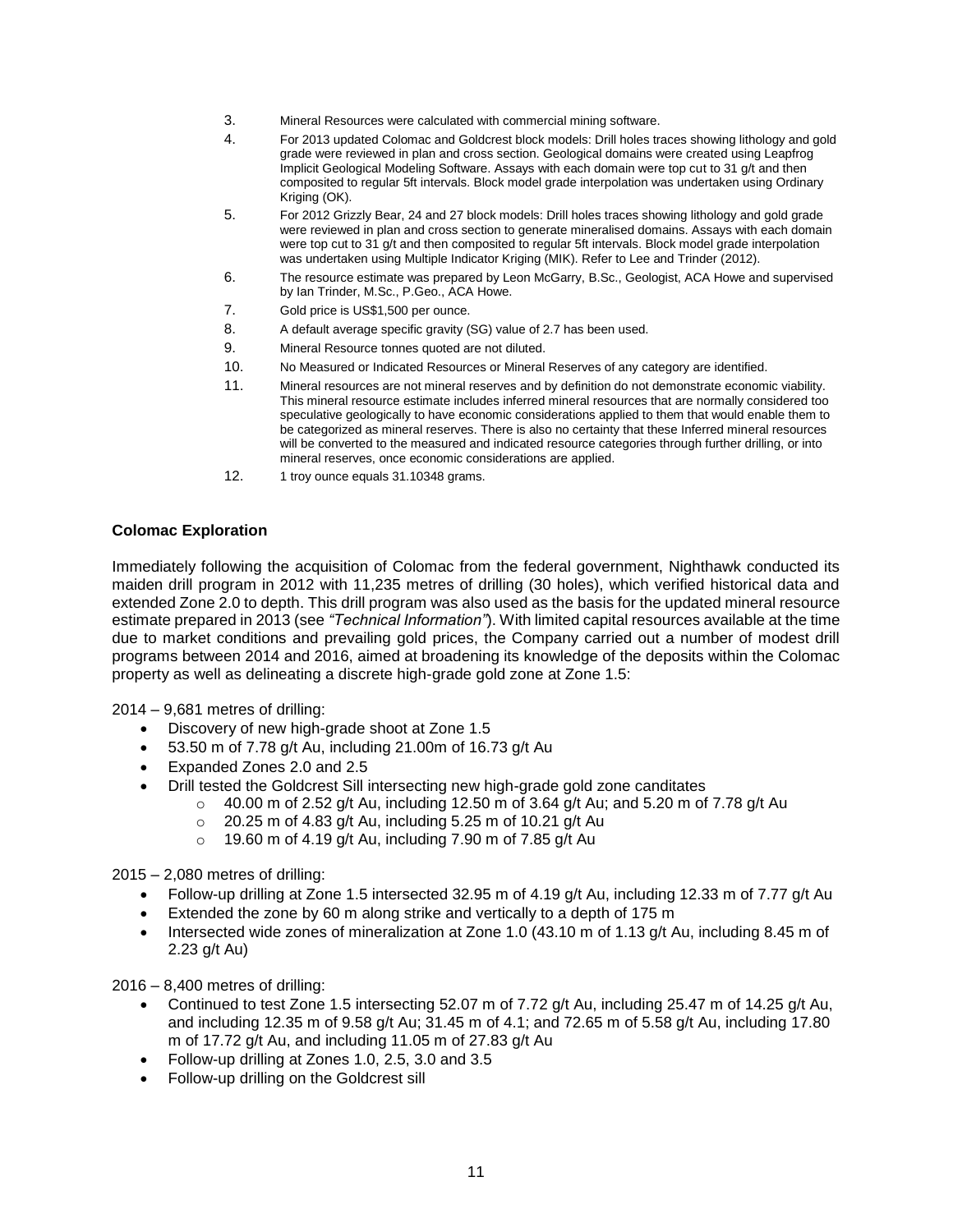Towards the end of 2016, and in March 2017, the Company was able to raise a significant amount of capital in order to expand its exploration efforts at Colomac.

# *2017 Exploration Program*

The Company's 2017 exploration program (March to September), included 26,168 metres of drilling, the most ambitious campaign to date, and was focused mainly at Colomac (Zone 1.0, 1.5 and 2.0 within the Colomac Main Sill, the Goldcrest Sill and the Grizzly Bear deposit), as well as drill testing one of the Company's regional targets. The 2017 program was aimed to better define and expand the dimensions of higher-grade mineralization intersected to-date, to test for the possible convergence of high-grade Zones 1.5 and 2.0, to explore for other potential new zones of near surface higher grade material, to expand the current resource leading to delivery of a resource update by first half of 2018, and to continue exploring throughout the extensive regional land package. The Company started the year with 2 drills, adding a third drill in late June.

Exploration cash costs of \$10.3 million were expended for the active exploration campaign from February to September 2017. A total of 21,168 metres of drilling targeted high-grade Zone 1.5 to build upon previous results, test the zone further at depth and to drill test the convergence of Zone 1.5 and Zone 2.0; Zone 2.0 at depth; Zone 1.0 where limited drilling existed; and to drill test the Goldcrest sill and the Grizzly Bear Deposit, where Nighthawk had not previously conducted any drilling.



*Figure 5 2017 Drill Targets*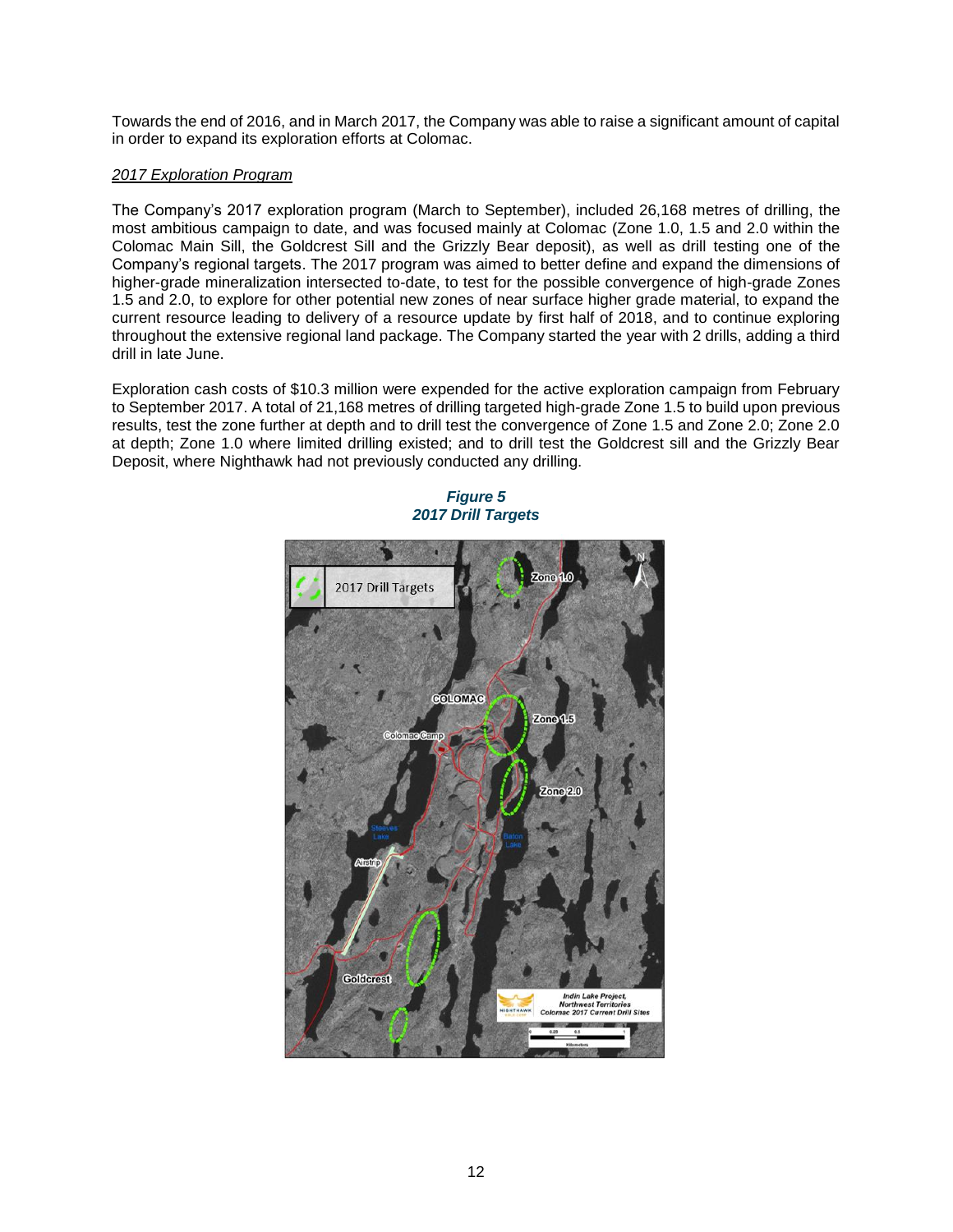| Zone 1.5 - High-grade target                                                                                                     | Drilling in 2017 extended the zone's dimensions to a current<br>300 m in strike length, with true widths of 30-60 m near surface<br>widening to a true width of 155 m at depth, and to a current<br>depth of over 660 m;<br>Hole C17-28 intersected several extensive regions of<br>$\bullet$<br>continuous mineralization over its 780 metre downhole length,<br>of which 730 metres was mineralized, confirming the zone's<br>rake to the north, its continuity to a vertical depth of 660<br>metres, and extending the mineralization at depth over 300<br>metres north of C17-15C intersection where it remains open;<br>All holes reported on to date have returned significant gold<br>intercepts, highlighted by hole C17-08 intersection of 55.35<br>metres grading 3.00 g/t Au, including 19.50 metres of 5.58 g/t<br>Au, and hole C17-04B intersection of 50.30 m grading 2.58 g/t<br>Au, including 23.70 metres of 4.78 g/t Au, and including 10.20<br>metres of 10.14 g/t Au;<br>Drilling has not only continued to expand high-grade gold<br>٠<br>Zone 1.5, but also confirms the presence of strong<br>mineralization within the gap between Zone 1.5 and its<br>neighbouring Zone 2.0 to the south. |
|----------------------------------------------------------------------------------------------------------------------------------|--------------------------------------------------------------------------------------------------------------------------------------------------------------------------------------------------------------------------------------------------------------------------------------------------------------------------------------------------------------------------------------------------------------------------------------------------------------------------------------------------------------------------------------------------------------------------------------------------------------------------------------------------------------------------------------------------------------------------------------------------------------------------------------------------------------------------------------------------------------------------------------------------------------------------------------------------------------------------------------------------------------------------------------------------------------------------------------------------------------------------------------------------------------------------------------------------------------------|
| Zone 2.0 - site of Colomac's<br>historical<br>open<br>pit<br>and<br>accounted for most of the<br>mine's previous gold production | Hole C12-01B intersected 128 m at 1.36 g/t Au, including<br>$\bullet$<br>86.50 m of 1.80 g/t Au, 71.85 m of 2.04 g/t Au, 46.15 m of 2.81<br>g/t Au and 8.65 m of 6.83 g/t Au, an early indication of the<br>intrusion's capacity to host significant grades over large<br>widths. Hole C17-17B intersected 89.10 metres (50.00 metre<br>true width) of 1.52 g/t Au, including 12.00 metres of 5.02 g/t<br>Au, and including 6.40 metres of 8.61 g/t Au and confirmed<br>that the mineralized widths, and internal higher-grade core<br>previously intersected in 2012 drilling to the south, extend<br>further north and remain open;<br>Holes C17-06, 06B, and 06C were collared along the southern<br>٠<br>margin of Zone 1.5 and were the first holes drilled to test a<br>significant resource gap between Zones 1.5 and 2.0. All three<br>holes intersected broad zones of mineralization, highlighted<br>by the C17-06B intersection of 112.10 m of 1.09 g/t Au,<br>including 33.10 m of 1.84 g/t Au, and including 5.00 m of 5.77<br>g/t Au. C17-06, the shallowest hole, returned 76.10 m grading<br>1.17 g/t Au, including 23.00 m of 2.27 g/t Au.                                                        |
| Zone 1.0                                                                                                                         | Drilling has also been successful in extending Zone 1.0 to<br>depth, as hole C17-19 yielded the zone's best intercept of<br>48.50 m (45.00 m true width) grading 1.88 g/t gold, including<br>20.00 m of 3.07 g/t gold, and including 9.85 m of 5.08 g/t gold.<br>The zone remains open down plunge and along strike to the<br>north for expansion;<br>Zone 1.0 appears to widen from 70.00 metres true width close<br>٠<br>to surface to 115.00 metres at depth.                                                                                                                                                                                                                                                                                                                                                                                                                                                                                                                                                                                                                                                                                                                                                   |
| Goldcrest Sill - located parallel<br>and to the southwest of the<br>Colomac Main Sill                                            | 13 holes drilled in 2017 followed up on successful drilling<br>$\bullet$<br>conducted in 2014 and 2016 and expanded on the high-grade<br>gold zone discovered in 2014 (holes G14-04, 04B and G14-<br>05, 05B, see press releases dated September 25, 2014);<br>Holes G17-01, 01B and G17-02, 02B infilled sections within<br>٠<br>the high-grade zone and have established an internal                                                                                                                                                                                                                                                                                                                                                                                                                                                                                                                                                                                                                                                                                                                                                                                                                             |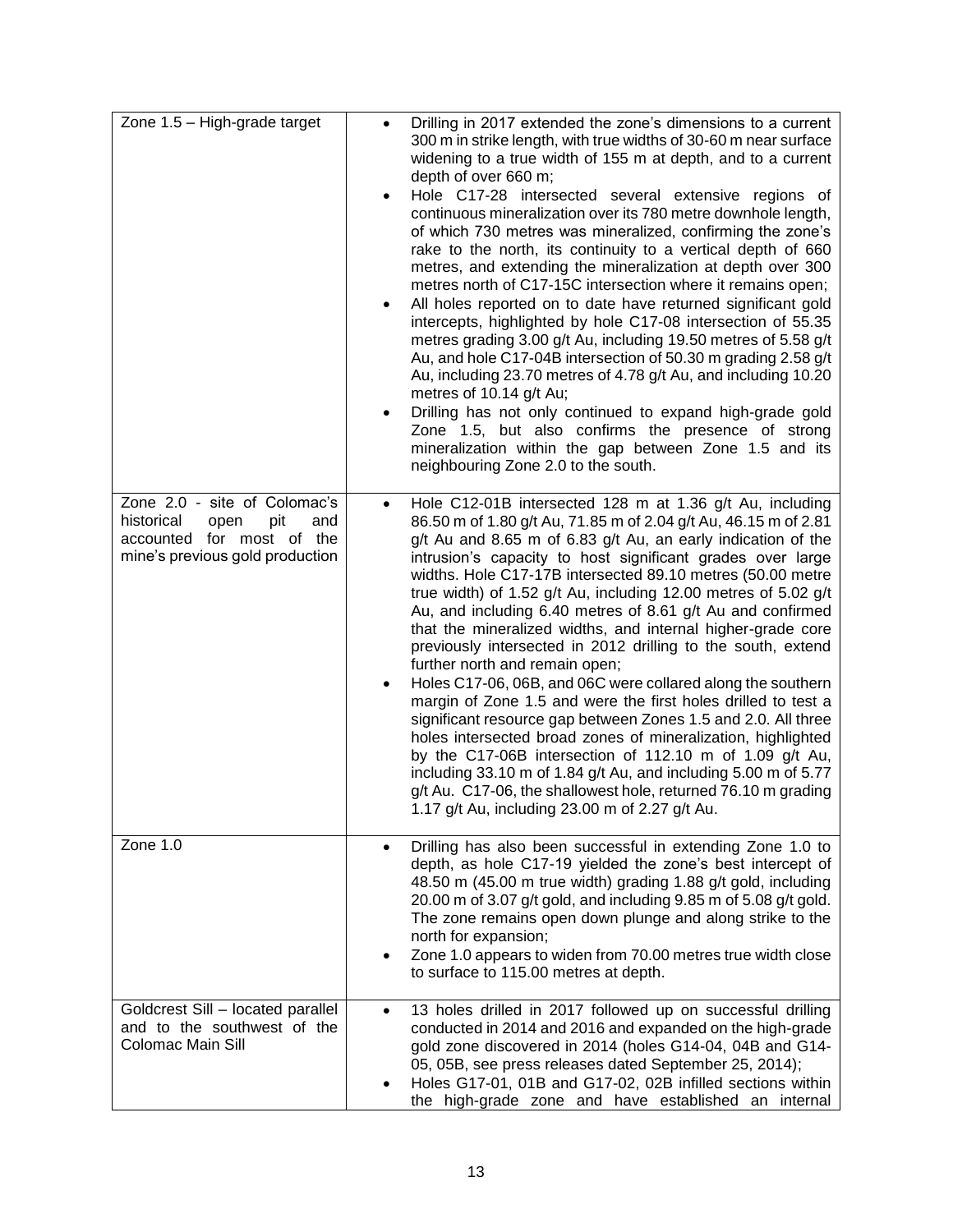|                                                                                                                                                                                                    | continuity of mineralization for the zone that now extends for<br>125 metres in strike to a depth of 180 metres;<br>Highlights of the 2017 drill program include Hole G17-09<br>intersected 22.40 metres of 5.40 g/t Au, including 10.20<br>metres of 8.48 g/t Au, and 5.80 metres of 13.68 g/t Au; hole<br>G17-02B intersected 9.50 metres (5.50 metre true width) of<br>22.41 g/t Au, including 5.35 metres of 39.42 g/t Au; and hole<br>G17-01B intersected 13.60 metres (9.00 metre true width) of<br>2.88 g/t Au, including 9.70 metres of 3.95 g/t Au, and 4.60<br>metres of 5.54 g/t Au. |
|----------------------------------------------------------------------------------------------------------------------------------------------------------------------------------------------------|-------------------------------------------------------------------------------------------------------------------------------------------------------------------------------------------------------------------------------------------------------------------------------------------------------------------------------------------------------------------------------------------------------------------------------------------------------------------------------------------------------------------------------------------------------------------------------------------------|
| Grizzly Bear Deposit - While not<br>a silicified competent sill like the<br>and<br>Goldcrest<br>Colomac<br>deposits, being brittle, it has the<br>capacity to host higher grade<br>mineralization. | Drilling has confirmed the presence of higher<br>grade<br>mineralization at Grizzly Bear over significant widths and to<br>new depths;<br>Hole GB17-01B intersected 12.60 metres (6.60 metre true<br>$\bullet$<br>width) of 4.96 g/t Au, including 8.00 metres of 7.32 g/t Au, and<br>4.00 metres of 13.40 g/t Au;<br>Hole GB17-01 intersected 11.30 metres (8.00 metre true<br>٠<br>width) of 1.91 g/t Au, including 3.80 metres of 3.87 g/t Au;<br>Near-surface mineralization remains open in all directions<br>with Significant resource expansion potential.                               |

The discovery and delineation of Zones 1.5, 2.0 and 3.5, confirms that the Colomac sill is capable of hosting discrete high-grade domains, thus making it a distinct possibility that similar zones exist elsewhere within the vast underexplored regions of the Colomac, Goldcrest, and Nice Lake sills, and that given their potential size and continuity, they would be expected to have a meaningful impact on future resource estimates. While continuing to track Zone 1.5 down plunge to the north, the Company will simultaneously be escalating the exploration efforts throughout these three mineralized sills (Colomac, Goldcrest and Nice Lake), testing for new high-grade targets, expanding known mineralized zones, and advancing several of the regional gold prospects and deposits to drill stage status.

# **Regional Exploration**

The 2017 exploration year was the most active to-date and in addition to drilling, the Company completed several ground geophysical surveys, an aerial LiDAR survey, and completed extensive field mapping and bedrock sampling over much of the Colomac, Goldcrest, and Nice Lake sill areas in search of additional drill targets as well as advance Nighthawk's many regional showings, deposits, and high-priority prospects to drill ready status.

Nighthawk has utilized its extensive multi-element lithogeochemical regional database to identify geochemical trends, zonation, and signatures that may lead to new opportunities within the Indin Lake Gold Property. This work laid the foundation of the 2017 regional exploration program.

Field exploration activities began shortly after the initiation of the winter drill program with the commissioning of ground Induced Polarization ("**IP**") surveys over select areas of the Colomac, Goldcrest and Nice Lake sills that are viewed as potential high-grade gold zone candidates. Survey results will help define better drill targets. Ground magnetic surveys were also completed over areas of the sills that were either lacking in coverage or where more detailed information was required as complexities or breaks in the sill's strongly magnetic trend are considered prospective areas for high-grade zone development.

A winter ground magnetic survey was completed over the North Inca and Diversified gold deposits, two former mine properties that lie within the central portion of the Leta Arm Fault Zone 15 km southwest of Colomac, and host to the next best mineralized area outside of Colomac. In 2011, Nighthawk drilling intersected 6.86 g/t Au over 26.00 m, including 44.34 g/t Au over 3.45 m at North Inca, and 7.23 g/t Au over 11.75 m, including 11.38 g/t Au over 7.40 m at Diversified (see press release dated June 15, 2011),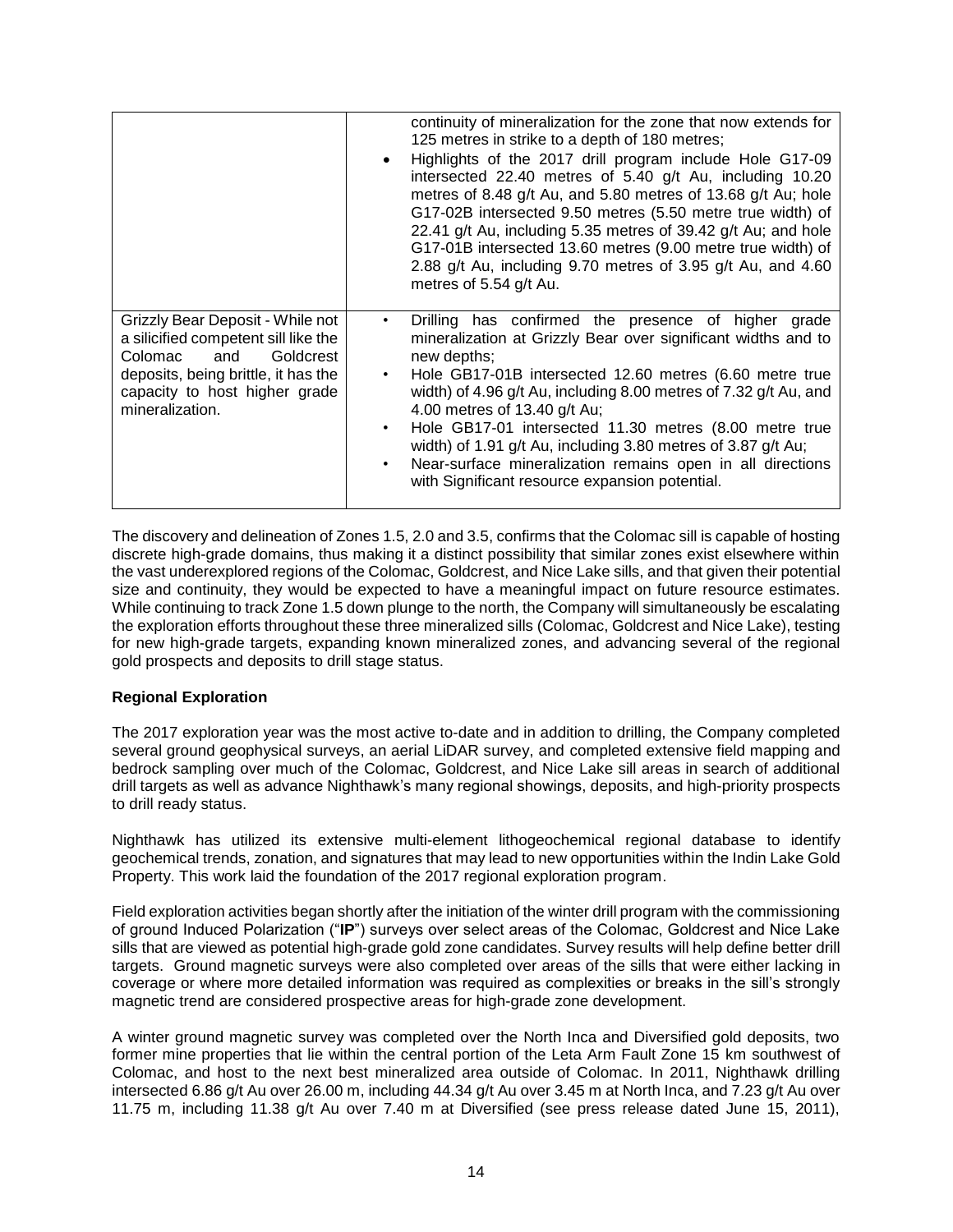highlighting the region's untapped potential. An aerial LiDAR survey was completed and covered the Company's entire Indin Lake Gold Property prior to the onset of summer field program. It provided invaluable information assisting with the geological mapping, structural studies, and prospecting programs directed at select high priority Indin Lake prospects.

During the 2017 drill campaign, Nighthawk drilled four holes on the North Inca gold deposit (one of four high-priority prospects lying within the Leta Arm Gold Project southwest of Colomac) following up on highgrade gold intersections reported from the Company's 2011 drill campaign. The Leta Arm Gold Project consists of the North Inca, Diversified, #3, and Lexindin prospects that lie within a north-south regional deformation zone upwards of 10 km long known as the Leta Arm Fault Zone, where all deposits and showings are hosted by this highly altered, up to 500 m wide, shear zone. The historical Diversified Mine lies 1.3 km north of the historical North Inca Mine with the Number 3 showing situated between them, and the Lexindin showing located an additional 1.2 km north of the Diversified shaft. All deposits are open laterally and vertically suggesting the possibility that they may be part of a single larger system. Exploration shafts and limited underground development were completed on the North Inca and Diversified deposits in the 1940's to explore multi-stage quartz veins characterized by high-grade gold mineralization.

Four holes were drilled at North Inca near the end of the 2017 campaign. Two holes undercut the East Zone mineralization reported in 2011, as NI17-01 drilled a gap between holes NI11-02 series holes and NI-03, intersecting 13.20 m of 2.24 g/t gold, including 8.50 m of 3.24 g/t gold, extending mineralization over 70 additional metres to depth where the zone remains open. Holes NI17-02 and NI17-02B drilled a West Zone section across three subvertical vein systems and infilled a gap between the NI11-04 and NI11-05 series holes. Both holes intersected mineralization with NI17-02 returning 9.55 m of 4.03 g/t gold, including 3.00 m of  $8.14$  g/t gold.

North Inca continues to deliver encouraging results, as drilling to date has confirmed its high-grade nature, significant mineralized widths, and the potential to deliver new zones along strike. Geological modelling of the results is ongoing and will form the basis of 2018 target generation. Recent drilling has returned similar character mineralization, with significant mineralized widths throughout the Leta Arm Gold Project area that are much more substantial than what the historical data had reported. Furthermore, the zones tested by Nighthawk to date have been expanded and remain open in all directions. Nighthawk's 2018 Leta Arm drill program will focus on extending and potentially connecting the deposits along strike, which will enable the Company to begin defining one or multiple potential ore bodies.

Within its 900 square kilometre land package Nighthawk has many other highly prospective and untested prospects in the pipeline that have been steadily advanced towards a drill ready state. Several of these are expected to be tested in 2018, as the Company continues to aggressively build on its regional gold camp strategy of discovering and evolving near surface gold deposits to augment the ever growing Colomac Gold Project. Nighthawk is the first company to have consolidated the Indin Lake Greenstone Belt. Accordingly, the region has never seen this comprehensive scale of activity, which puts this Archean gold camp at an early stage of exploration and development where new discoveries, and in particular nearsurface discoveries, are to be expected.

### **RISK FACTORS**

<span id="page-15-0"></span>The mining business is inherently risky in nature. Exploration activities are based on professional judgments and statistically-based tests and calculations and often yield few rewarding results. Mineral properties are often non-productive for reasons that cannot be anticipated in advance. Companies are also subject to competitive risk such as the ability to finance activities and risks related to economic forces that influence the capital markets. As a result, the securities of Nighthawk should be considered speculative.

Any of the following risk factors could cause circumstances and results to differ materially from those described in the forward-looking information relating to the Company and could have a material adverse effect upon the Company, its business and future prospects. Although the following are significant risk factors identified by management, they do not comprise a definitive list of all risk factors relating to the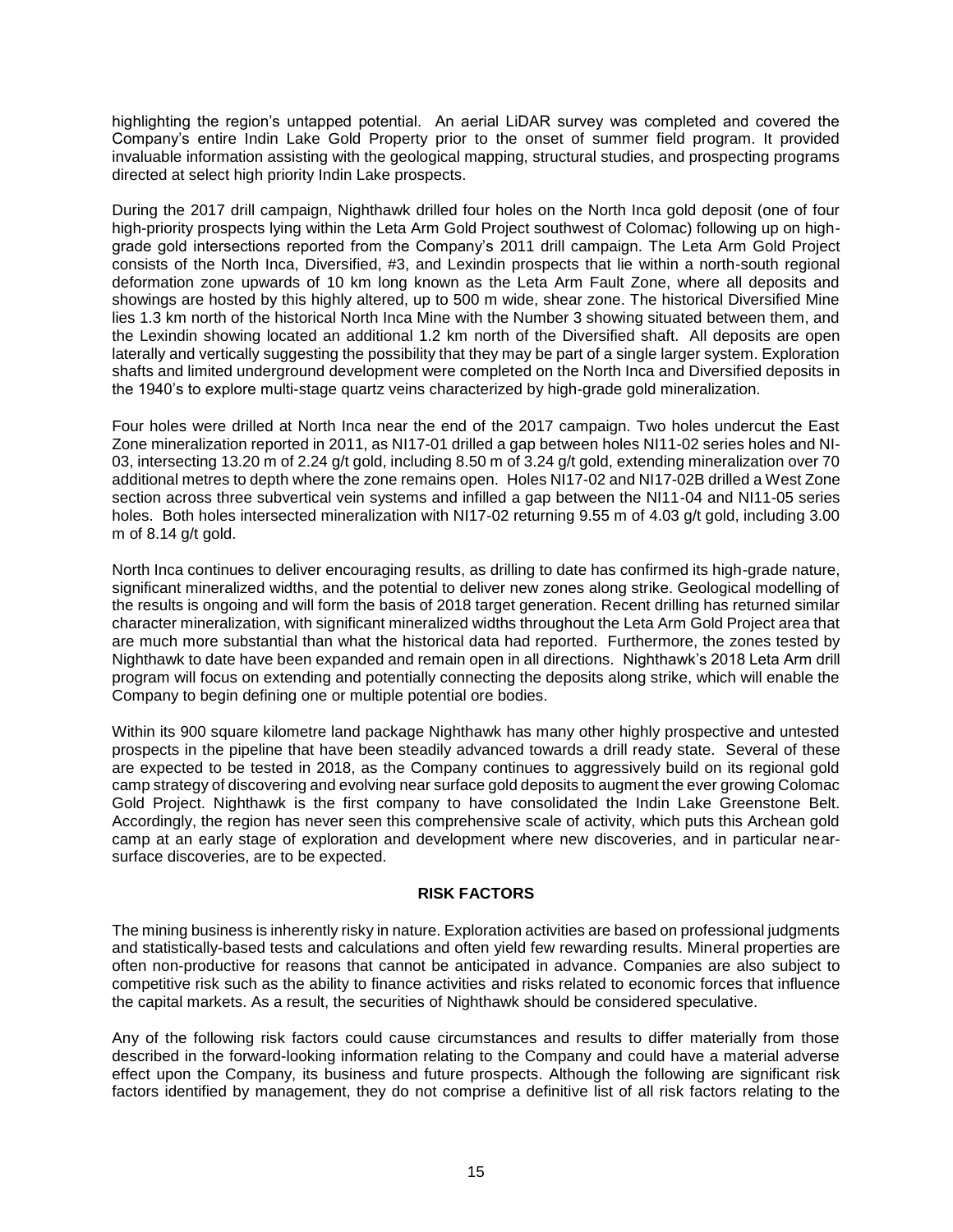Company, as other risks and uncertainties not presently known by management could impact the Company and its business in the future.

In addition to the other information contained in this AIF, the following factors should be considered carefully when considering the risks related to the Company's current and proposed business.

# **Mineral Exploration and Development**

Exploration and development of natural resources involves a high degree of risk and few properties which are explored are ultimately developed into producing properties. Whether a mineral deposit will be commercially viable depends on a number of factors, some of which are: the particular attributes of the deposit, such as size, grade and proximity to infrastructure, commodity prices which are highly cyclical; and government regulations, including regulations relating to prices, taxes, royalties, land tenure, land use, importing and exporting of minerals and environmental protection. The exact effect of these factors cannot be accurately predicted. The long-term profitability of the Company will be in part directly related to the cost and success of its exploration programs and any subsequent development programs.

The process of mining, exploration and development also involves risks and hazards, including environmental hazards, industrial accidents, labour disputes, unusual or unexpected geological conditions or acts of nature. These risks and hazards could lead to events or circumstances, which could result in the complete loss of a project or could otherwise result in damage or impairment to, or destruction of, mineral properties and future production facilities, environmental damage, delays in exploration and development interruption, and could result in personal injury or death.

The Company's projects are in the exploration stage only and have no mineral reserves. Accordingly, the Company does not currently generate any revenues.

Although the Company evaluates these risks to mitigate any potential losses where economically feasible, not all of these risks are reasonably insurable and insurance coverages may contain limits, deductibles, exclusions and endorsements. The Company cannot assure that its coverage will be sufficient to meet its needs. Such a loss may have a material adverse effect on the Company. See "Uninsured Risks" for more details.

# **Required Permits and Approvals**

All permits required for the planned exploration activities on the Company's property have been granted and are in good standing as described above. However, in order to start mining operations, additional permits will be required which may include, but are not limited to: permits in respect of construction, operation of equipment, waste water discharges and certain explosive and dust permits. While the Company intends to use its best efforts to obtain all necessary permits, licenses, leases and approvals to carry on the activities which it intends to conduct, and it intends to comply in all material respects with the terms of such permits, licenses, leases and approvals, there can be no guarantee that the Company will be able to obtain and maintain these at all times. A decision by a governmental agency to deny or delay issuing a new or renewed permit, license, lease or approval, or to revoke or substantially modify an existing permit, license, lease or approval, could prevent or limit the ability to continue exploration and development at the affected project and have a material adverse effect on the proposed business, the Company's financial condition and could prevent or limit the ability to continue exploration and development activities which could result in a material adverse effect on the Company's business.

With respect to environmental permitting, the development, construction, exploitation and operation of mines at the Company's projects may require the granting of environmental licenses and other environmental permits or concessions by the competent environmental authorities. Required environmental permits, licenses or concessions may take time and/or be difficult to obtain, and may not be issued on the terms required by the Company.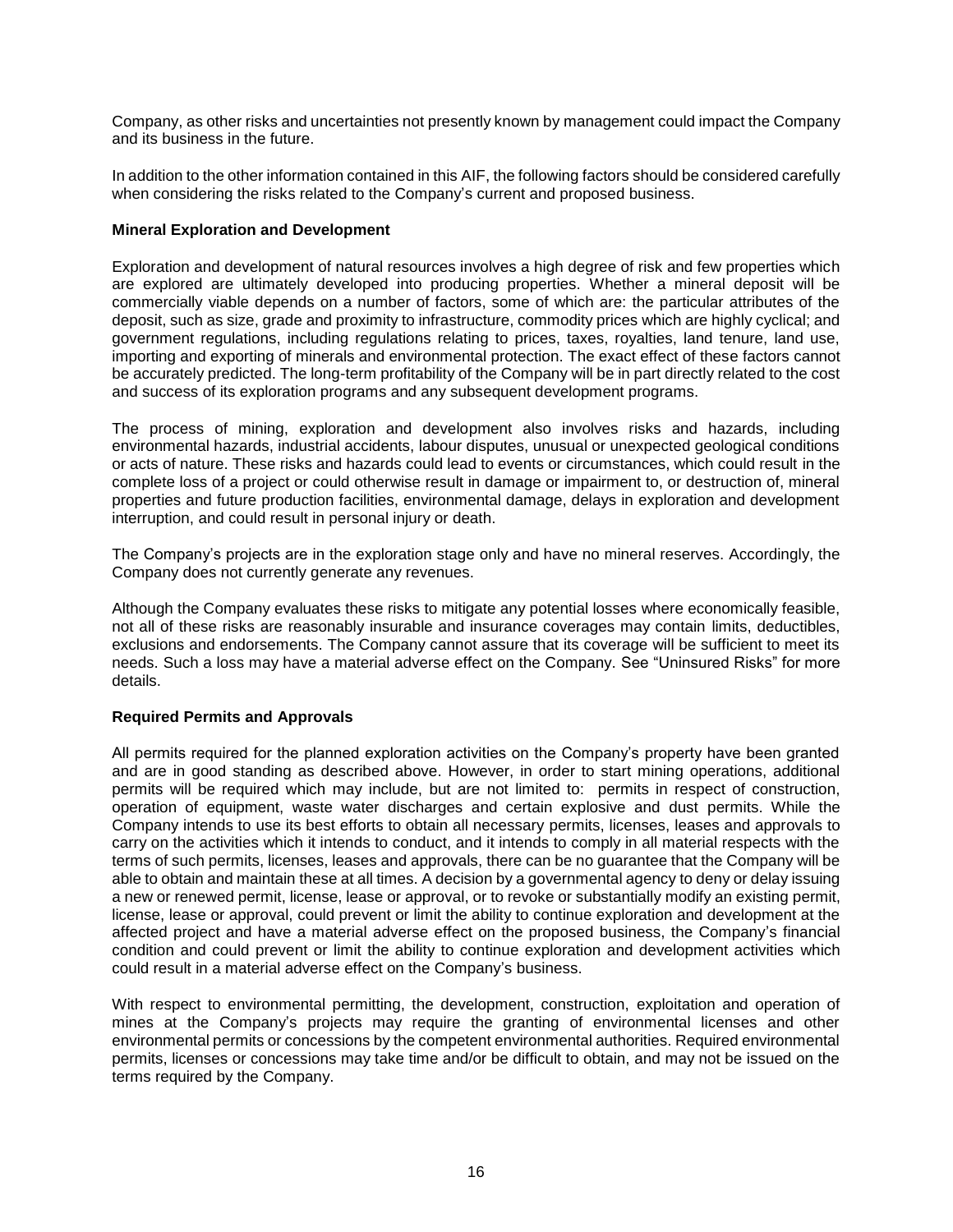### **Capital Requirements**

The Company has no history of mineral production, operations or revenues. The Company has limited financial resources and there is no assurance that sufficient additional funding will be available to enable it to fulfill the Company's existing obligations or for further exploration and development on acceptable terms or at all.

The Company competes for financing and personnel with other resource companies. There can be no assurance that additional capital or other types of financing will be available, when needed, or that, if available, the terms of such financing will be favourable to the Company. As well, the ability of the Company to raise such capital will depend, in part, upon conditions in the capital markets at the time and its historical business performance. If additional capital is raised by the issuance of shares from the treasury of the Company, shareholders may suffer dilution. Debt financing, if available, may also involve restrictions on financing and operating activities. Future borrowings by the Company or its subsidiaries may increase the level of financial and interest rate risk to the Company as the Company will be required to service future indebtedness. Furthermore, failure to obtain additional financing on a timely basis could cause the Company to reduce or terminate its proposed operations.

# **Uncertainty in the Estimation of Mineral Resources**

Mineral resources that are not mineral reserves do not have demonstrated economic viability. Due to the uncertainty of measured, indicated or inferred mineral resources, it is possible that the mineral resources in respect of the Company's project may never be upgraded to proven and probable mineral reserves. Investors are cautioned not to assume that any part of mineral deposits in these categories will ever be converted into reserves or recovered as part of the Company's mining operations.

The Company has defined mineral resources in accordance with National Instrument 43-101 – S*tandards of Disclosure for Mineral Projects* ("**NI 43-101**"), in respect of the Colomac Gold Project but it has not yet defined current mineral reserves on the project. No assurance can be given that the Company will ever be in a position to declare a proven or probable mineral reserve on any of the projects within its Indin Lake Gold Property. Substantial expenditures are required to establish mineral reserves through drilling, to develop processes to extract the mineral resources and, in the case of new properties, to develop the extraction and processing facilities and infrastructure at any site chosen for extraction. Development of any of the Company's prospects will only follow upon obtaining satisfactory results. Exploration and development of natural resources involves a high degree of risk and few properties which are explored are ultimately developed into producing properties. The Company cannot determine at this time whether any of these estimates will ultimately be correct or will prove to be economically viable. Therefore, it is possible that mineral reserves will never be identified.

# **Price of Gold**

The development of the Company's properties is dependent on the future prices of minerals and metals, including gold. The price of gold is subject to and affected by numerous factors beyond the Company's control. Factors tending to put downward pressure on the price of gold include: sales or leasing of gold by governments and central banks; a low rate of inflation and a strong U.S. dollar; global and regional recession or reduced economic activity; speculative trading; the demand for gold for industrial uses, use in jewellery, and investment; high supply of gold from production, disinvestment, scrap and hedging; interest rates; sales by gold producers in forward transactions and other hedging; the production and cost levels for gold in major gold-producing nations; and the cost level (in local currencies) for gold in major consuming nations. Such external economic factors are in turn influenced by changes in international investment patterns, monetary systems, the strength of and confidence in the U.S. dollar (the currency in which the prices of precious metals are generally quoted), and political developments.

A drop in the price of gold would adversely impact the Company's future prospects. The price of gold has historically fluctuated widely, and future price declines could cause the development of (and any future commercial production from) the Company's properties to be impracticable. In addition, sustained low gold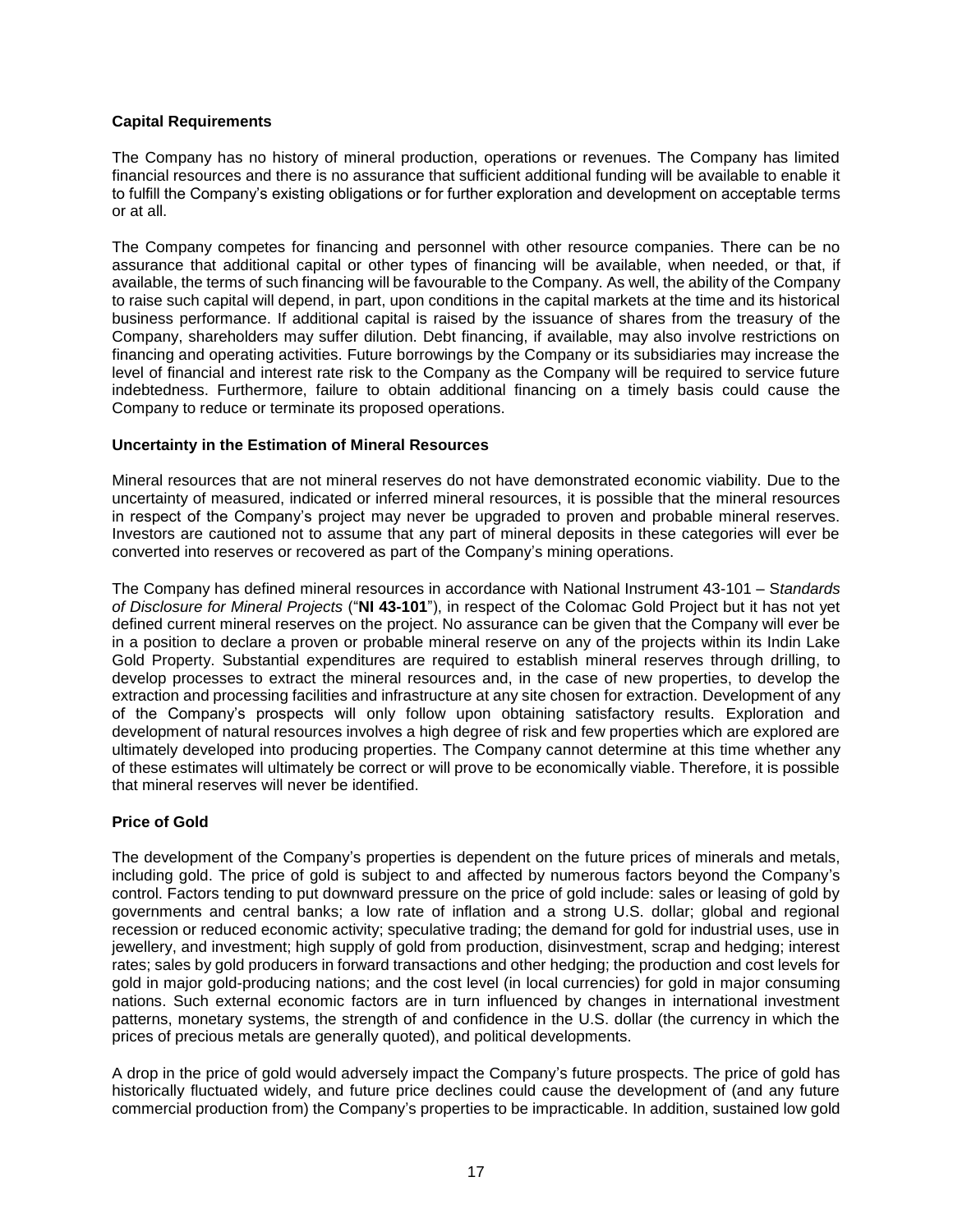prices could result in a halt or delay the exploration and development of the Company's properties; and reduce the potential for financings required for further exploration and development activities. These developments could have a material adverse impact on the Company's financial performance and results of operations.

# **Dependence on Highly Skilled Personnel**

The Company's prospects depend in part on the services of key executives and other highly skilled and experienced personnel focused on managing the Company's interests and the advancement of the exploration activities across its Indin Lake Gold Property, as well as its other interests, in addition to the identification of new opportunities for growth and funding. The loss of these persons or the Company's inability to attract and retain additional highly skilled employees required for the Company's activities may have a material adverse effect on its business or future operations. The Company does not currently maintain "key person" life insurance on any of its key employees.

# **Uncertainty Regarding Commercial Viability**

Whether the Company's projects will be commercially viable depends on a number of factors, including cash costs associated with extraction and processing, the particular attributes of the deposit, such as size, grade and proximity to infrastructure, as well as metal prices which are highly cyclical and government regulations, including regulations relating to prices, taxes, royalties, land tenure, land use, importing and exporting of minerals and environmental protection. The exact effect of these factors cannot be accurately predicted, but the combination of these factors may result in the assets becoming uneconomic resulting in the Company not continuing with its planned activities.

# **Operating History and Financial Resources**

The Company has no operating history, no operating revenues and negative operating cash flow. Exploration projects have no operating history upon which to base estimates of future cash flows. The Company expects to continue to sustain losses in the future until it begins to generate revenue from the commercial production of its properties. Substantial expenditures are required to develop mineral projects to commercial production. It is possible that actual costs and future economic returns may differ materially from the Company's estimates. There can be no assurance that the underlying assumed levels of expenses for any project will prove to be accurate. Further, it is not unusual in the mining industry for new mining operations to experience unexpected problems during start-up, resulting in delays and requiring more capital than anticipated. The Company does not expect to receive revenues from operations in the foreseeable future and expects to incur losses until such time as one or more of its properties enters into commercial production and generates sufficient revenue to fund continuing operations. There can be no assurance that any of the Company's projects will move beyond the exploration and development stage and be put into production, achieve commercial production or that the Company will produce revenue, operate profitably or provide a return on investment in the future. Mineral exploration involves considerable financial and technical risk. There can be no assurance that the funds required for exploration and future development can be obtained on a timely basis. There can be no assurance that the Company will not suffer significant losses in the near future or that the Company will ever be profitable.

# **Land Title Risk**

Although the Company may receive title opinions for any mineral properties in which the Company has or will acquire a material interest, there is no guarantee that title to such properties will not be challenged or impugned. Also, in Canada, claims have been made and new claims are being made by aboriginal peoples that call into question the rights granted by the government. There is no guarantee that title to one or more claims or concessions at the Company's projects will not be challenged or impugned. There may be challenges to any of the Company's titles which, if successful, could result in the loss or reduction of the Company's interest in such titles. The Company's properties may be subject to prior unregistered liens, agreements, transfers or claims, and title may be affected by, among other things, undetected defects. In addition, the Company may be unable to operate its properties as permitted or to enforce its rights with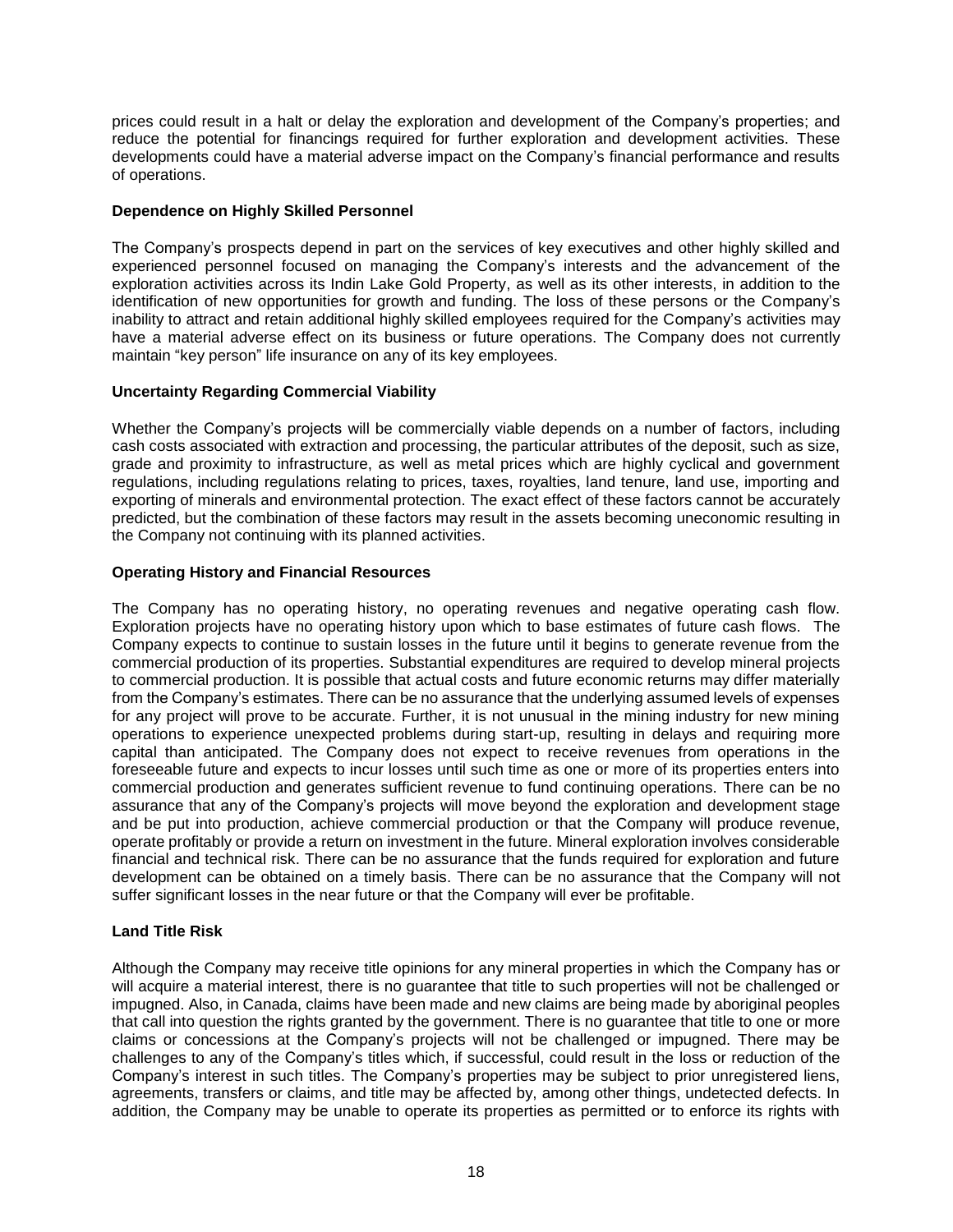respect to its properties. The failure to comply with all applicable laws and regulations, including a failure to pay taxes or to carry out and file assessment work, can lead to the unilateral termination of concessions by mining authorities or other governmental entities.

# **Infrastructure**

Mining, processing, development and exploration activities depend, to one degree or another, on adequate infrastructure. Reliable roads, bridges, power sources and water supplies, as well as the location of population centres and pools of labour, are important determinants which affect capital and operating costs. Unusual or infrequent weather phenomena, sabotage, government or other interference in the maintenance or provision of such infrastructure could impact the Company's ability to explore its properties, thereby adversely affecting its business and financial condition.

# **Maintaining Interests in Mineral Properties**

The Company's continuing right to initially earn and subsequently maintain its ownership in its mineral property interests will be dependent upon compliance with applicable laws and with agreements to which it is a party. The Company's properties consist of various rights to acquire interests in lands prospective for mineral exploration. There is no assurance that the Company will be able to obtain and/or maintain all required permits and licences to carry on its operations. Additional expenditures will be required by the Company to maintain its interests in its properties. There can be no assurance that the Company will have the funds, will be able to raise the funds or will be able to comply with the provisions of the agreements relating to its properties which would entitle it to an interest therein and if it fails to do so its interest in certain of these properties may be reduced or be lost.

# **Competition**

The mineral exploration and development industry is highly competitive. The Company will have to compete with other mining companies, many of which have greater financial, technical and other resources than the Company, for, among other things, the acquisition of mineral claims, leases and other mineral interests as well as for the recruitment and retention of qualified employees and other personnel. Failure to compete successfully against other mining companies could have a material adverse effect on the Company and its prospects.

### **Environmental Laws**

The Company's exploration and development activities and, in the future, its production and processing operations are and will be extensively regulated under various federal, provincial, territory, and local laws relating to the protection of air and water quality, hazardous waste management, endangered species, and mine reclamation. The Company may be subject to future liability for environmental costs, including capital costs to comply with environmental laws, costs associated with the remediation of soil or groundwater contamination and reclamation and closure costs upon cessation of operations. In addition, the Company may be subject to reclamation costs for its claims, even if the Company has not conducted the activity on those properties. Further, the regulatory environment for the Company's operations could change in ways that would substantially increase its liability or the costs of compliance and that could have a material adverse effect on its operations or financial position.

Various laws and permits require that financial assurances be in place for certain environmental and reclamation obligations and other potential liabilities. There is no assurance that the Company will always be able to secure and maintain insurance coverage and other general assistance measures to adequately protect against such potential obligations and liabilities.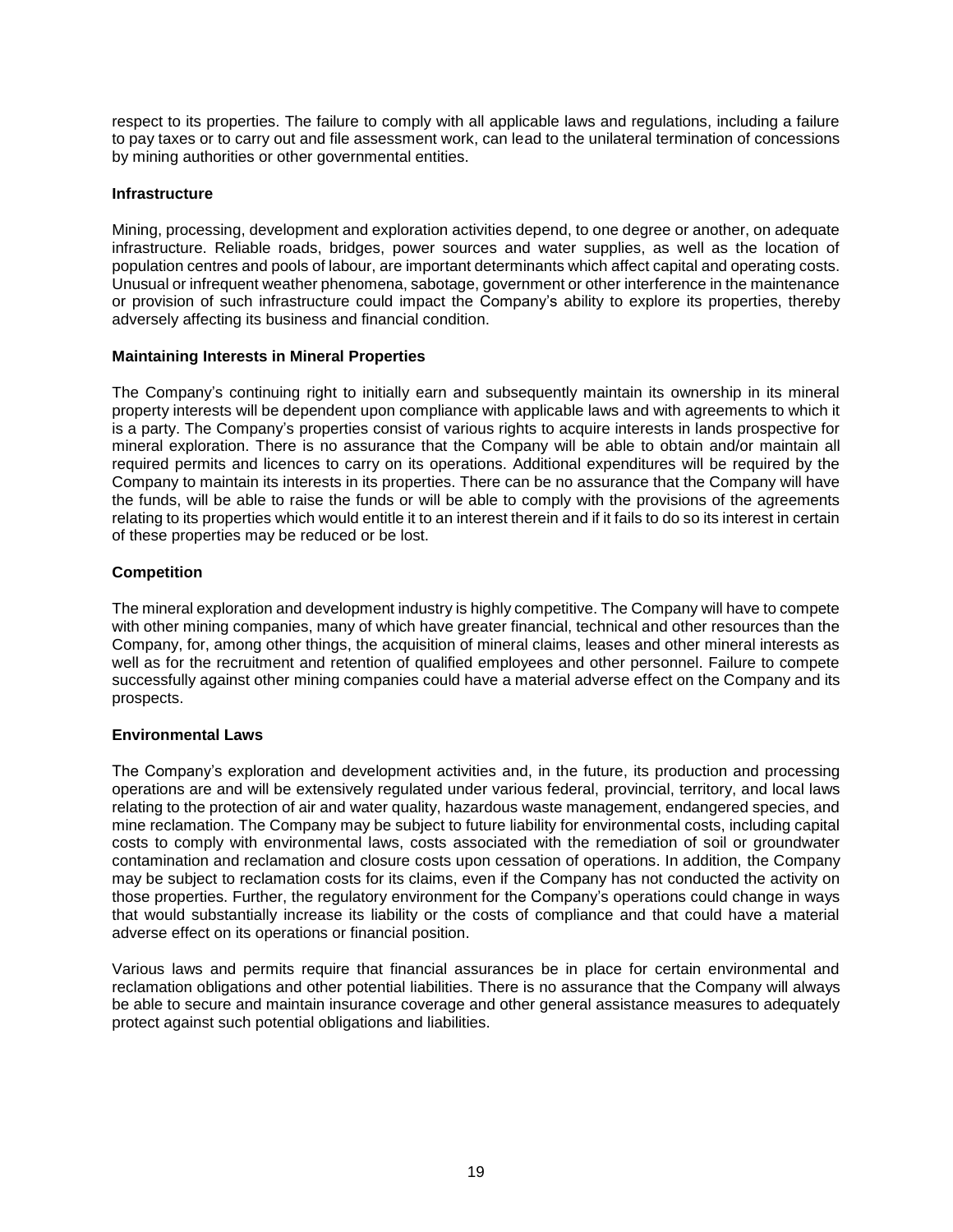#### **Market Price of Common Shares**

The TSXV is the principal market for the Common Shares. The market prices of securities of many companies, particularly exploration and development stage mining companies, experience wide fluctuations that are not necessarily related to the operating performance, underlying asset values or prospects of such companies. The holding of these Common Shares will involve a high degree of risk and should be undertaken only by investors whose financial resources are sufficient to enable them to assume such risks and who have no need for immediate liquidity in their investment. Persons who cannot afford the possibility of the loss of their entire investment should not hold Common Shares. Furthermore, an investment in securities of the Company should not constitute a major portion of an investor's portfolio.

### **Price Volatility**

Securities markets have recently had a high level of price and volume volatility, and the market price of securities of many companies has experienced wide fluctuations in price that have not necessarily been related to the operating performance, underlying asset values or prospects of such companies. Factors unrelated to the financial performance or prospects of the Company include macroeconomic developments in North America and globally, and market perceptions of the attractiveness of particular industries. There can be no assurance that continued fluctuations in precious metal prices will not occur. As a result of any of these factors, the market price of the securities of the Company at any given point in time may not accurately reflect the value of Nighthawk or its securities.

In the past, following periods of volatility in the market price of a company's securities, shareholders have on occasion instituted class action securities litigation against those companies. Such litigation, if instituted, could result in substantial cost and diversion of management attention and resources, which could significantly harm the viability and the reputation of Nighthawk.

### **Global Economic Conditions**

The unprecedented events in global financial markets in the past several years have had a profound impact on the global economy. Many industries, including the gold mining industry, are impacted by these market conditions. Market events and conditions, including disruptions in the international credit markets and other financial systems and the deterioration of global economic conditions, could impede the Company's access to capital or increase the cost of capital and may adversely affect the Company's operations.

The Company is also exposed to liquidity risks in meeting its operating and capital expenditure requirements in instances where the Company's cash position is unable to be maintained or appropriate financing is unavailable. These factors may impact the Company's ability to obtain capital on terms favourable to it or at all. Increased market volatility may impact the Company's operations which could adversely affect the trading price of the Common Shares.

### **Aboriginal Land Claims and Aboriginal Rights**

The properties may in the future be the subject of aboriginal peoples' land claims or aboriginal rights claims. The legal basis of an aboriginal land claim and aboriginal rights is a matter of considerable legal complexity and the impact of the assertion of such a claim, or the possible effect of a settlement of such claim upon the Company cannot be predicted with any degree of certainty at this time. In addition, no assurance can be given that any recognition of aboriginal rights or claims whether by way of a negotiated settlement or by judicial pronouncement (or through the grant of an injunction prohibiting mineral exploration or mining activity pending resolution of any such claim) would not delay or even prevent the Company's exploration, development or mining activities.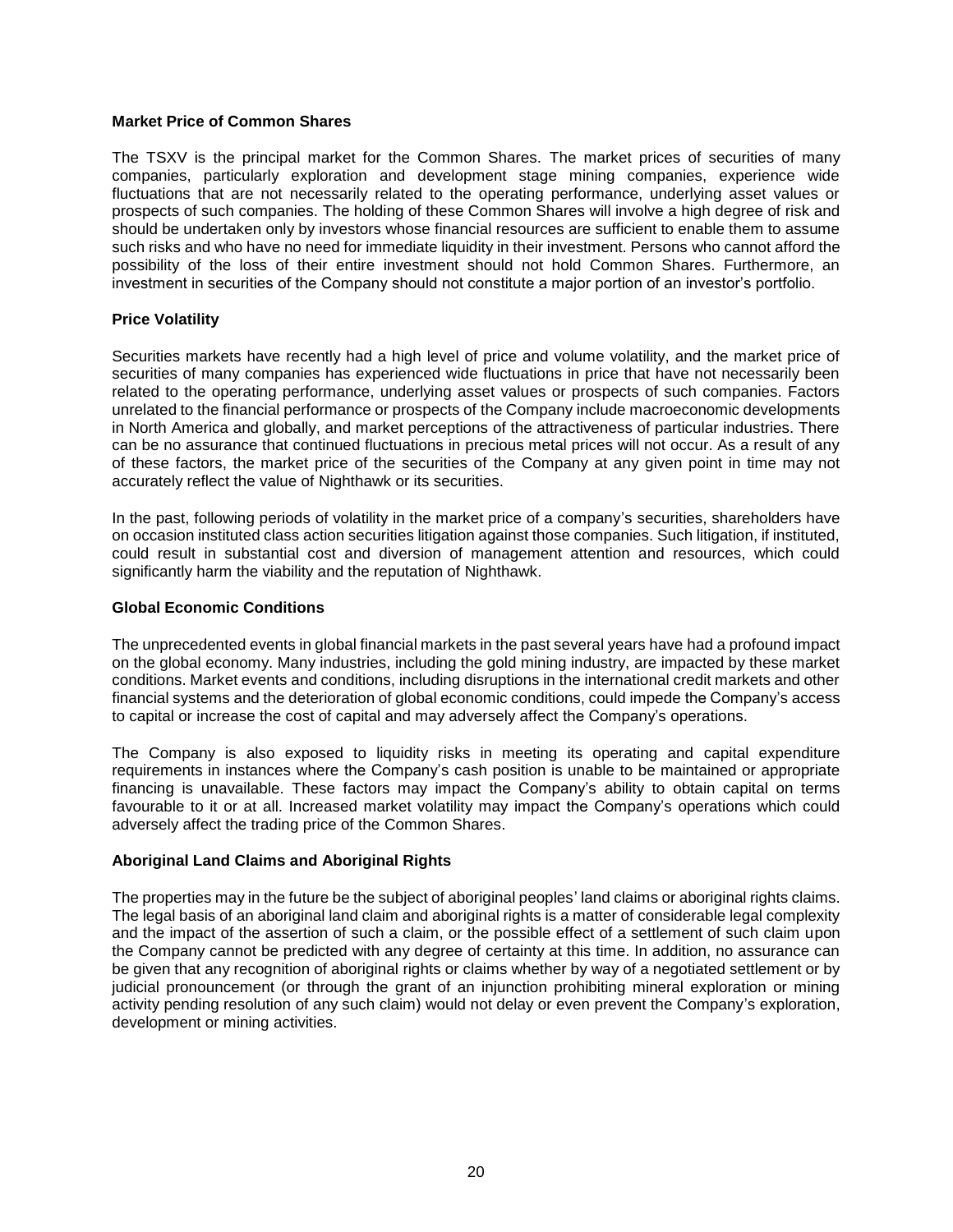### **Government Regulation of the Mining Industry**

The current and future operations of the Company, from exploration through development activities and commercial production, if any, are and will be governed by laws and regulations governing mineral concession acquisition, prospecting, development, mining, production, exports, taxes, labour standards, occupational health, waste disposal, toxic substances, land use, environmental protection, mine safety and other matters. Companies engaged in exploration activities and in the development and operation of mines and related facilities may experience increased costs and delays in production and other schedules as a result of the need to comply with applicable laws, regulations and permits. Permits are subject to the discretion of government authorities and there can be no assurance that the Company will be successful in obtaining all required permits. Amendments to current laws and regulations governing the operations and activities of the Company or more stringent implementation thereof could have a material adverse effect on the Company's business, financial condition and results of operations. Further, there can be no assurance that all permits which the Company may require for future exploration, construction of mining facilities and conduct of mining operations, if any, will be obtainable on reasonable terms or on a timely basis, or that such laws and regulations would not have an adverse effect on any project which the Company may undertake.

Failure to comply with applicable laws, regulations and permits may result in enforcement actions thereunder, including the forfeiture of claims, orders issued by regulatory or judicial authorities requiring operations to cease or be curtailed, and may include corrective measures requiring capital expenditures, installation of additional equipment or costly remedial actions. The Company may be required to compensate those suffering loss or damage by reason of its mineral exploration activities and may have civil or criminal fines or penalties imposed for violations of such laws, regulations and permits. Existing and possible future laws, regulations and permits governing operations and activities of exploration companies, or more stringent implementation thereof, could have a material adverse impact on the Company and cause increases in capital expenditures or require abandonment or delays in exploration.

Changes, if any, in mining or investment policies or shifts in political attitude in Canada may adversely affect the Company's operations or profitability. Operations may be affected in varying degrees by government regulations with respect to, but not limited to, restrictions on production, price controls, export controls, currency remittance, income taxes, expropriation of property, foreign investment, maintenance of claims, environmental legislation, land use, land claims of local people, water use and mine safety.

Failure to comply strictly with applicable laws, regulations and local practices relating to mineral right applications and tenure could result in loss, reduction or expropriation of entitlements, or the imposition of additional local or foreign parties as joint venture partners with varied or other interests. The occurrence of these various factors and uncertainties cannot be accurately predicted and could have an adverse effect on the Company's business, financial condition and results of operations.

### **Surface Rights**

The Company does not own all of the surface rights at its properties and there is no assurance that surface rights owned by the government will be granted, nor that they will be on reasonable terms if granted. Failure to acquire surface rights may impact the Company's ability to access its properties, as well as its ability to commence and/or complete construction or production, any of which would have a material adverse effect on the profitability of the Company's future operations.

### **Uninsured Risks**

As mentioned above, the Company's business is subject to a number of risks and hazards including adverse environmental effects and technical difficulties due to unusual or unexpected geologic formations.

Such risks could result in personal injury, environmental damage, damage to and destruction of the facilities, delays in exploration and development and liability. For some of these risks, Nighthawk maintains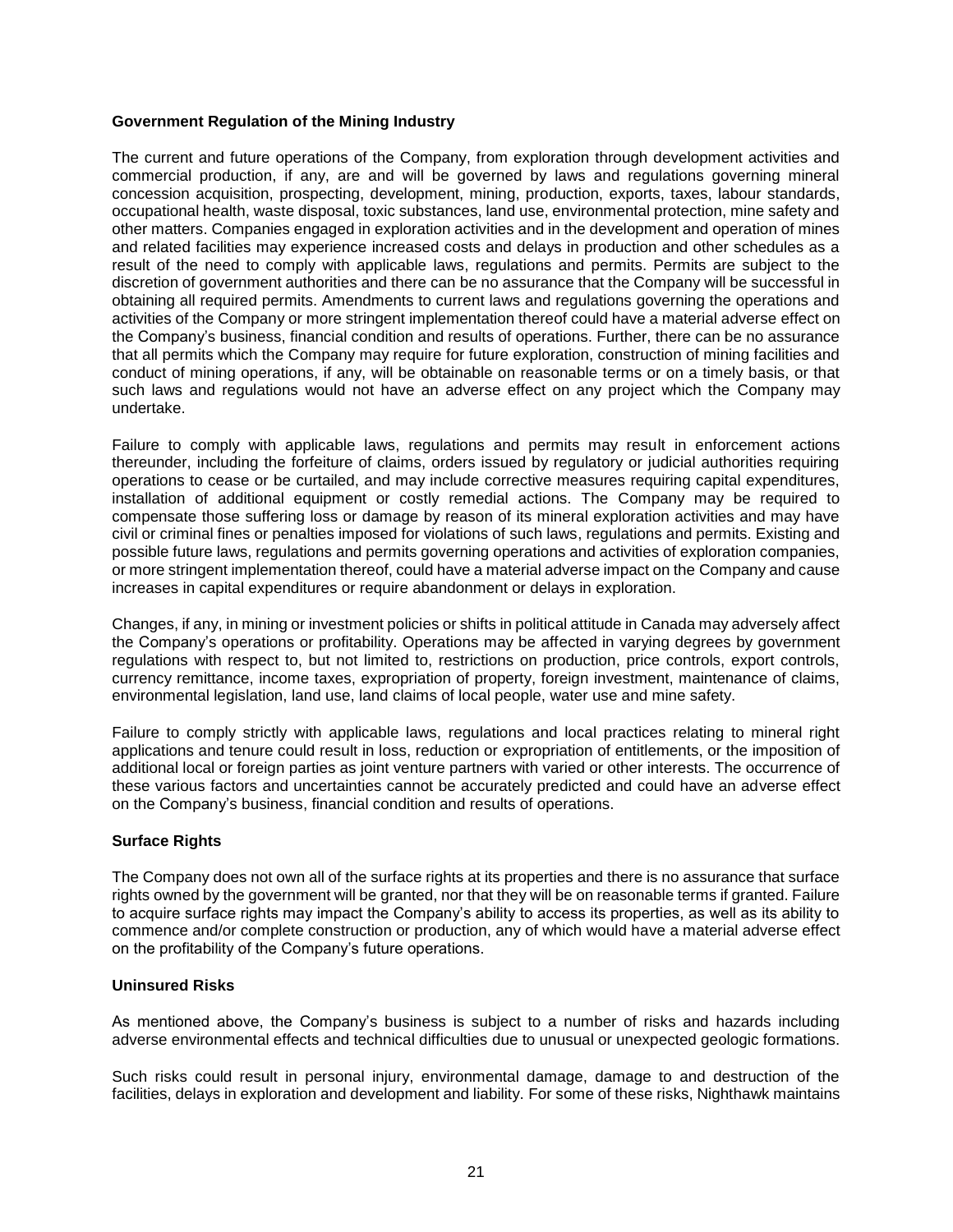insurance to protect against these losses at levels consistent with industry practice. However, the Company may not be able to maintain current levels of insurance, particularly if there is a significant increase in the cost of premiums. Insurance against environmental risks is generally expensive and may not continue to be available for the Company and other companies in the industry. The Company's current policies may not cover all losses. The Company's existing policies may not be sufficient to cover all liabilities arising under environmental law or relating to hazardous substances. Moreover, in the event that the Company is unable to fully pay for the cost of remedying an environmental problem, the Company might be required to suspend or significantly curtail its activities or enter into other interim compliance measures.

# **Threat of Legal Proceedings**

Due to the nature of its business, the Company may be subject to numerous regulatory investigations, civil claims, lawsuits and other proceedings in the ordinary course of its business. The results of these legal proceedings cannot be predicted with certainty due to the uncertainty inherent in litigation, the difficulty of predicting decisions of regulators, judges and juries and the possibility that decisions may be reversed on appeal. There can be no assurances that these matters will not have a material adverse effect on the Company's business.

# **Unforeseen Liabilities from Past Acquisitions**

There may be liabilities that the Company has failed to discover or has underestimated in connection with previous acquisitions. In addition, there may be capital expenditure requirements that the Company has failed to discover or underestimated in connection with these acquisitions, which amounts may be material. Any such liabilities or capital expenditure requirements could have a material adverse effect on the Company's business, financial condition or future prospects.

# **Conflicts of Interest**

Certain of the directors and officers of the Company also serve as directors and/or officers of other companies involved in natural resource exploration, development and mining operations and consequently there exists the possibility for such directors and officers to be in a position of conflict. Any decision made by any of such directors and officers will be made in accordance with their duties and obligations to deal fairly and in good faith with a view to the best interests of the Company and its shareholders. In addition, each director is required to declare and refrain from voting on any matter in which such director may have a conflict of interest in accordance with the procedures set forth in the OBCA and other applicable laws.

# **DIVIDENDS AND DISTRIBUTIONS**

<span id="page-22-0"></span>The Company's policy is to retain earnings, if any, for the financing of future growth and development of its business. As a result, the Company has not paid dividends in the past, and does not intend to pay dividends in the foreseeable future. Any future dividend payment will be made at the discretion of the Board, and will depend on the Company's financial needs to fund its planned programs and its future growth, and any other factor that the Board deems necessary to consider in the circumstances.

The holders of Common Shares are entitled to receive dividends as and when declared by the Board of the Company on the Common Shares as a class. The Company has not paid any dividends since its incorporation. The OBCA provides that a corporation may not declare or pay a dividend if there are reasonable grounds for believing that Nighthawk is, or would be after the payment of the dividend, unable to pay its liabilities as they become due or the realizable value of its assets would thereby be less than the aggregate of its liabilities and stated capital of all classes of shares of its capital.

# **DESCRIPTION OF CAPITAL STRUCTURE**

<span id="page-22-1"></span>Nighthawk's authorized capital consists of an unlimited number of Common Shares and an unlimited number of preference shares ("**Preference Shares**") issuable in series, of which 188,605,996 Common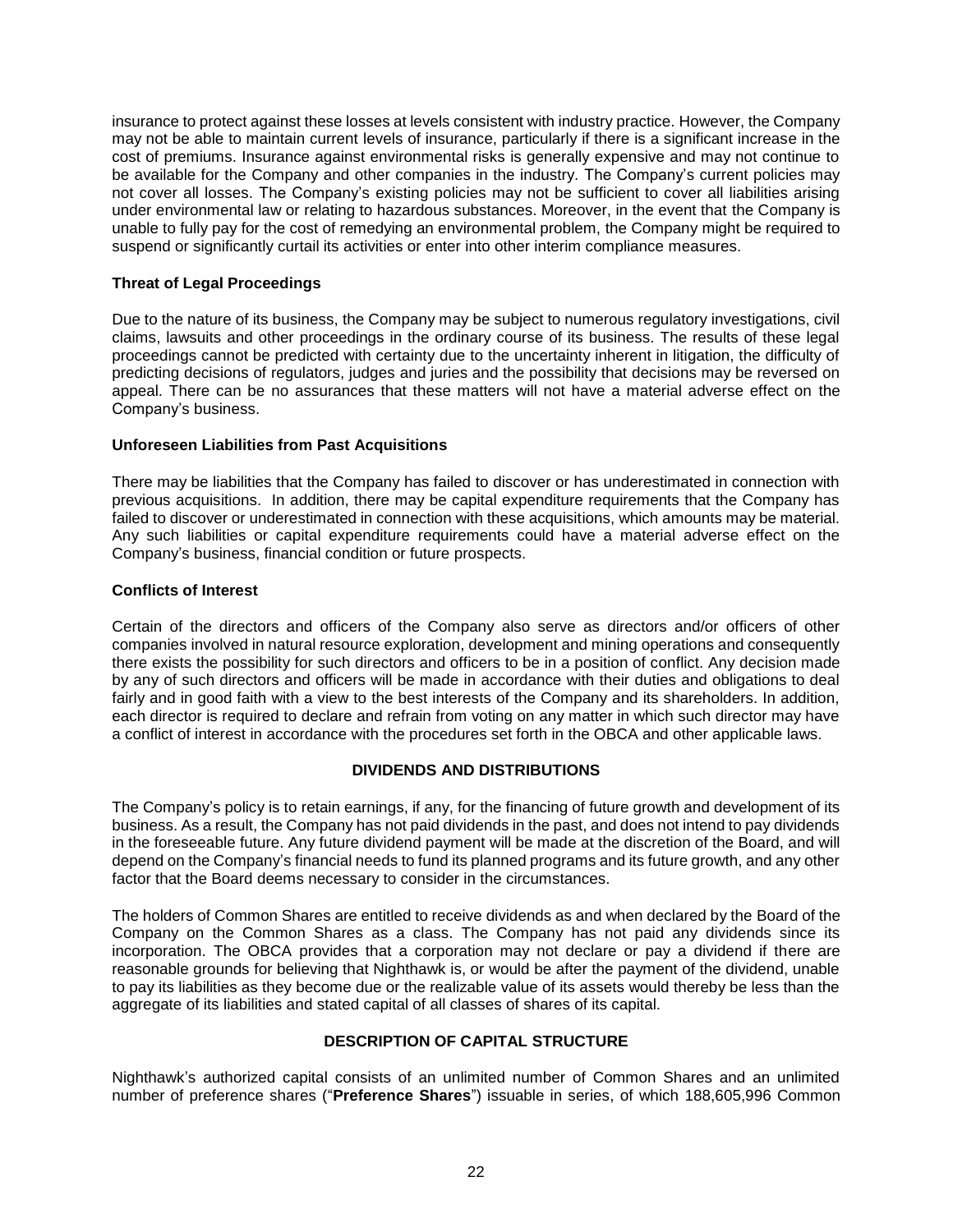Shares and no Preference Shares are issued and outstanding as of the date of this AIF. Additionally, the Company has 12,406,294 stock options and 16,665,673 Common Share purchase warrants outstanding. If all warrants and options are exercised, it would bring the fully diluted issued and outstanding Common Shares to a total of 217,677,963 and would generate cash of approximately \$24.0 million.

All holders of Common Shares are entitled to receive notice of, and to vote at every meeting of shareholders of Nighthawk, and to have one vote thereat for each Common Share so held. Subject to the rights, privileges, restrictions and conditions attached to any Preference Shares, the holders of Common Shares are entitled to receive such dividends as the directors of Nighthawk may from time to time, by resolution, declare. Subject to the right, privileges, restrictions and conditions attached to any Preference Shares, in the event of liquidation, dissolution or winding up of Nighthawk or upon any distribution of the assets of Nighthawk among shareholders being made (other than by way of dividend out of monies properly applicable to the payment of dividends) the holders of Common Shares shall be entitled to share such assists pro rata.

The Preference Shares may at any time and from time to time be issued in one or more series by Nighthawk. Subject to the OBCA, the directors may fix, before the issue thereof, the number of Preference Shares of each series, the designation, rights, privileges, restrictions and conditions attaching to the Preference Shares of each series, including, without limitation, any voting rights, any right to receive dividends (which may be cumulative or non-cumulative and variable or fixed) or the means of determining such dividends, the dates of payment thereof, any terms and conditions of redemption or purchase, any conversion rights, and any rights on the liquidation, dissolution or winding-up of Nighthawk, any sinking fund or other provisions, the whole to be subject to the issue of a certificate of amendment setting forth the designation, rights, privileges, restrictions and conditions attaching to the Preference Shares of the series. The Preference Shares of each series shall, with respect to the payment of dividends and the distribution of assets in the event of the liquidation, dissolution or winding-up of Nighthawk, whether voluntary or involuntary, rank on a parity with the Preference Shares of every other series. If any amount of cumulative dividends (whether or not declared) or declared non-cumulative dividends or any amount payable on any such distribution of assets constituting a return of capital in respect of the Preference Shares of any series is not paid in full, the Preference Shares of such series shall participate rateably with the Preference Shares of every other series in respect of all such dividends and amounts.

# **MARKET FOR SECURITIES**

# <span id="page-23-0"></span>**Trading Price and Volume**

The Common Shares traded on the TSXV under the symbol "NHK" from January 1, 2017 until May 26, 2017 (inclusive). On May 29, 2017, the common shares of the Company began trading on the TSX, under the symbol "NHK", and were subsequently delisted from the TSXV. The TSX is the principal market for the Common Shares. The following table sets forth the high and low sales prices of the Common Shares and the volume of trading on the TSXV and the TSX for the months indicated.

| <b>Month</b>     | High $($)^{(1)}$ | Low $($)^{(1)}$ | Volume $(1)$ |
|------------------|------------------|-----------------|--------------|
| January 2017     | 0.63             | 0.435           | 4,806,397    |
| February 2017    | 0.81             | 0.58            | 8,701,455    |
| March 2017       | 0.88             | 0.66            | 8,893,081    |
| April 2017       | 1.03             | 0.80            | 4,712,755    |
| May 2017         | 1.15             | 0.81            | 7,263,981    |
| June 2017        | 1.08             | 0.79            | 4,157,833    |
| <b>July 2017</b> | 0.96             | 0.69            | 5,089,105    |
| August 2017      | 1.02             | 0.85            | 2,968,356    |
| September 2017   | 1.06             | 0.83            | 4,185,293    |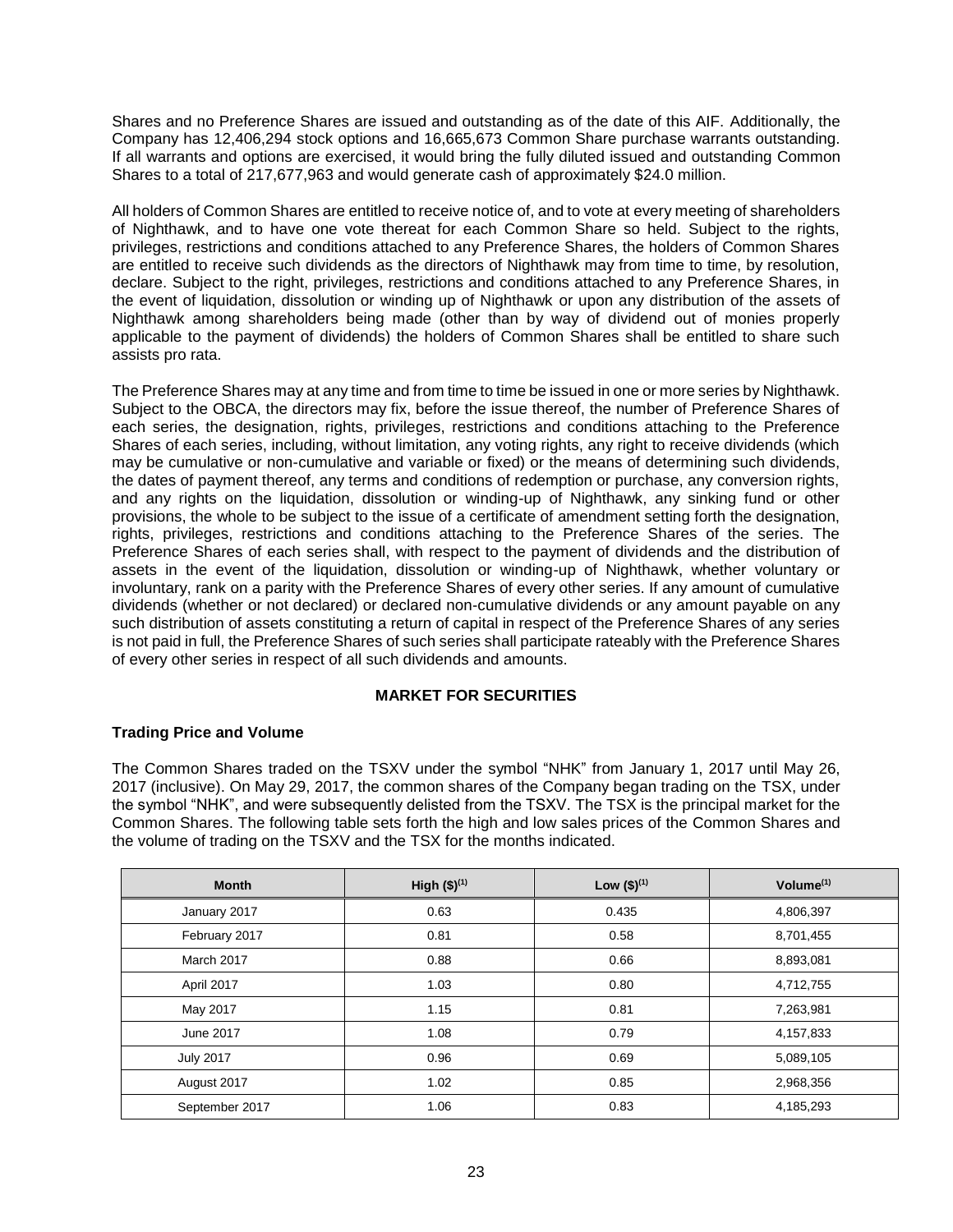| <b>Month</b>  | High $($)^{(1)}$ | Low $($)^{(1)}$ | Volume $(1)$ |
|---------------|------------------|-----------------|--------------|
| October 2017  | 0.79             | 0.57            | 4,774,859    |
| November 2017 | 0.73             | 0.57            | 3,789,555    |
| December 2017 | 0.75             | 0.61            | 4,734,351    |

The price of the Common Shares as quoted by the TSX at the close of business on December 29, 2017, which was the last trading day of the Company in the year 2017, was \$0.74 and on March 26, 2017 was \$0.65.

# **Prior Sales**

During the most recently completed financial year, the Company issued the following securities:

| <b>Date</b>        | <b>Type of Security</b>    | <b>Number of</b><br><b>Securities</b> | <b>Price per Security/</b><br><b>Exercise Price</b> | <b>Nature of Transaction</b>         |
|--------------------|----------------------------|---------------------------------------|-----------------------------------------------------|--------------------------------------|
| September 12, 2017 | <b>Common Shares</b>       | 129,974                               | \$0.30                                              | Exercise of stock options            |
| September 12, 2017 | <b>Common Shares</b>       | 20,000                                | \$0.70                                              | Exercise of broker warrants          |
| September 5, 2017  | <b>Common Shares</b>       | 50,000                                | \$0.70                                              | Exercise of broker warrants          |
| May 31, 2017       | <b>Common Shares</b>       | 8,123                                 | \$0.61                                              | Exercise of stock options            |
| May 19, 2017       | <b>Common Shares</b>       | 365,000                               | \$0.15                                              | Exercise of stock options            |
| May 19, 2017       | <b>Common Shares</b>       | 243,700                               | \$0.46                                              | Exercise of stock options            |
| May 19, 2017       | <b>Common Shares</b>       | 162,466                               | \$0.61                                              | Exercise of stock options            |
| May 19, 2017       | <b>Common Shares</b>       | 250,000                               | \$0.34                                              | Exercise of stock options            |
| May 19, 2017       | <b>Common Shares</b>       | 150,000                               | \$0.60                                              | Exercise of stock options            |
| April 28, 2017     | <b>Common Shares</b>       | 40,000                                | \$0.40                                              | Exercise of stock options            |
| April 28, 2017     | <b>Common Shares</b>       | 100,000                               | \$0.25                                              | Exercise of stock options            |
| April 28, 2017     | <b>Common Shares</b>       | 81,233                                | \$0.61                                              | Exercise of stock options            |
| April 28, 2017     | <b>Common Shares</b>       | 113,727                               | \$0.46                                              | Exercise of stock options            |
| March 17, 2017     | <b>Common Shares</b>       | 100,000                               | \$0.34                                              | Exercise of stock options            |
| March 2, 2017      | Warrants                   | 15,911,042                            | \$1.10                                              | Issued pursuant to private placement |
| March 2, 2017      | <b>Broker Warrants</b>     | 824,631                               | \$0.70                                              | Issued pursuant to private placement |
| March 2, 2017      | Flow-through Common Shares | 12,365,593                            | \$0.93                                              | Issued pursuant to private placement |
| March 2, 2017      | <b>Common Shares</b>       | 3,027,926                             | \$0.70                                              | Issued pursuant to private placement |
| March 2, 2017      | <b>Common Shares</b>       | 16,428,573                            | \$0.70                                              | Issued pursuant to private placement |
| January 13, 2017   | <b>Common Shares</b>       | 81,233                                | \$0.30                                              | Exercise of stock options            |

# **DIRECTORS AND OFFICERS**

### <span id="page-24-0"></span>**Name, Occupation and Security Holding**

The names, province/state and country of residence, position(s) held with the Company, principal occupation during the last five years, and the periods during which each director has served as a director are set forth below. The term of office of each director will expire at the next annual meeting of the Company, unless his office is earlier vacated.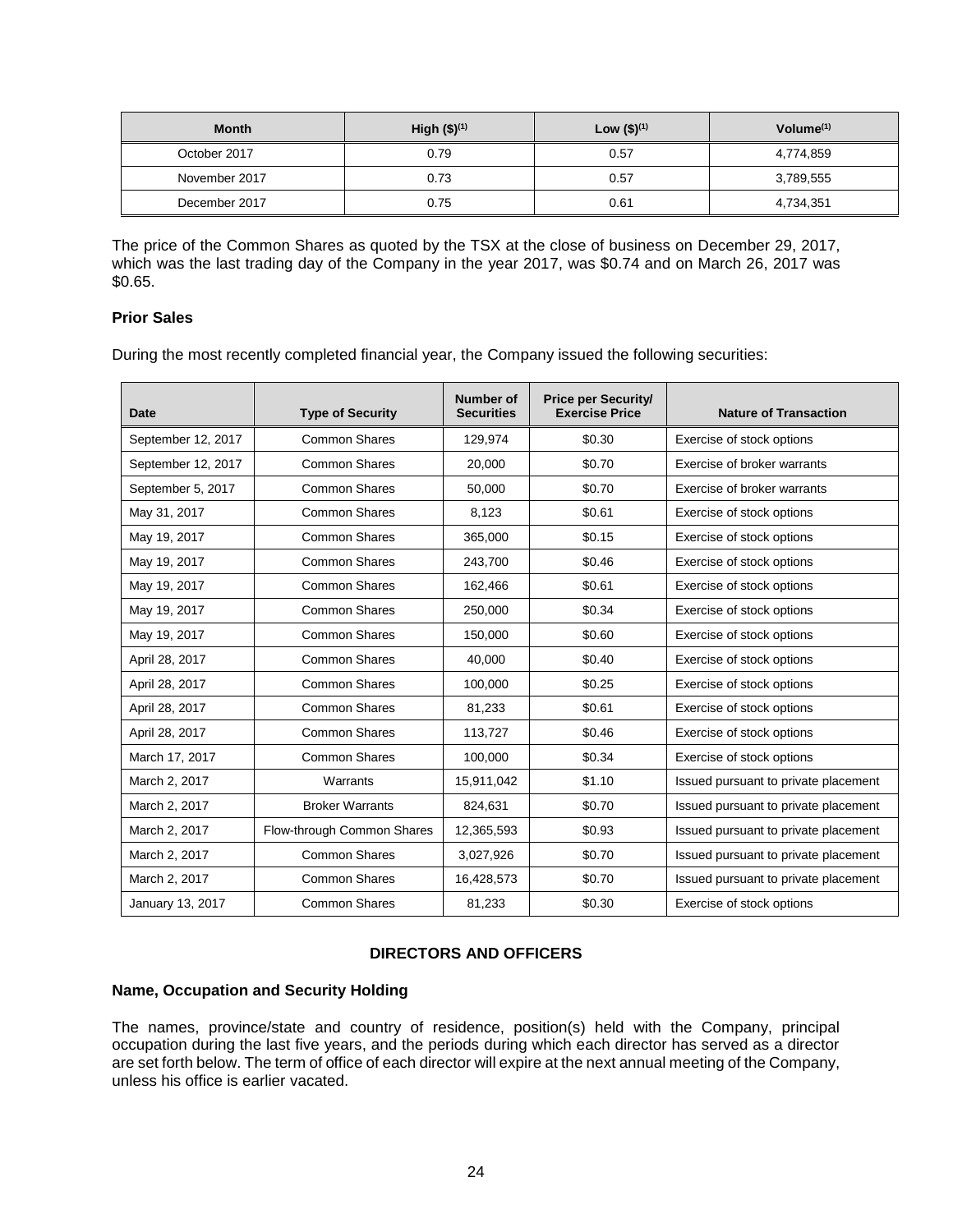| Name, Province or<br><b>State, and Country of</b><br><b>Residence</b> | Position(s) with the<br>Company                                                                 | <b>Principal Occupation for the Past Five Years</b>                                                                                                                                                                                                                                                                                                                                                                                                                                                                                                                                                                               |
|-----------------------------------------------------------------------|-------------------------------------------------------------------------------------------------|-----------------------------------------------------------------------------------------------------------------------------------------------------------------------------------------------------------------------------------------------------------------------------------------------------------------------------------------------------------------------------------------------------------------------------------------------------------------------------------------------------------------------------------------------------------------------------------------------------------------------------------|
| Dr. Michael Byron<br>Ontario, Canada                                  | President, Chief<br>Executive Officer, Chief<br>Geologist, and Director<br>since September 2008 | President, Chief Executive Officer and Chief Geologist of the Company. Chief<br>Executive Officer of the Company from September 2008 to August 2010. Vice<br>President of Exploration of Stronghold Metals Inc. (resource company) from<br>August 2010 to January 2011. Vice President of Exploration of Falco Resources<br>Ltd. from September 2012 to May 2015.                                                                                                                                                                                                                                                                 |
| Michael Leskovec<br>Ontario, Canada                                   | <b>Chief Financial Officer</b>                                                                  | Chief Financial Officer of the Company since November 2010. Mr. Leskovec is a<br>Chartered Professional Accountant with extensive financial experience with<br>publicly listed companies and as the VP, Financial Reporting of Northfield Capital<br>Corporation (TSXV listed investment holding company).                                                                                                                                                                                                                                                                                                                        |
| Suzette Ramcharan<br>Ontario, Canada                                  | Vice President of<br>Corporate Development                                                      | Ms. Ramcharan is a seasoned mining and capital markets professional with over<br>16 years of experience working with development and producing companies in<br>the precious metals space. She was most recently part of the executive team with<br>Kirkland Lake Gold Inc., Ms. Ramcharan has held progressively senior roles<br>throughout her career with the following companies: St Andrew Goldfields Ltd.<br>(acquired by Kirkland Lake Gold in 2016); Gold Eagle Mines Ltd. (acquired by<br>Goldcorp Inc. in 2008); European Goldfields Ltd, (acquired by Eldorado Gold<br>Corporation in 2012); and Gabriel Resources Ltd. |
| Luc Lessard <sup>(3)</sup><br>Quebec, Canada                          | Director, since July 2013                                                                       | President and Chief Executive Officer of Falco Resources Ltd.; Senior Vice<br>President, Technical Services of Osisko Gold Royalties Ltd.; since February 2016,<br>Chief Operating Officer of Barkerville Gold Mines Ltd.; prior to June 2014, Chief<br>Operating Officer and Senior Vice President of Osisko Mining Corporation.                                                                                                                                                                                                                                                                                                 |
| Morris Prychidny <sup>(1)(2)</sup><br>Ontario, Canada                 | Director, since February<br>2013, Chairman since<br>May 2017                                    | Director and Secretary-Treasurer of Orion Capital Incorporated.                                                                                                                                                                                                                                                                                                                                                                                                                                                                                                                                                                   |
| Brian Howlett <sup>(1)(3)</sup><br>Ontario, Canada                    | Director, since June<br>2016                                                                    | Mr. Howlett is currently the President, Chief Executive Officer and Director of<br>Dundee Sustainable Technologies Inc. and CR Capital Corp., and a Director of<br>DNI Metals Inc. and Acme Resources Limited.                                                                                                                                                                                                                                                                                                                                                                                                                    |
| Brent Peters <sup>(1)(2)</sup><br>Ontario, Canada                     | Director, since June<br>2016                                                                    | Vice President Finance, Northfield Capital Corporation.                                                                                                                                                                                                                                                                                                                                                                                                                                                                                                                                                                           |
| Ernie Eves <sup>(2)(3)</sup><br>Ontario, Canada                       | Director, since July 2013                                                                       | Former Premier of Ontario (April 15, 2002 – October 22, 2003) and former<br>Finance Minister (1995-2001). Currently, President and Chief Executive Officer of<br>Natel Strategies International Inc.                                                                                                                                                                                                                                                                                                                                                                                                                              |

### **Notes:**

 $\overline{(1)}$  Member of the Audit Committee of the Board (Mr. Prychidny is the chair);

(2) Member of the Human Resources and Corporate Governance Committee of the Board (Mr. Eves is the chair);

(3) Member of the Safety, Health & Environmental Committee (Mr. Lessard is the chair).

Directors and executive officers of the Company, as a group, beneficially own, or control or direct, directly or indirectly, an aggregate of 5,020,882 Common Shares, representing approximately 2.7% of the issued and outstanding Common Shares. The information with respect to share ownership is not within the knowledge of the Company and has been furnished by the respective executive officers and directors and is as of the date of this AIF.

### **Cease Trade Orders, Bankruptcies, Penalties or Sanctions**

No director or executive officer of the Company is, or within 10 years prior to the date of this AIF has been, a director, chief executive officer or chief financial officer of any company (including the Company) that: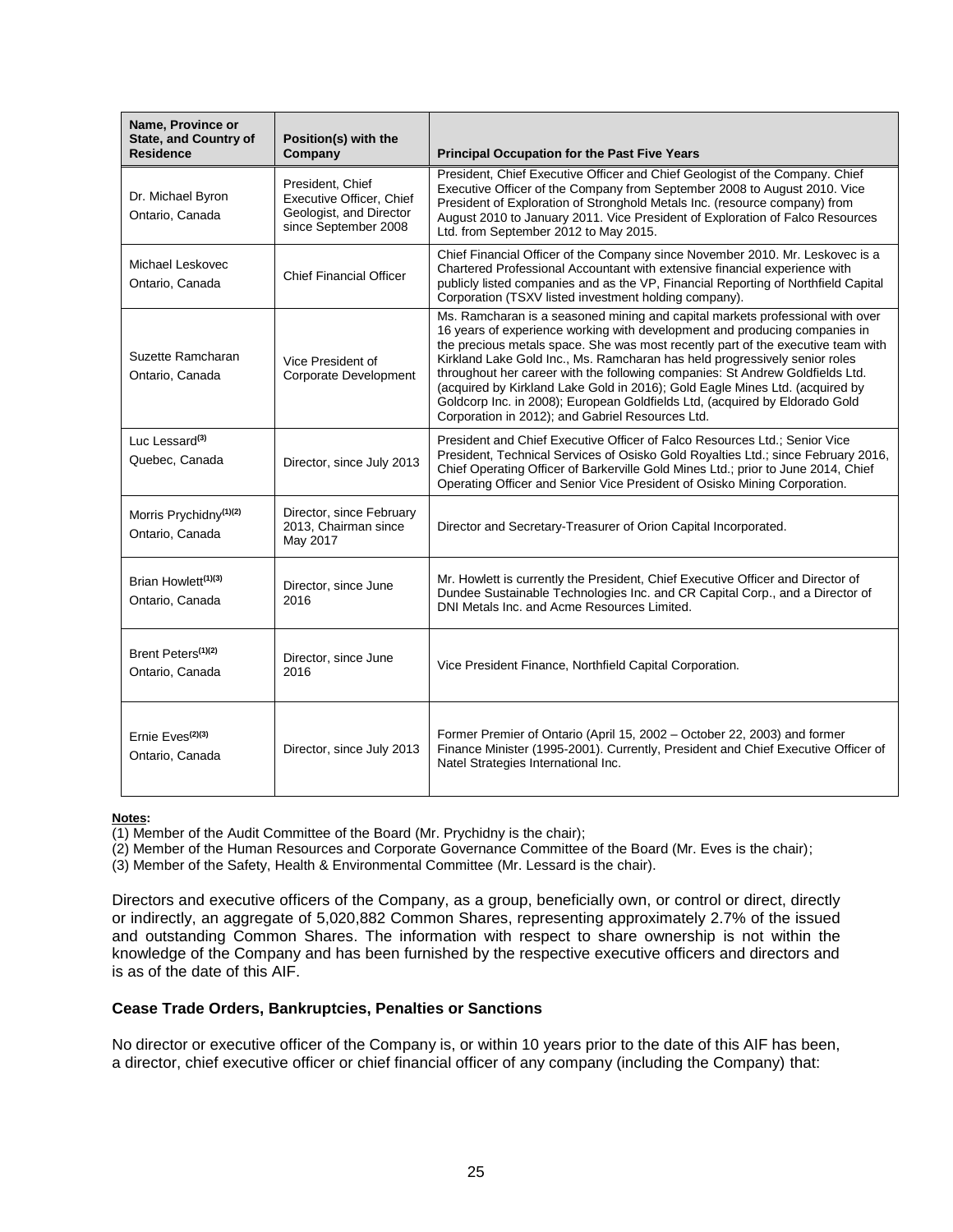- (i) was subject to a cease trade order, an order similar to a cease trade order or an order that denied the relevant company access to any exemption under securities legislation, that was in effect for a period of more than 30 consecutive days, that was issued while the director or executive officer was acting in the capacity as director, chief executive officer or chief financial officer; or
- (ii) was subject to a cease trade order, an order similar to a cease trade order or an order that denied the relevant company access to any exemption under securities legislation, that was in effect for a period of more than 30 consecutive days, that was issued after the director or executive officer ceased to be a director, chief executive officer or chief financial officer and which resulted from an event that occurred while that person was acting in the capacity as director, chief executive officer or chief financial officer.

No director or executive officer of the Company, or a shareholder holding a sufficient number of securities of the Company to affect materially control of the Company, except as disclosed below:

- (i) is, or within ten years prior to the date of this AIF has been, a director or executive officer of any company (including the Company) that, while that person was acting in that capacity, or within a year of that person ceasing to act in that capacity, became bankrupt, made a proposal under any legislation relating to bankruptcy or insolvency or was subject to or instituted any proceedings, arrangement or compromise with creditors or had a receiver, receiver manager or trustee appointed to hold its assets; or
- (ii) has, within ten years prior to the date hereof, become bankrupt, made a proposal under any legislation relating to bankruptcy or insolvency, or become subject to or instituted any proceedings, arrangement or compromise with creditors, or had a receiver, receiver manager or trustee appointed to hold the assets of the director, executive officer or shareholder.

No director or executive officer of the Company, or a shareholder holding a sufficient number of securities of the Company to affect materially the control of the Company, has been subject to, except as disclosed below, (i) any penalties or sanctions imposed by a court relating to securities legislation or by a securities regulatory authority or has entered into a settlement agreement with a securities regulatory authority; or (ii) any other penalties or sanctions imposed by a court or regulatory body that would likely be considered important to a reasonable investor in making an investment decision.

### **Conflicts of Interest**

To the best of the Company's knowledge, and other than as disclosed herein, there are no known or potential conflicts of interest between the Company and any directors or officers of the Company except that certain directors and officers may service from time to time as directors, officers, promoters and members of management of other public companies and/or mining companies and therefore it is possible that a conflict may arise between their duties as a director or officer of the Company and their duties as a director, officer, promoter or member of management of such other companies.

The directors and officers of the Company are aware of the existence of laws governing accountability of directors and officers for corporate opportunity and requiring disclosures by directors of conflicts of interest and the Company will rely upon such laws in respect of any directors' and officers' conflicts of interest or in respect of any breaches of duty by any of its directors or officers. All such conflicts will be disclosed by such directors or officers in accordance with the OBCA and they will govern themselves in respect thereof to the best of their ability in accordance with the obligations imposed upon them by law.

### **PROMOTERS**

<span id="page-26-0"></span>There are no promoters of the Company nor has any person or company been, within the two most recently completed financial years or during the current financial year, a promoter of the Company or of a subsidiary of the Company.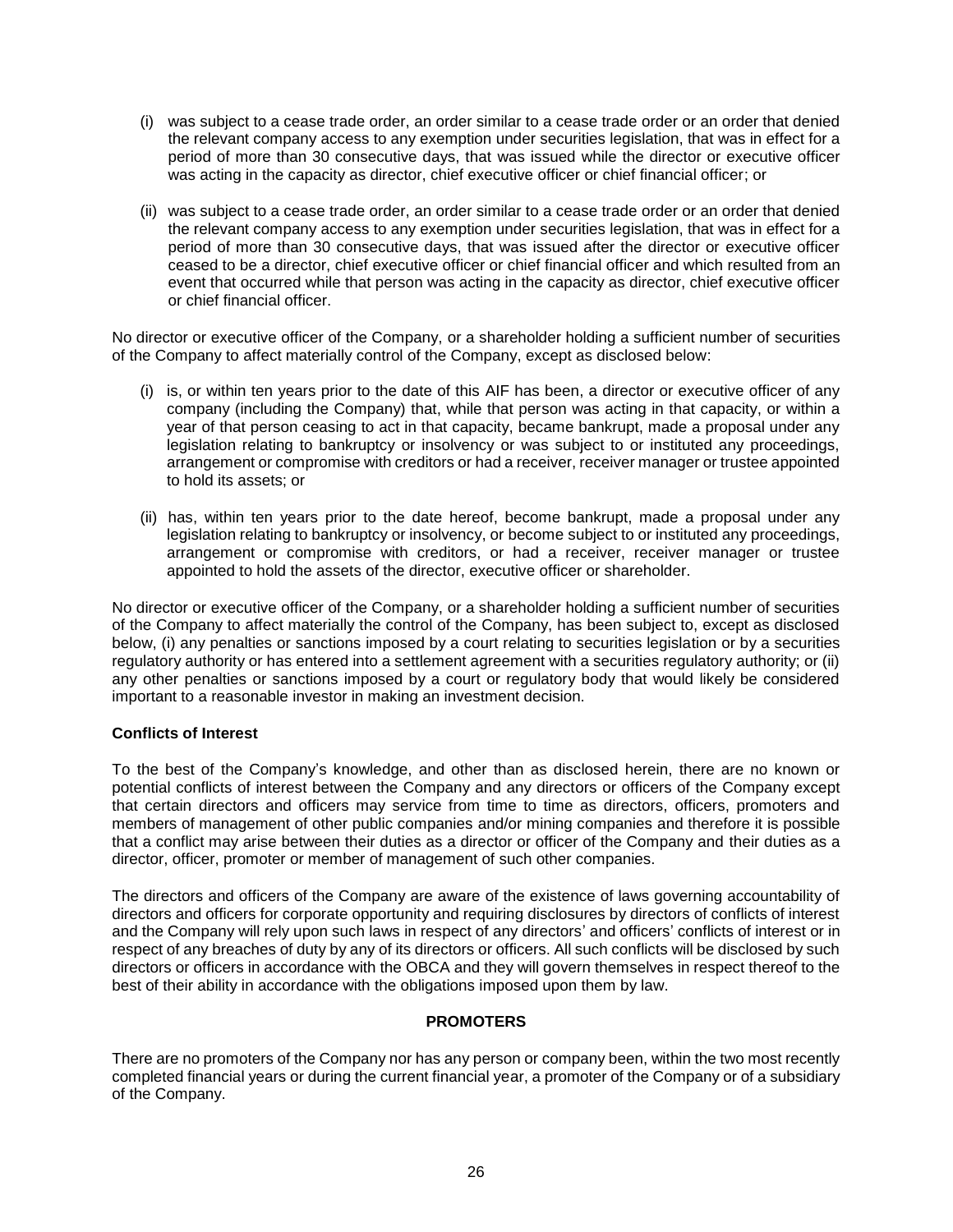### **LEGAL PROCEEDINGS AND REGULATORY ACTIONS**

<span id="page-27-0"></span>There are no legal proceedings or regulatory actions that the Company is or was a party to, or that any of its property is or was the subject of, since the beginning of its most recently completed financial year. In addition, the Company is not aware of any such proceedings known to be contemplated.

# **INTEREST OF MANAGEMENT AND OTHERS IN MATERIAL TRANSACTIONS**

<span id="page-27-1"></span>Other than in connection with the Superior Acquisition, whereby Northfield Capital Corporation was a 10% shareholder of each of Superior and the Company, Michael Leskovec was the Chief Financial Officer of each of Superior and the Company and Ernie Eves was a director of each of Superior and the Company, no director, executive officer or greater than 10% shareholder of the Company and no associate or affiliate of the foregoing persons has or had any material interest, direct or indirect, in any transaction in which the Company has participated since January 1, 2014, which has materially affected or is reasonably expected to materially affect the Company.

# **TRANSFER AGENT AND REGISTRAR**

<span id="page-27-2"></span>The registrar and transfer agent for the Company is TSX Trust Company at its principal office at 200 University Avenue, Suite 400, Toronto ON M5H 4H1.

# **MATERIAL CONTRACTS**

<span id="page-27-3"></span>The material contracts entered into by the Company within the financial year ended December 31, 2017 or since such time or before such time that are still in effect, other than in the ordinary course of business, are as follows:

- (i) the master agreement dated February 24, 2016 between Nighthawk and Superior with respect to the Superior Acquisition;
- (ii) underwriting agreement dated March 2, 2017 between Nighthawk, PI Financial Corp. and Canaccord Genuity Corp.; and
- (iii) warrant indenture dated March 2, 2017 between Nighthawk and TSX Trust Company.

### **INTERESTS OF EXPERTS**

<span id="page-27-4"></span>The following are the names of each person or company who is named as having prepared or certified a report, valuation, statement or opinion described, included or referred to in a filing made under NI 51-102 by the Company during or relating to the financial year ended December 31, 2017, whose profession or business gives authority to such report, valuation, statement or opinion:

- (i) Mr. Ian D. Trinder, M.Sc., P.Geo. of A.C.A. Howe International Limited prepared the Technical Report, which is available on SEDAR at www.sedar.com. Mr. Trinder is a "qualified person" as defined by NI 43-101 and independent of the Company. To the knowledge of the Company, Mr. Trinder does not own any securities of the Company;
- (ii) MNP LLP, the auditors of the Company, who has advised the Company that they are independent of the Company within the meaning of the Rules of Professional Conduct of the Institute of Chartered Accountants of Ontario; and
- (iii) Dr. Michael J. Byron, B.Sc., M.Sc, Ph.D., P.Geo, the President and Chief Executive Officer and Chief Geologist of the Company who is the "qualified person" as defined by NI 43-101 and has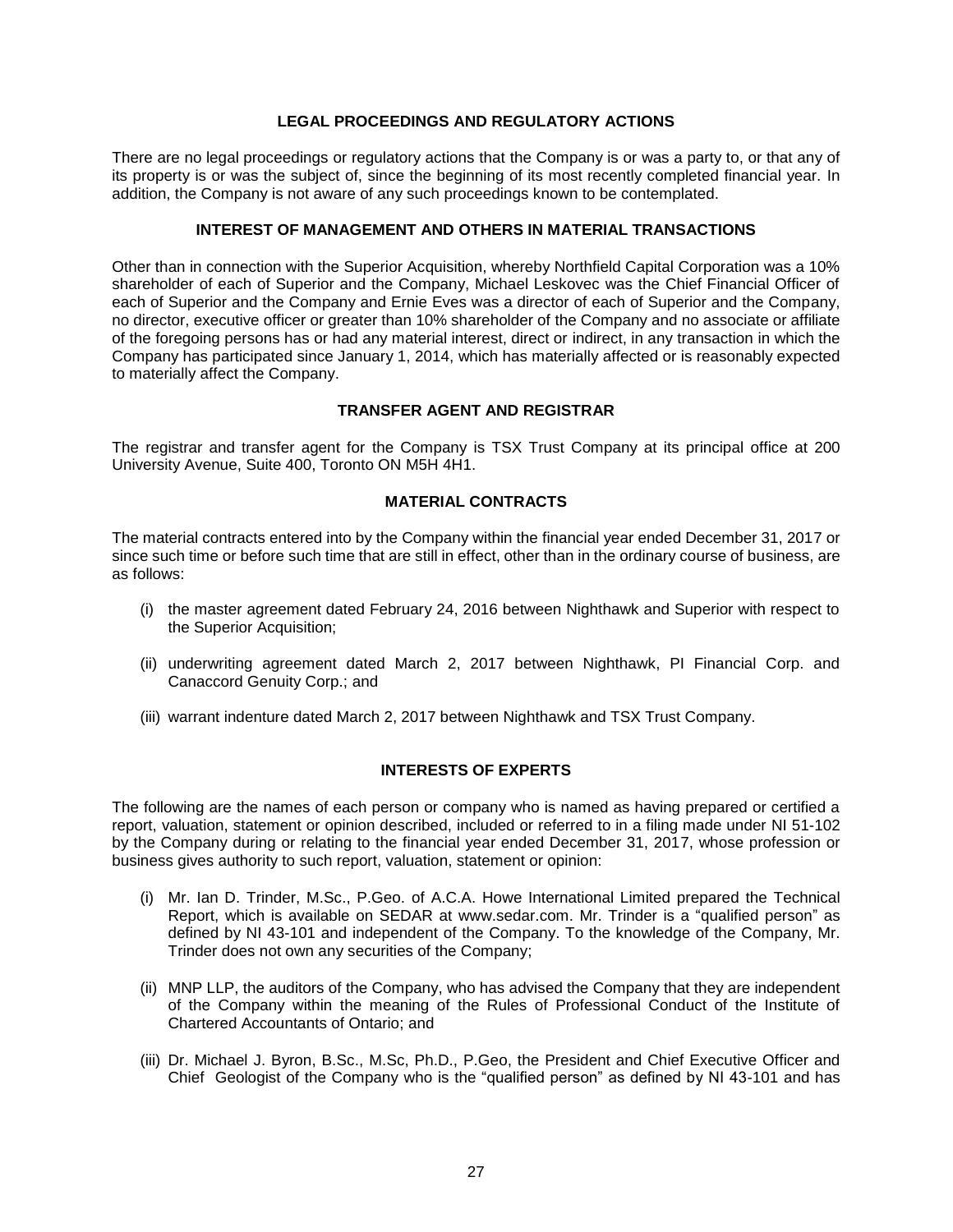reviewed and approved the technical disclosure in this AIF relating to the Colomac Gold Project and the regional targets within its Indin Lake Gold Property.

None of the aforementioned persons, nor any directors, officers or employees of the aforementioned firms, is expected to be elected, appointed or employed as a director, officer or employee of the Company or of any associate or affiliate of the Company, other than Dr. Byron.

# **AUDIT COMMITTEE DISCLOSURE**

<span id="page-28-0"></span>The overall purpose of the Audit Committee is to assist the Board in its oversight of the integrity of the Company's financial statements and other relevant public disclosures, the Company's compliance with legal and regulatory requirements relating to financial reporting, the external auditors' qualifications and independence and the performance of the internal audit function and the external auditors.

### **Charter**

The text of the Audit Committee's charter is set forth in Schedule "A" attached hereto.

# **Composition of the Audit Committee**

The Audit Committee was established to assist the Board in carrying out its oversight responsibility for the Company's internal controls, financial reporting and risk management processes.

The following are the members of the Audit Committee:

| <b>Name</b>                     | Independence $(1)$ | Financial Literacy <sup>(2)</sup> |
|---------------------------------|--------------------|-----------------------------------|
| Morris Prychidny <sup>(3)</sup> | Independent        | <b>Financially Literate</b>       |
| <b>Brent Peters</b>             | Independent        | <b>Financially Literate</b>       |
| <b>Brian Howlett</b>            | Independent        | <b>Financially Literate</b>       |

#### **Notes:**

1. Pursuant to NI 52-110 – *Audit Committees* ("**NI 52-110**"), an audit committee member is independent if he or she has no direct or indirect "material relationship" (as such term is defined in NI 52-110) with the issuer.

2. Pursuant to NI 52-110, an individual is financially literate if he or she has the ability to read and understand a set of financial statements that present a breadth and level of complexity of accounting issues that are generally comparable to the breadth and complexity of the issues that can reasonably be expected to be raised by the issuer's financial statements.

3. Chairman of the Audit Committee.

# **Relevant Education and Experience**

The following information outlines the experience of the current Audit Committee members.

### *Morris Prychidny*

Mr. Prychidny is a Chartered Accountant with more than 35 years of experience in the mining and realestate industries. Mr. Prychidny also holds a Bachelor of Economics from the University of Western Ontario. Mr. Prychidny brings strong portfolio management and financing expertise through his roles in a number of publicly-listed investment and mining companies. He is currently a Director and Secretary-Treasurer of Orion Capital Incorporated, a Toronto-based asset management company with a focus on investing in the junior mining and real estate sectors. Mr. Prychidny is also a Director and an Audit Committee member of Northfield Capital Corporation, a public corporation. Additionally, he serves as a Director on the board of a number of investment and exploration companies, including Woodbine Downs Limited, Barkerville Gold Mines Ltd., Corporate Catalyst Acquisitions Inc., Fountain Asset Corp., and Harricana River Mining Corporation Inc.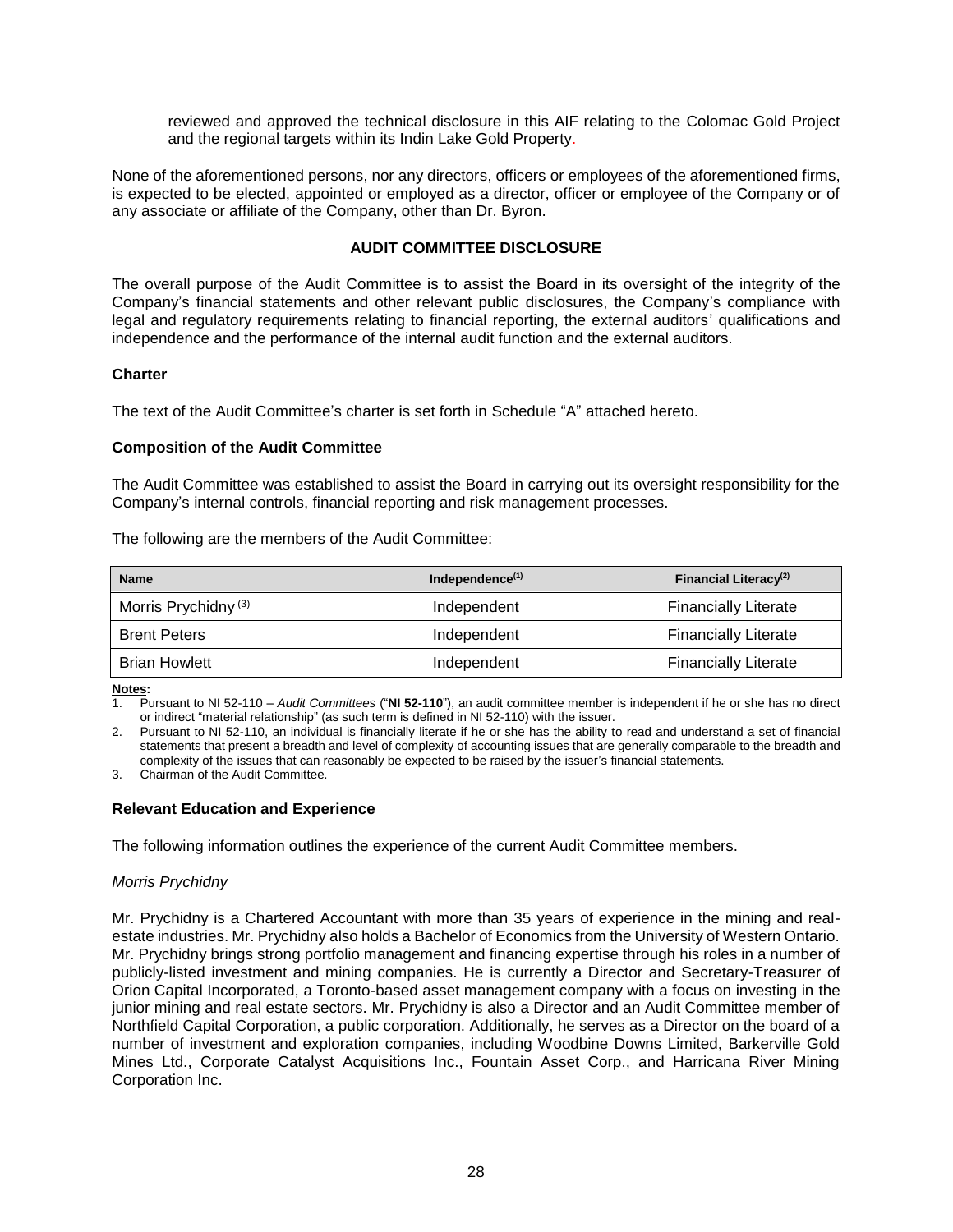#### *Brent Peters*

Mr. Peters is a finance executive with over 15 years of experience in the mineral exploration business. Since 1996, Mr. Peters has been the Vice President, Finance of Northfield Capital Corporation, an investment holding company. In the past he has served as an officer and/or director of Gold Eagle Mines Ltd. (prior Southern Star Resources Ltd.), Geoglobal Resources Inc., INV Metals Inc., and Aranka Gold Inc, as well held the role as Chief Financial Officer and a member of the audit committee in various companies. Mr. Peters has a BBA from Brock University in Ontario, Canada. Mr. Peters has held responsibility for financial statements in his roles as a director/officer at various public companies.

#### *Brian Howlett*

Mr. Howlett, CPA, CMA is a seasoned professional with over 30 years of senior financial management experience. Mr. Howlett is currently the President, Chief Executive Officer and Director of Dundee Sustainable Technologies Inc. and CR Capital Corp. He also serves on the Board of Nighthawk, and formerly served as Director, President and Chief Financial Officer of Superior Copper Corporation. Prior to that, Mr. Howlett spent 12 years with ELI Eco Logic Inc., including 6 years as Chief Financial Officer. Mr. Howlett graduated in 1982 with a B.Comm. in Finance from Concordia University and received his CMA designation in 1989.

### **Audit Committee Oversight**

At no time since the commencement of the Company's most recently completed financial year was a recommendation of the Audit Committee to nominate or compensate an external auditor not adopted by the Board.

### **Reliance on Certain Exemptions**

The Company is not relying upon the exemption in Section 2.4 (*De Minimis Non-Audit Services*) of NI 52- 110 but is relying on the exemption provided in Section 6.1 of NI 52-110 and accordingly, is exempt from the requirements of Part 3 (*Composition of Audit Committee*) and Part 5 (*Reporting Obligations*) of NI 52- 110.

The Company has not relied on an exemption from NI 52-110, in whole or in part, granted under Part 8 (Exemptions) of NI 52-110, which permits a securities regulatory authority or regulator to grant an exemption from the requirements of NI 52-110.

### **Pre-Approval Policies and Procedures**

The Audit Committee of the Company has adopted specific policies and procedures for the engagement of non-audit services as described in the Audit Committee's charter attached hereto as Schedule "A".

### **External Auditor Service Fees (By Category)**

The Company paid or accrued the following fees in the most recently completed financial year and the previous financial year:

| Fees                      | <b>Financial Year Ended</b><br>December 31, 2017<br>$($ \$ | <b>Financial Year Ended</b><br>December 31, 2016 <sup>(2)</sup> |
|---------------------------|------------------------------------------------------------|-----------------------------------------------------------------|
| Audit Fees <sup>(1)</sup> | 42,800                                                     | 42,800                                                          |
| <b>Audit Related Fees</b> | Nil                                                        | Nil                                                             |
| Tax Fees                  | Nil                                                        | Nil                                                             |
| All other fees            | 22,880                                                     | Nil                                                             |
| Total fees                | 65.680                                                     | 42,800                                                          |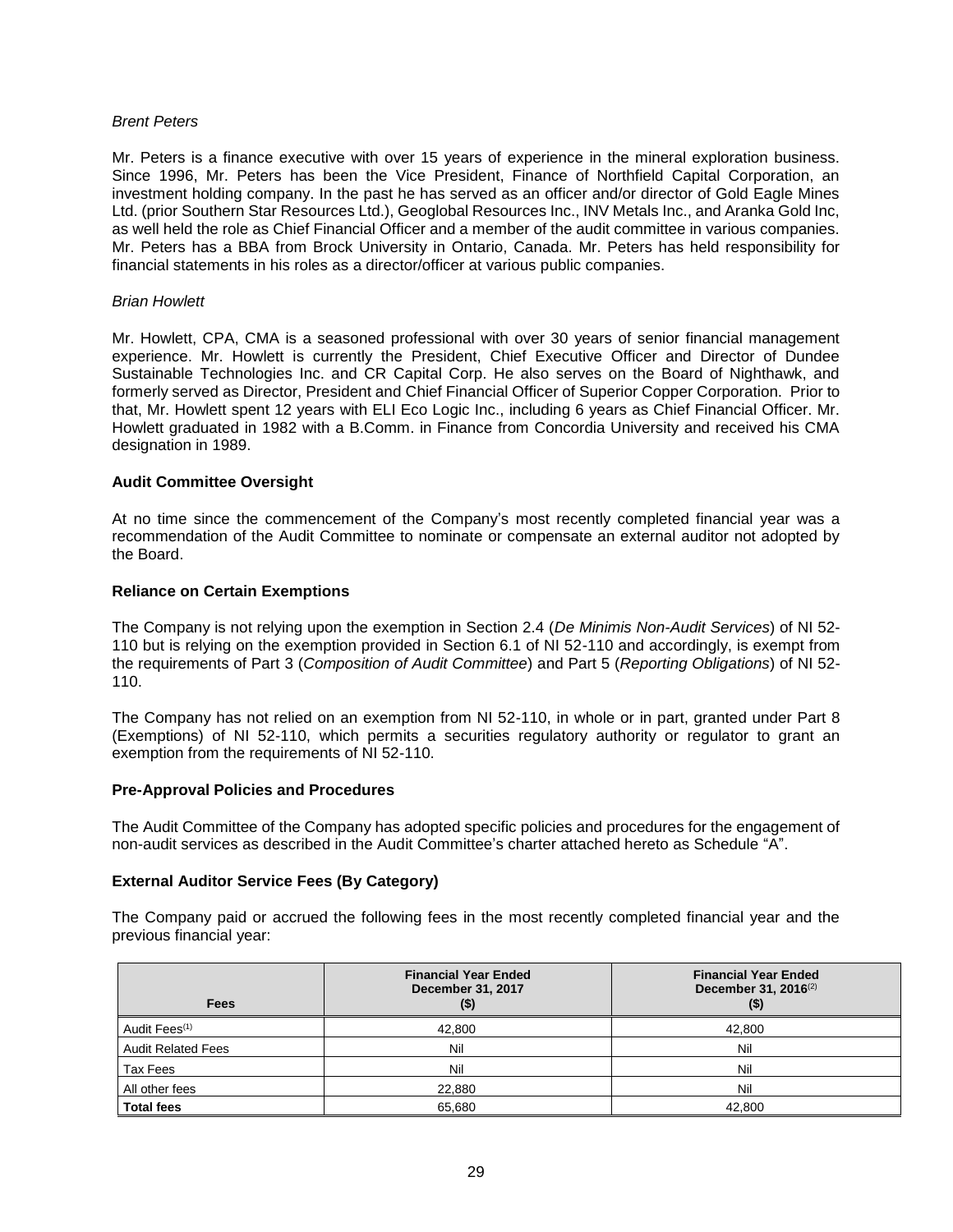#### **Notes:**

- 1. Audit Fees consist of fees paid or accrued for the annual audit of the Company's financial statements or services that are normally provided by the external auditor in connection with statutory and regulatory filings or engagements. They also include fees billed for other audit services, which are those services that only the external auditor reasonably can provide, and include the provision of comfort letters and consents, the consultation concerning financial accounting and reporting of specific issues and the review of documents filed with regulatory authorities.
- <span id="page-30-0"></span>2. The Company changed its year end from July 31 to December 31. Period reflects the five-month transitional fiscal year ended December 31, 2016.

### **ADDITIONAL INFORMATION**

Additional information about us may be found on SEDAR at www.sedar.com.

Additional information, including directors' and officers' remuneration and indebtedness, principal holders of our Common Shares and Common Shares authorized for issuance under equity compensation plans, where applicable, is contained in the information circular for the annual meeting of shareholders.

Additional financial information is provided in our financial statements and management's discussion & analysis for our most recently completed financial year.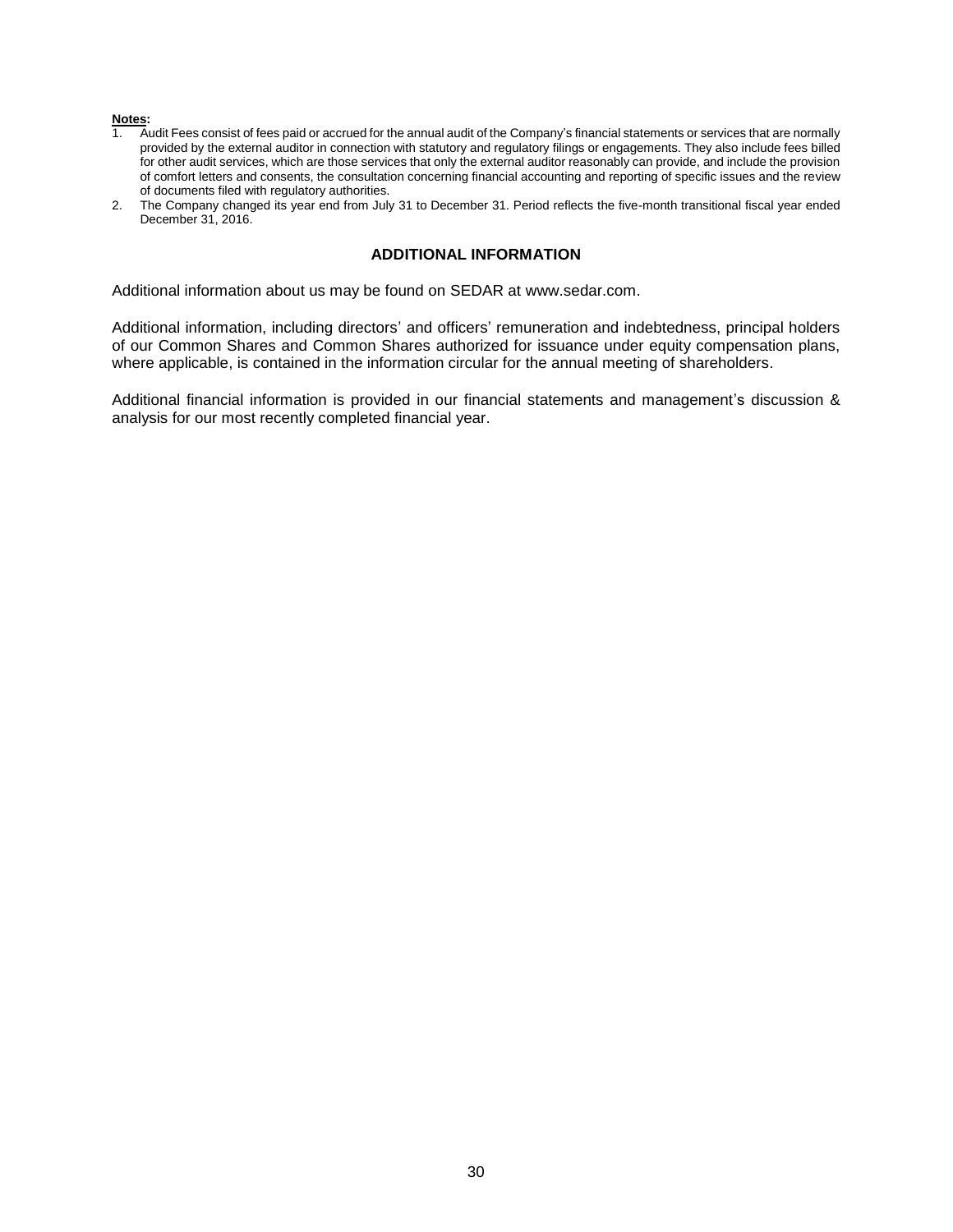## **SCHEDULE "A"**

### **CHARTER**

# **FOR**

# **THE AUDIT COMMITTEE**

# **OF**

# **THE BOARD OF DIRECTORS**

### **OF**

# **NIGHTHAWK GOLD CORP.**

### <span id="page-31-0"></span>**I. MANDATE**

The Audit Committee (the "**Committee**") of the board of directors (the "**Board**") of Nighthawk Gold Corp. (the "**Company**") shall assist the Board in fulfilling its financial oversight responsibilities. The Committee's primary duties and responsibilities under this mandate are to serve as an independent and objective party to monitor:

- a) The quality and integrity of the Company's financial statements and other financial information;
- b) The compliance of such statements and information with legal and regulatory requirements;
- c) The qualifications and independence of the Company's independent external auditor (the "**Auditor**"); and
- d) The performance of the Company's internal accounting procedures and Auditor.

# **II. STRUCTURE AND OPERATIONS**

A. Composition

The Committee shall be comprised of three or more members.

### B. Qualifications

Each member of the Committee must be a member of the Board. A majority of the members of the Committee shall not be officers or employees of the Company or of an affiliate of the Company. Each member of the Committee must be able to read and understand fundamental financial statements, including the Company's balance sheet, income statement, and cash flow statement.

### C. Appointment and Removal

In accordance with the By-laws of the Company, the members of the Committee shall be appointed by the Board and shall serve until such member's successor is duly elected and qualified or until such member's earlier resignation or removal. Any member of the Committee may be removed, with or without cause, by a majority vote of the Board.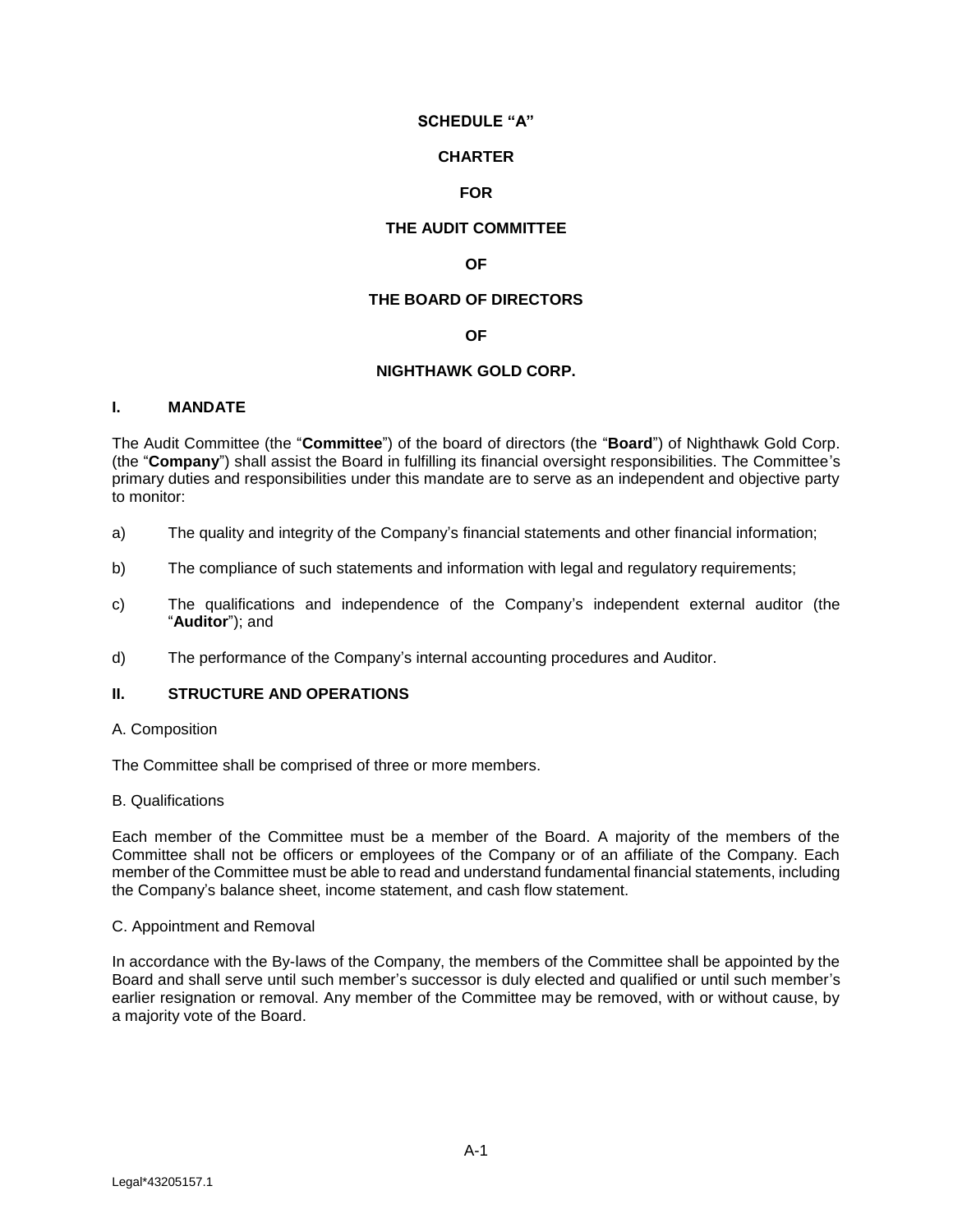### D. Chair

Unless the Board shall select a Chair, the members of the Committee shall designate a Chair by the majority vote of all of the members of the Committee. The Chair shall call, set the agendas for and chair all meetings of the Committee.

### E. Sub-Committees

The Committee may form and delegate authority to subcommittees consisting of one or more members when appropriate, including the authority to grant pre-approvals of audit and permitted non-audit services, provided that a decision of such subcommittee to grant a pre-approval shall be presented to the full Committee at its next scheduled meeting.

# F. Meetings

The Committee shall meet at least four times in each fiscal year, or more frequently as circumstances dictate. The Auditor shall be given reasonable notice of, and be entitled to attend and speak at, each meeting of the Committee concerning the Company's annual financial statements and, if the Committee feels it is necessary or appropriate, at every other meeting. On request by the Auditor, the Chair shall call a meeting of the Committee to consider any matter that the Auditor believes should be brought to the attention of the Committee, the Board or the shareholders of the Company.

At each meeting, a quorum shall consist of a majority of members that are not officers or employees of the Company or of an affiliate of the Company.

As part of its goal to foster open communication, the Committee may periodically meet separately with each of management and the Auditor to discuss any matters that the Committee or any of these groups believes would be appropriate to discuss privately. In addition, the Committee should meet with the Auditor and management annually to review the Company's financial statements in a manner consistent with Section III of this Charter.

The Committee may invite to its meetings any director, any manager of the Company, and any other person whom it deems appropriate to consult in order to carry out its responsibilities. The Committee may also exclude from its meetings any person it deems appropriate to exclude in order to carry out its responsibilities.

# **III. DUTIES**

### A. Introduction

The following functions shall be the common recurring duties of the Committee in carrying out its purposes outlined in Section I of this Charter. These duties should serve as a guide with the understanding that the Committee may fulfill additional duties and adopt additional policies and procedures as may be appropriate in light of changing business, legislative, regulatory or other conditions. The Committee shall also carry out any other responsibilities and duties delegated to it by the Board from time to time related to the purposes of the Committee outlined in Section I of this Charter.

The Committee, in discharging its oversight role, is empowered to study or investigate any matter of interest or concern which the Committee in its sole discretion deems appropriate for study or investigation by the Committee.

The Committee shall be given full access to the Company's internal accounting staff, managers, other staff and Auditor as necessary to carry out these duties. While acting within the scope of its stated purpose, the Committee shall have all the authority of, but shall remain subject to, the Board.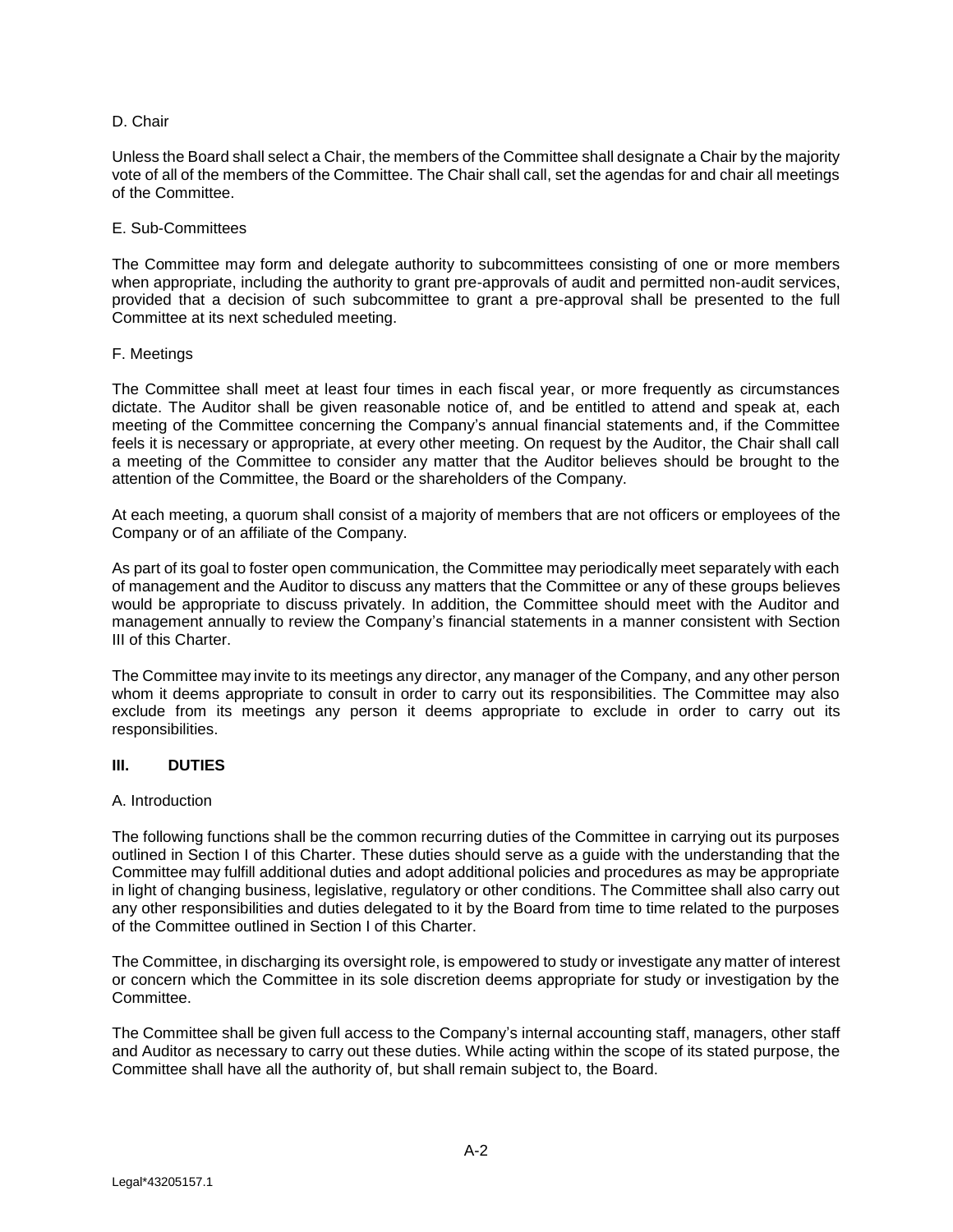#### B. Powers and Responsibilities

The Committee will have the following responsibilities and, in order to perform and discharge these responsibilities, will be vested with the powers and authorities set forth below, namely, the Committee shall:

#### *Independence of Auditor*

- a) Review and discuss with the Auditor any disclosed relationships or services that may impact the objectivity and independence of the Auditor and, if necessary, obtain a formal written statement from the Auditor setting forth all relationships between the Auditor and the Company, consistent with Independence Standards Board Standard 1.
- b) Take, or recommend that the Board take, appropriate action to oversee the independence of the Auditor.
- c) Require the Auditor to report directly to the Committee.
- d) Review and approve the Company's hiring policies regarding partners, employees and former partners and employees of the Auditor and former independent external auditor of the Company.

### *Performance & Completion by Auditor of its Work*

- e) Be directly responsible for the oversight of the work by the Auditor (including resolution of disagreements between management and the Auditor regarding financial reporting) for the purpose of preparing or issuing an audit report or related work.
- f) Review annually the performance of the Auditor and recommend the appointment by the Board of a new, or re-election by the Company's shareholders of the existing, Auditor.
- g) Pre-approve all auditing services and permitted non-audit services, including the fees and terms thereof, to be performed for the Company by the Auditor unless such non-audit services:
	- (i) which are not pre-approved, are reasonably expected not to constitute, in the aggregate, more than 5% of the total amount of revenues paid by the Company to the Auditor during the fiscal year in which the non-audit services are provided;
	- (ii) were not recognized by the Company at the time of the engagement to be nonaudit services; and
	- (iii) are promptly brought to the attention of the Committee by the Company and approved prior to the completion of the audit by the Committee or by one or more members of the Committee who are members of the Board to whom authority to grant such approvals has been delegated by the Committee.

#### *Internal Financial Controls & Operations of the Company*

- (h) Establish procedures for:
	- (i) the receipt, retention and treatment of complaints received by the Company regarding accounting, internal accounting controls, or auditing matters; and
		- (ii) the confidential, anonymous submission by employees of the Company of concerns regarding questionable accounting or auditing matters.

#### *Preparation of Financial Statements*

(i) Discuss with management and the Auditor significant financial reporting issues and judgments made in connection with the preparation of the Company's financial statements, including any significant changes in the Company's selection or application of accounting principles, any major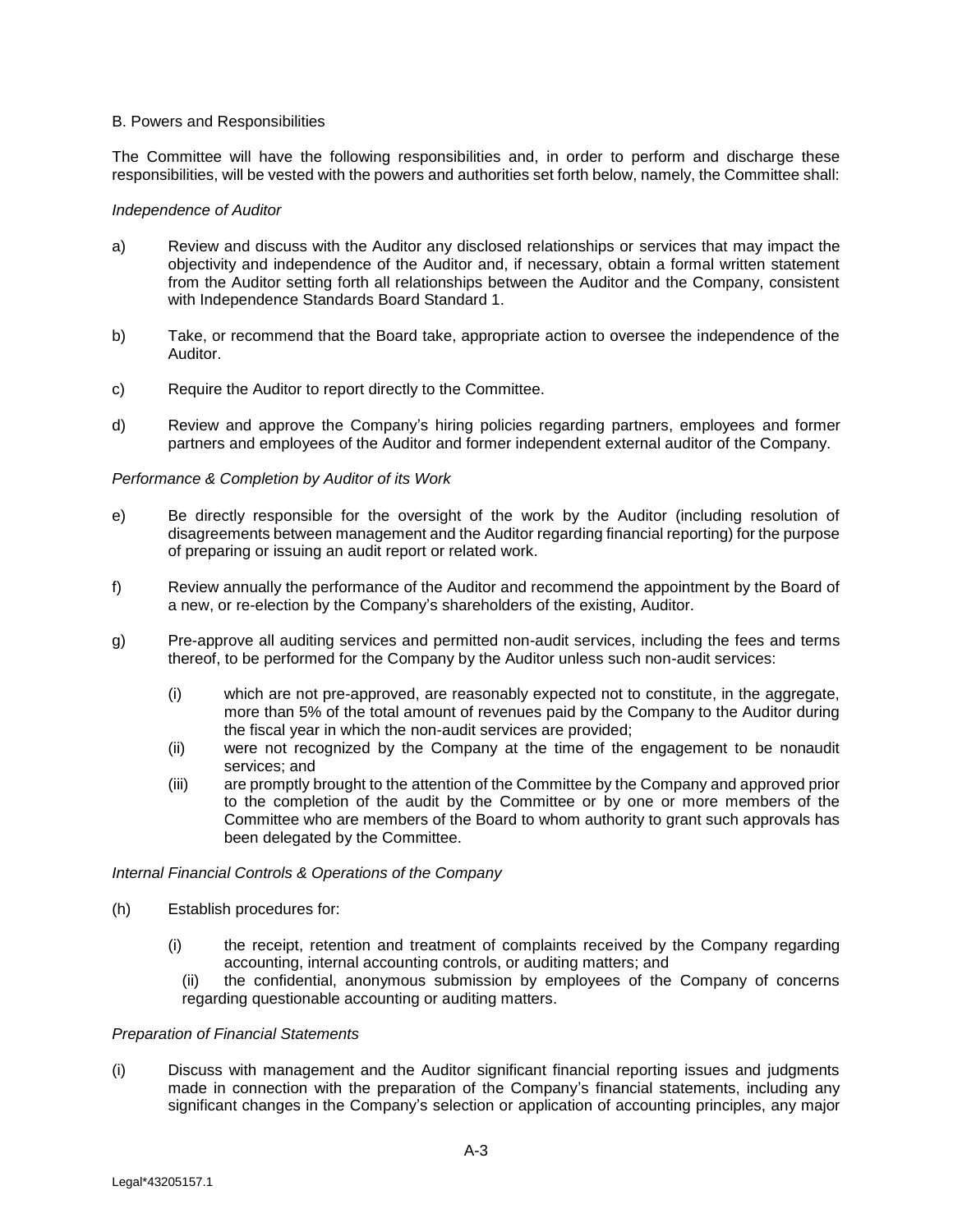issues as to the adequacy of the Company's internal controls and any special steps adopted in light of material control deficiencies.

- (j) Discuss with management and the Auditor any correspondence with regulators or governmental agencies and any employee complaints or published reports which raise material issues regarding the Company's financial statements or accounting policies.
- (k) Discuss with management and the Auditor the effect of regulatory and accounting initiatives as well as off-balance sheet structures on the Company's financial statements.
- (l) Discuss with management the Company's major financial risk exposures and the steps management has taken to monitor and control such exposures, including the Company's risk assessment and risk management policies.
- (m) Discuss with the Auditor the matters required to be discussed relating to the conduct of any audit, in particular:
	- (i) the adoption of, or changes to, the Company's significant auditing and accounting principles and practices as suggested by the Auditor, internal auditor or management;
	- (ii) the management inquiry letter provided by the Auditor and the Company's response to that letter; and
	- (iii) any difficulties encountered in the course of the audit work, including any restrictions on the scope of activities or access to requested information, and any significant disagreements with management.

### *Public Disclosure by the Company*

- (n) Review the Company's annual and quarterly financial statements, management discussion and analysis (MD&A) and earnings press releases before the Board approves and the Company publicly discloses this information.
- (o) Review the Company's financial reporting procedures and internal controls to be satisfied that adequate procedures are in place for the review of the Company's public disclosure of financial information extracted or derived from its financial statements, other than disclosure described in the previous paragraph, and periodically assessing the adequacy of those procedures.
- (p) Review disclosures made to the Committee by the Company's Chief Executive Officer and Chief Financial Officer during their certification process of the Company's financial statements about any significant deficiencies in the design or operation of internal controls or material weaknesses therein and any fraud involving management or other employees who have a significant role in the Company's internal controls.

### *Manner of Carrying Out its Mandate*

- (q) Consult with the Auditor, without the presence of management, about the quality of the Company's accounting principles, internal controls and the completeness and accuracy of the Company's financial statements.
- (r) Request any officer or employee of the Company or the Company's outside counsel or Auditor to attend a meeting of the Committee or to meet with any members of, or consultants to, the Committee.
- (s) Meet with management, any internal auditor and the Auditor in separate executive sessions at least quarterly.